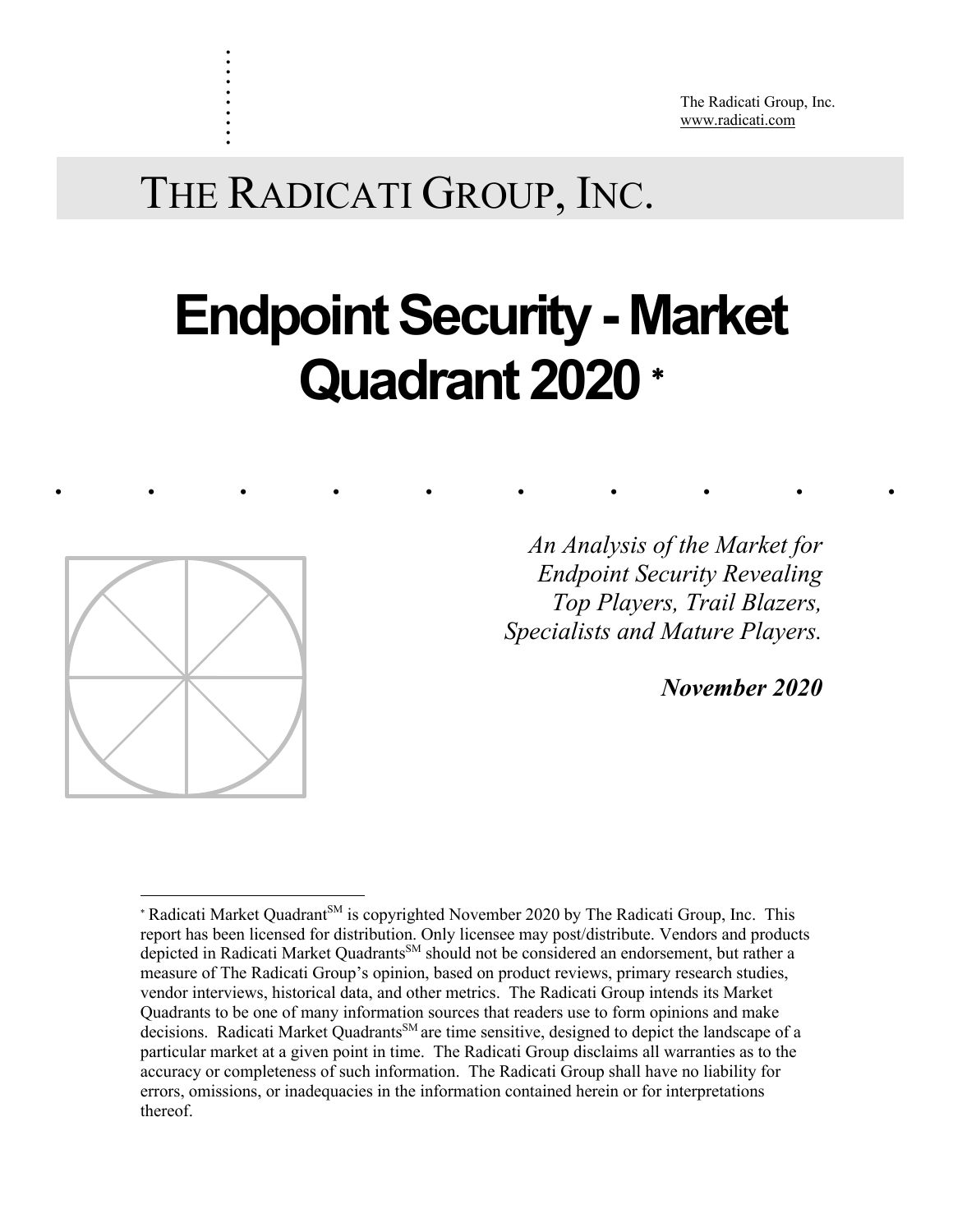# **TABLE OF CONTENTS**

This report has been licensed for distribution. Only licensee may post/distribute.

===============================================================

===============================================================

Please contact us at  $\underline{admin}$ @radicati.com if you wish to purchase a license.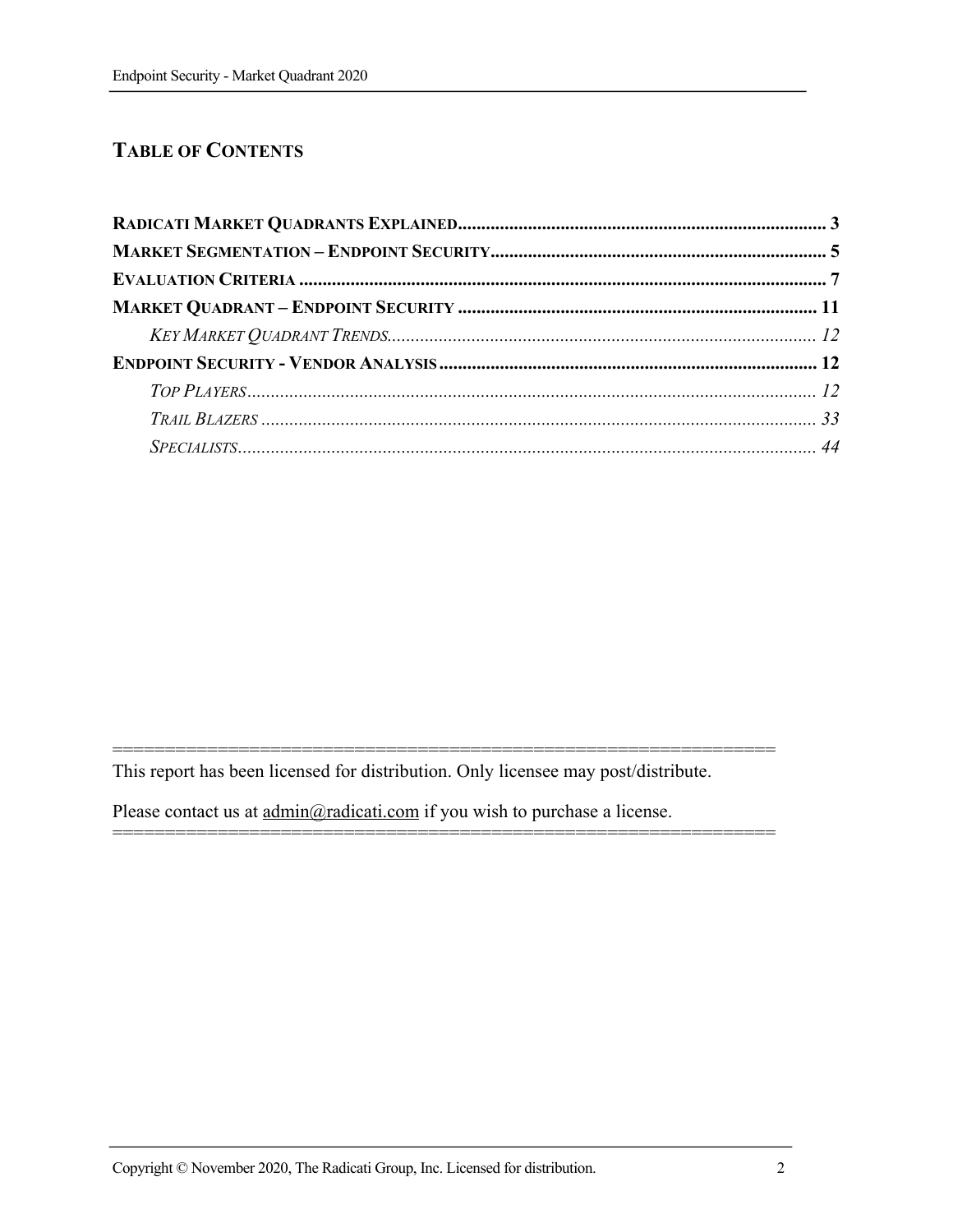# **RADICATI MARKET QUADRANTS EXPLAINED**

Radicati Market Quadrants are designed to illustrate how individual vendors fit within specific technology markets at any given point in time. All Radicati Market Quadrants are composed of four sections, as shown in the example quadrant (Figure 1).

- 1. *Top Players* These are the current market leaders with products that offer, both breadth and depth of functionality, as well as possess a solid vision for the future. Top Players shape the market with their technology and strategic vision. Vendors don't become Top Players overnight. Most of the companies in this quadrant were first Specialists or Trail Blazers (some were both). As companies reach this stage, they must fight complacency and continue to innovate.
- 2. *Trail Blazers* These vendors offer advanced, best of breed technology, in some areas of their solutions, but don't necessarily have all the features and functionality that would position them as Top Players. Trail Blazers, however, have the potential for "disrupting" the market with new technology or new delivery models. In time, these vendors are most likely to grow into Top Players.
- 3. *Specialists* This group is made up of two types of companies:
	- a. Emerging players that are new to the industry and still have to develop some aspects of their solutions. These companies are still developing their strategy and technology.
	- b. Established vendors that offer very good solutions for their customer base, and have a loyal customer base that is totally satisfied with the functionality they are deploying.
- 4. *Mature Players*  These vendors are large, established vendors that may offer strong features and functionality, but have slowed down innovation and are no longer considered "movers and shakers" in this market as they once were.
	- a. In some cases, this is by design. If a vendor has made a strategic decision to move in a new direction, they may choose to slow development on existing products.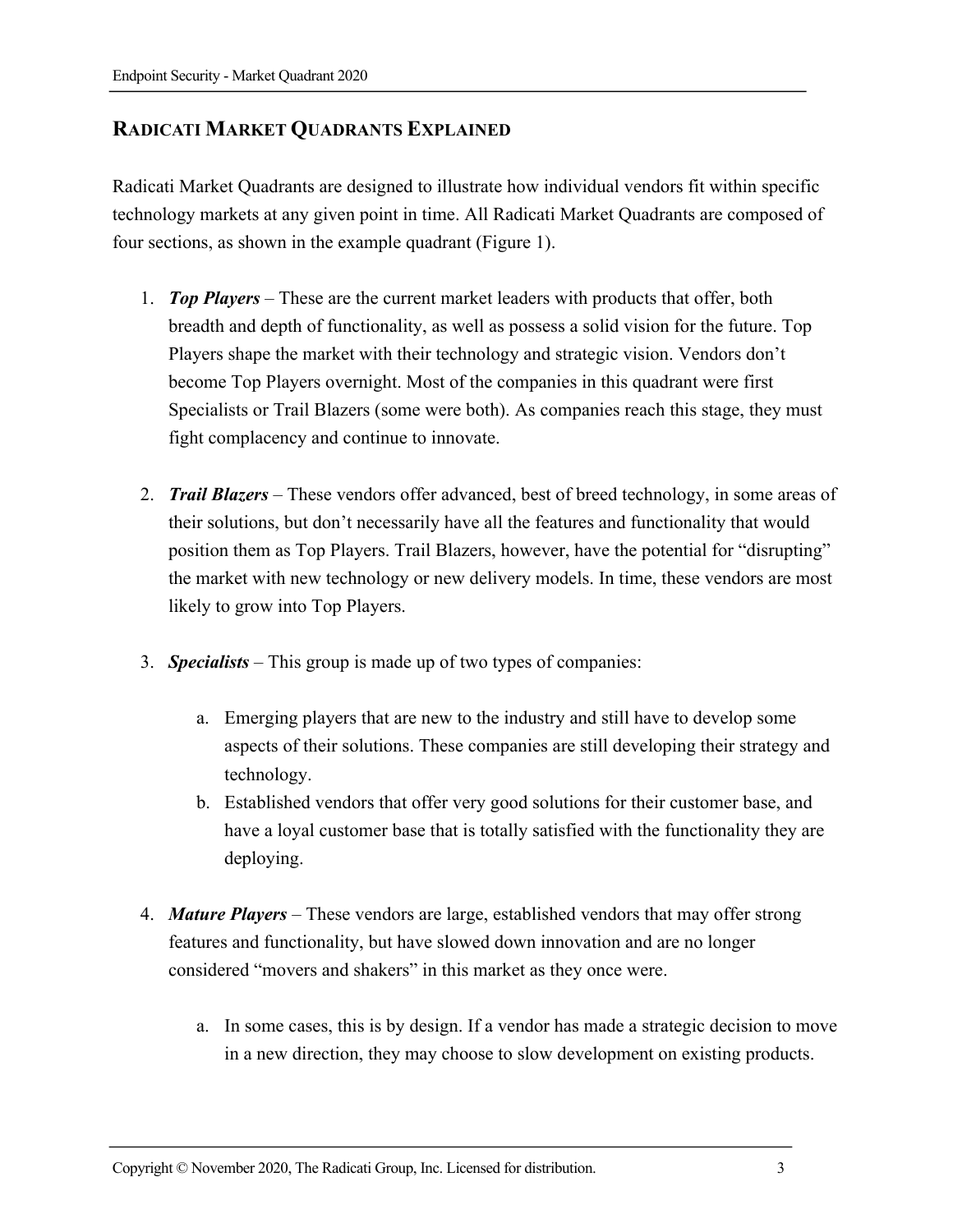- b. In other cases, a vendor may simply have become complacent and be outdeveloped by hungrier, more innovative Trail Blazers or Top Players.
- c. Companies in this stage will either find new life, reviving their R&D efforts and move back into the Top Players segment, or else they slowly fade away as legacy technology.

Figure 1, below, shows a sample Radicati Market Quadrant. As a vendor continues to develop its product solutions adding features and functionality, it will move vertically along the "y" functionality axis.

The horizontal "x" strategic vision axis reflects a vendor's understanding of the market and their strategic direction plans. It is common for vendors to move in the quadrant, as their products evolve and market needs change.



# **Radicati Market QuadrantSM**



#### **INCLUSION CRITERIA**

We include vendors based on the number of customer inquiries we receive throughout the year. We normally try to cap the number of vendors we include to about 10-12 vendors. Sometimes, however, in highly crowded markets we need to include a larger number of vendors.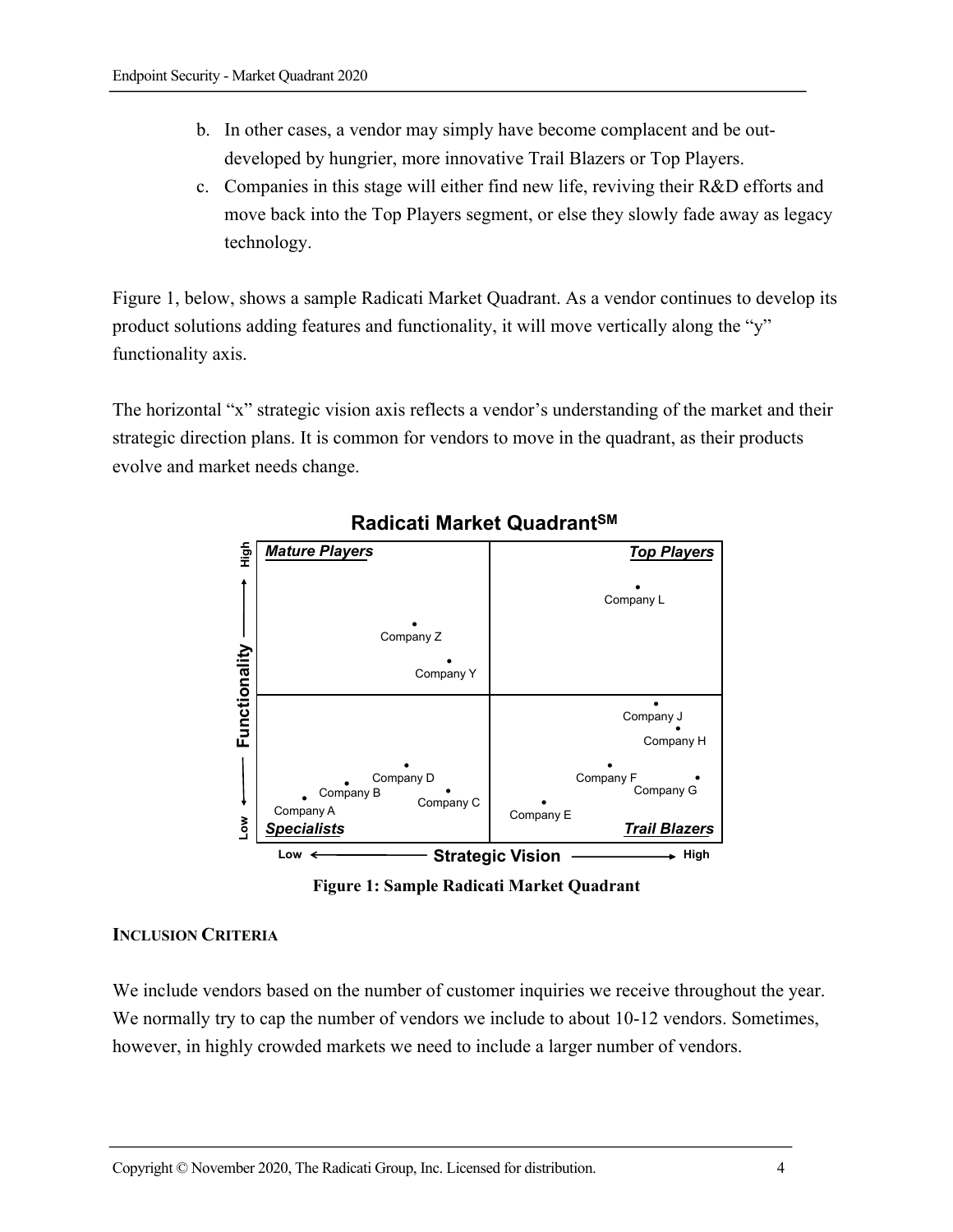# **MARKET SEGMENTATION – ENDPOINT SECURITY**

This edition of Radicati Market QuadrantsSM covers the "**Endpoint Security**" segment of the Security Market, which is defined as follows:

- **Endpoint Security** are appliances, software, cloud services, and hybrid solutions that help to secure and manage endpoints for business organizations of all sizes. Endpoint security solutions must be able to prevent, detect, block and remediate all threats to the endpoint. Often these solutions also combine deep forensic capabilities, and managed services for threat hunting and neutralization. Leading vendors in this market, include: *Bitdefender, BlackBerry, Cisco, CrowdStrike, Cybereason, ESET, F-Secure, Kaspersky, McAfee, Microsoft, Panda, SentinelOne, Sophos, Symantec, Trend Micro, VMware Carbon Black,* and *Webroot*.
- Vendors in this market often target both consumer and business customers. However, this report deals only with solutions aimed at businesses, ranging from SMBs to very large organizations. Government organizations are considered "business/corporate organizations" for the purposes of this report.
- The line between traditional and next generation endpoint solutions no longer exists as nearly all vendors offer behavior-oriented solutions which include endpoint detection and response (EDR) or extended detection and response (XDR), sandboxing, advanced persistent threat (APT) protection, managed detection and response (MDR), and more.
- Organizations no longer view endpoint security as an isolated discipline affecting only the endpoint but as an integral part of an organization-wide defense posture, where endpoint security shares threat intelligence feeds and policy controls with all other major security components, including firewalls, secure web gateways, secure email gateways, data loss prevention (DLP), and more.
- The endpoint security market continues to experience very strong growth as organizations of all sizes deploy increasingly sophisticated and feature-rich solutions to help protect against all threats and malicious attacks. The Endpoint Security market is expected to surpass \$8.2 billion in 2020, and grow to over \$15.6 billion by 2024. Figure 1, shows the projected revenue growth from 2020 to 2024.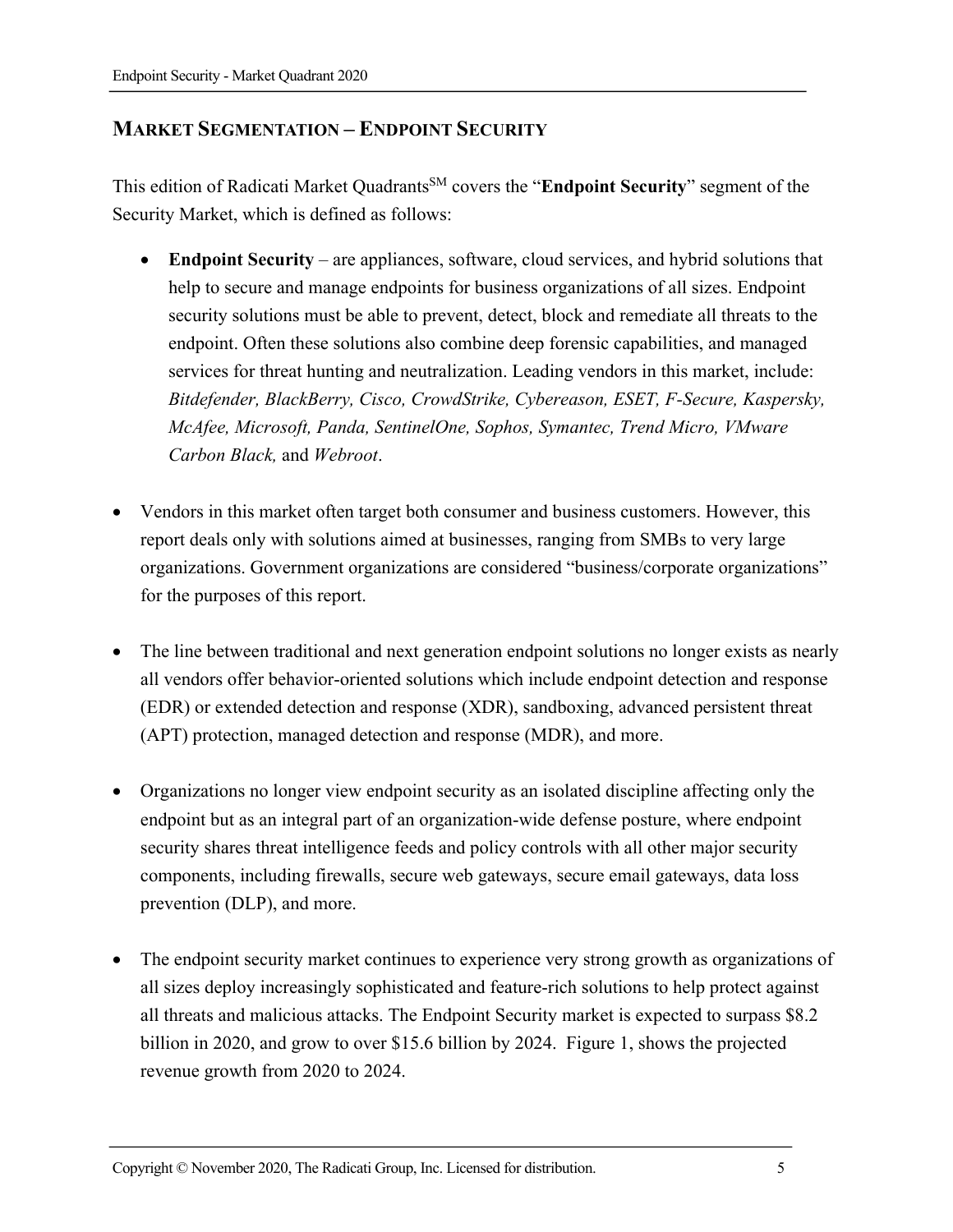

**Figure 2: Endpoint Security Market Revenue Forecast, 2020-2024**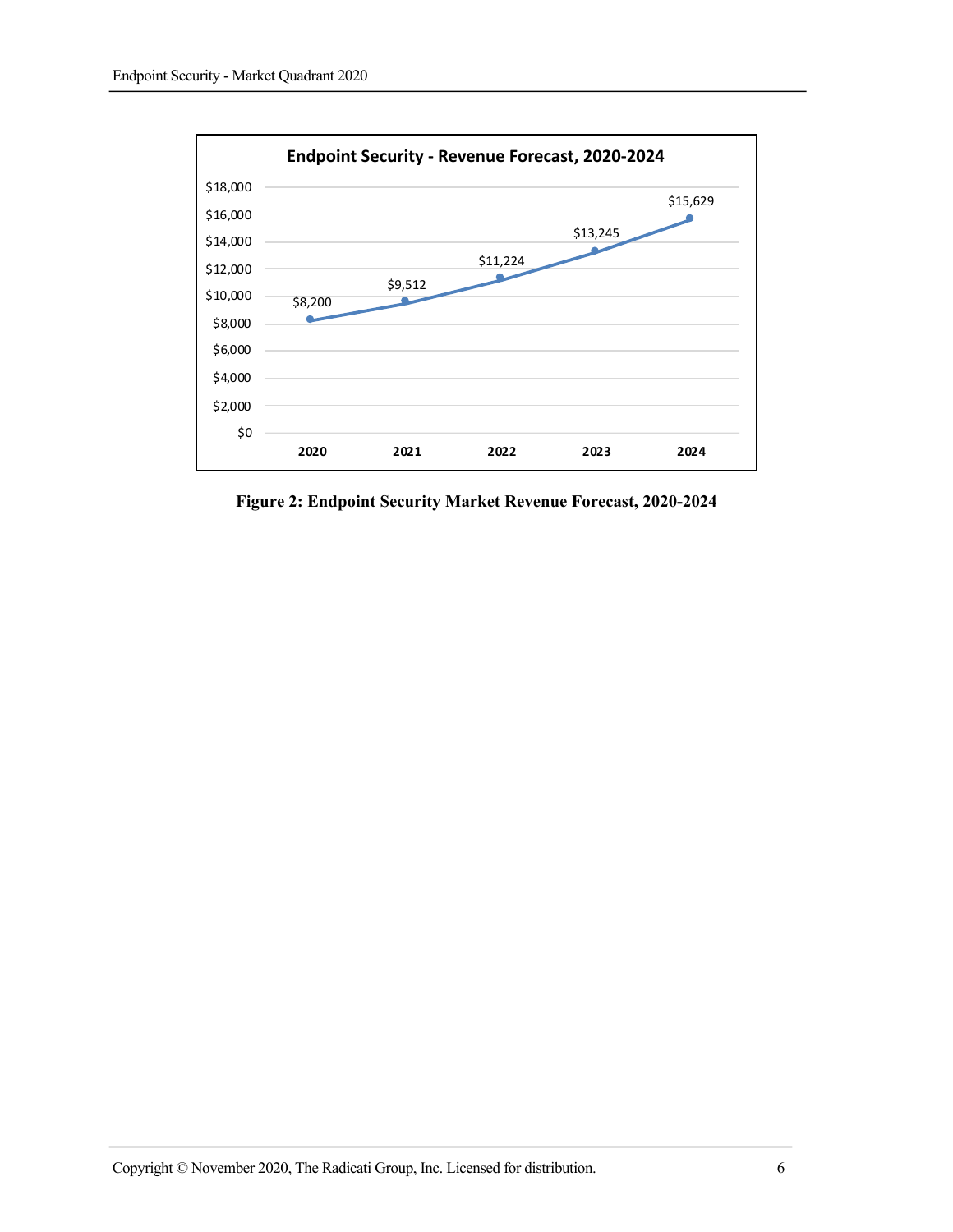# **EVALUATION CRITERIA**

Vendors are positioned in the quadrant according to two criteria: *Functionality* and *Strategic Vision*.

*Functionality* is assessed based on the breadth and depth of features of each vendor's solution. All features and functionality do not necessarily have to be the vendor's own original technology, but they should be integrated and available for deployment when the solution is purchased.

*Strategic Vision* refers to the vendor's strategic direction, which comprises: a thorough understanding of customer needs, ability to deliver through attractive pricing and channel models, solid customer support, and strong on-going innovation.

Vendors in the *Endpoint Security* space are evaluated according to the following key features and capabilities:

- *Deployment Options* availability of the solution in different form factors, such as onpremises, appliance and/or virtual appliance, cloud-based services, or hybrid.
- *Platform Support* the range of computing platforms supported, e.g. Windows, macOS, Linux, iOS, Android, and others.
- *Malware detection* is usually based on signature files, reputation filtering (proactive blocking of malware based on its behavior, and a subsequent assigned reputation score), and proprietary heuristics. The typical set up usually includes multiple filters, one or more bestof-breed signature-based engines as well as the vendor's own proprietary technology. Malware engines are typically updated multiple times a day. Malware can include spyware, viruses, worms, rootkits, and much more.
- *Antivirus Removal Tools*  serve to uninstall previously used security software on a user's machine. Running multiple security solutions on one device can cause conflicts on the endpoints, which can result in downtime.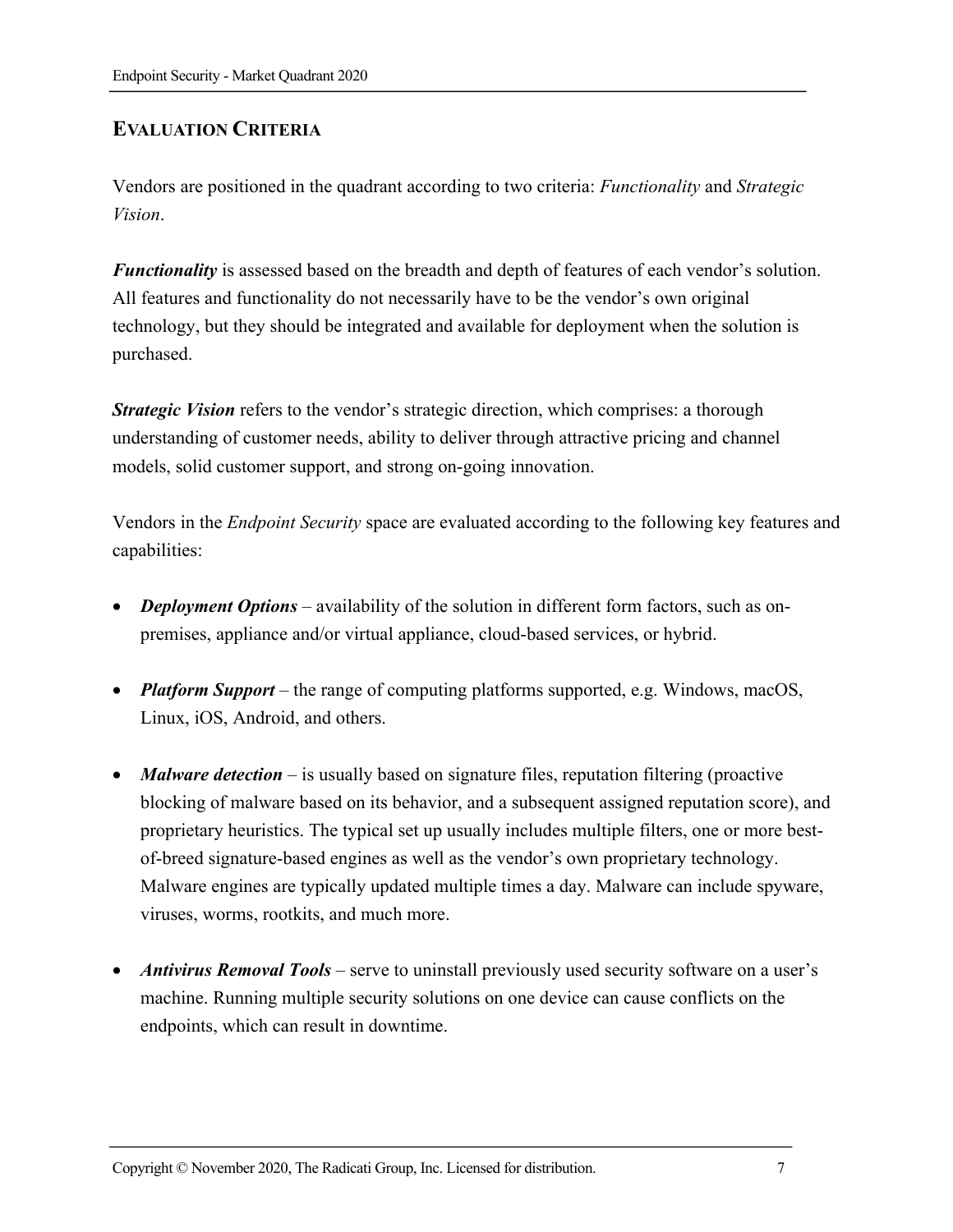- *Directory integration* can be obtained via Active Directory or a variety of other protocols, such as LDAP. By integrating with a corporate directory, organizations can more easily manage and enforce user policies.
- *Firewall* functionality typically comes with most endpoint security solutions, and offers a more granular approach to network protection, such as blocking a unique IP address. Intrusion prevention systems are also commonly included as a feature in firewalls. Intrusion detection and prevention systems protect against incoming attacks on a network.
- *URL Filtering* enables organizations to manage and control the websites their employees are allowed to visit. Solutions can block particular websites, or define categories of websites (e.g. gambling) to block, as well as integrate with sandboxing and or threat intelligence feeds to detect and stop malicious URLs.
- *Third Party Patch Assessment* is a common feature included in many endpoint security solutions. It serves to inventory software on protected endpoints to determine if any of the software on the endpoint is out-of-date. It is meant to alert administrators about important software updates that have not yet been deployed.
- *Third Party Patch remediation* lets administrators deploy a missing software update discovered during the patch assessment phase. It should be possible for administrators to deploy software updates directly from the management console.
- **Reporting** lets administrators view activity that happens on the network. Endpoint Security solutions should offer real-time interactive reports on user activity. Summary views to give an overall view of the state of the network should also be available. Most solutions allow organizations to run reports for events that occurred over the past 12 months, as well as to archive event logs for longer-term access.
- *Web and Email Security* features enable organizations to block malware that originates from web browsing or emails with malicious intent. These features are compatible with applications for web and email, such as browsers, email clients, and others. These features also help block blended attacks that often arrive via email or web browsing.
- *Device control* allows control on the use of devices on endpoints, such as USB drives, CD/DVDS, and more. Some solutions provide only basic binary control policies (i.e.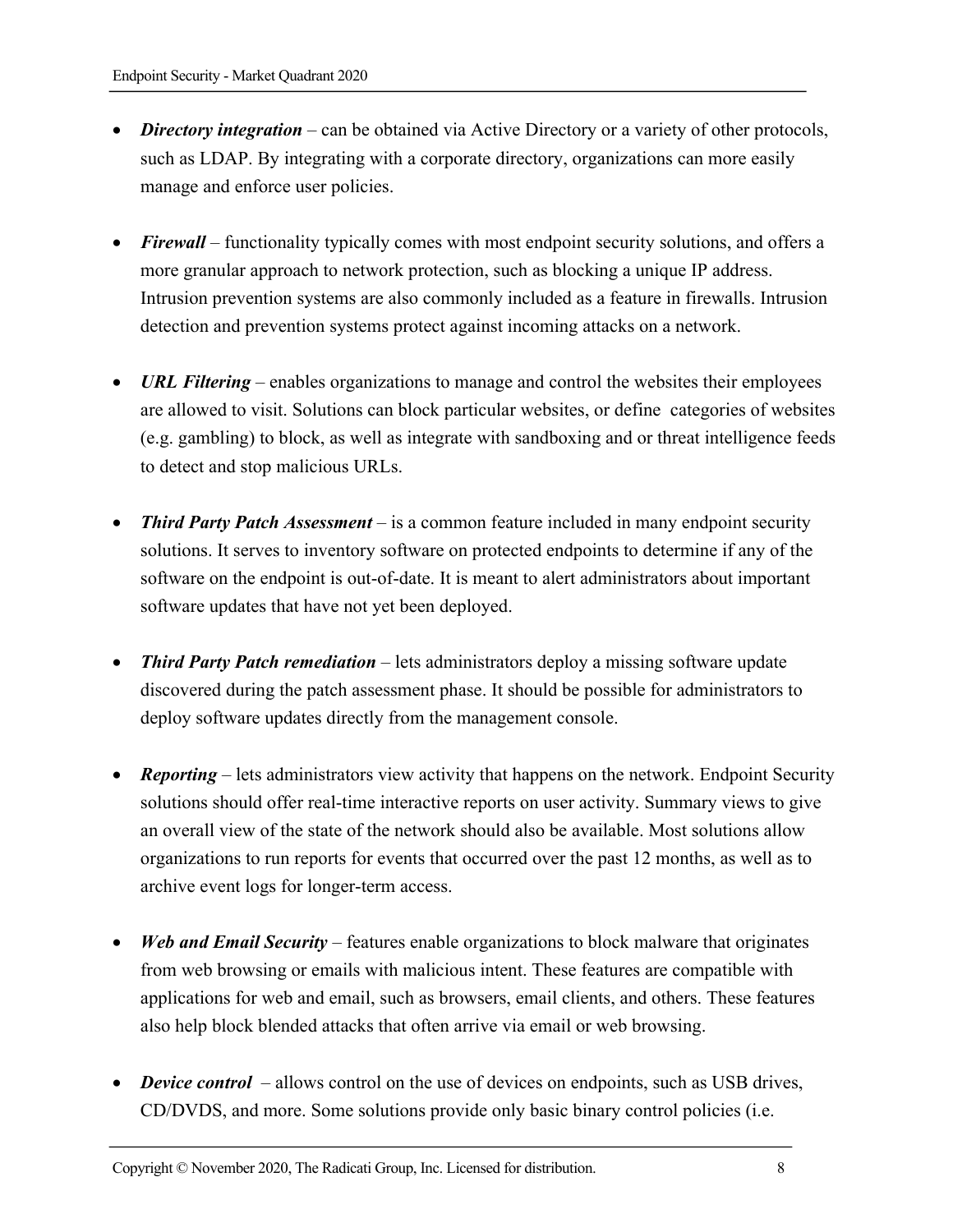allow/disallow), while others allow more granular controls, e.g. blocking a device by user, or group of users, and more.

- *Encryption* support for full-disk encryption (FDE) to lock an entire drive, or file-based encryption to lock specific files.
- *Network access control (NAC)* lets administrators block network access to certain endpoints for various reasons. It is commonly used to bar new endpoints from joining the network that have yet to deploy the organization's security policies.
- *Mobile device protection* many endpoint security vendors integrate some form of mobile protection into their endpoint solutions. Some endpoint security vendors offer mobile protection through separate add-ons for Mobile Device Management (MDM) or Enterprise Mobility Management (EMM).
- *Data Loss Prevention (DLP)* allows organizations to define policies to prevent loss of sensitive electronic information. There is a range of DLP capabilities that vendors offer in their solutions, ranging from simple keyword based detection to more sophisticated Content-Aware DLP functionality.
- *Administration* should provide easy, single pane-of-glass management across all users and resources. Many vendors still offer separate management interfaces for their on-premises and cloud deployments. As more organizations choose a hybrid deployment model, an integrated management experience that functions across on-premises and cloud is required.
- *Sandboxing* does the solution include sandboxing capabilities, or integrate with a third party sandboxing solution for pre- or post-execution malware detection.
- *Advanced Persistent Threat (APT)* endpoint protection solutions should integrate with APT solutions for real-time threat correlation across the entire customer environment.
- *EDR/XDR* endpoint protection solutions should include Endpoint Detection and Response (EDR) or Extended Detection and Response (XDR) solutions, or integrate with third party EDR/XDR solutions.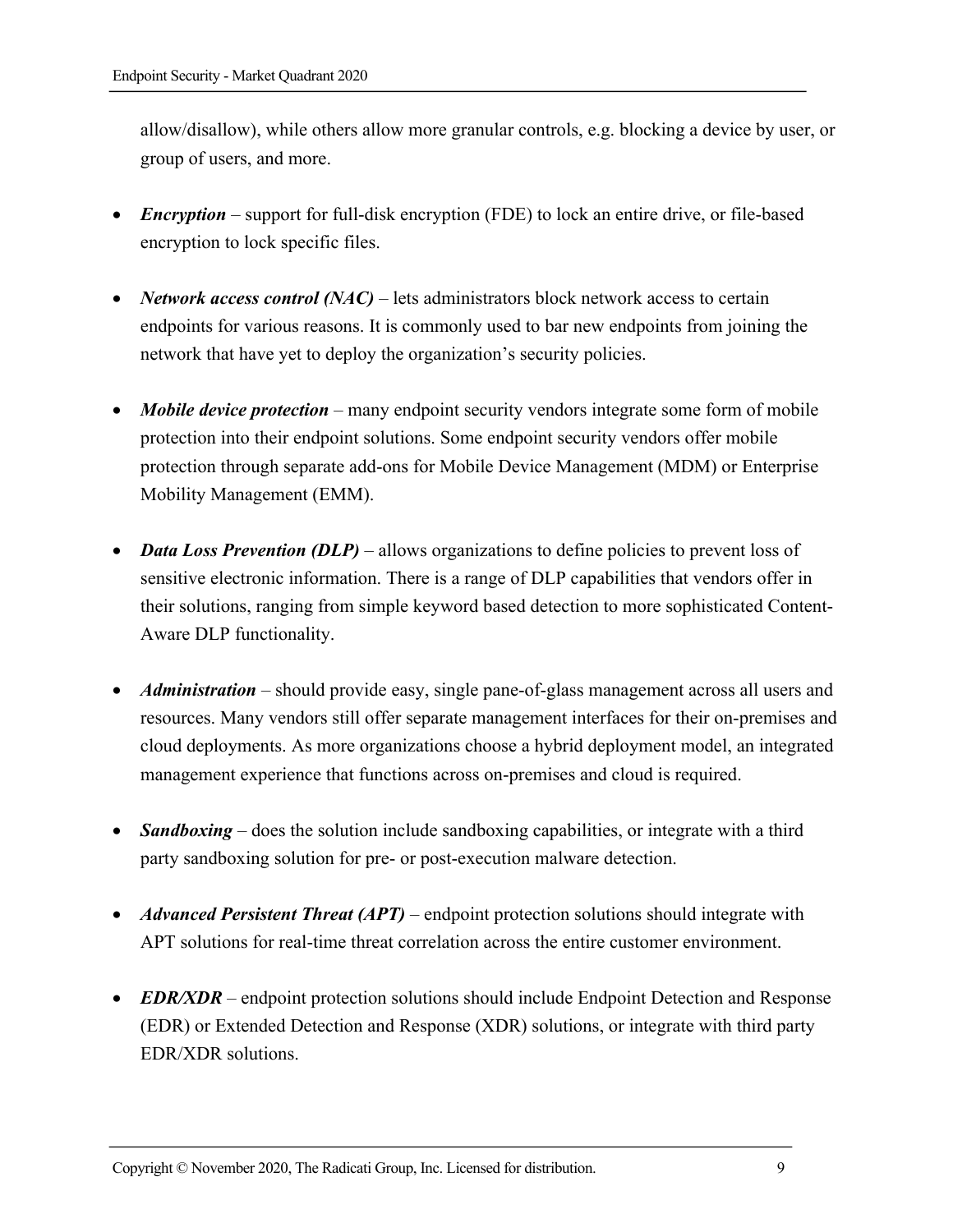• *Managed Detection and Response (MDR)* – managed services which allow organizations to outsource their security services for 24/7 threat detection, response and remediation.

In addition, for all vendors we consider the following aspects:

- *Pricing* what is the pricing model for their solution, is it easy to understand and allows customers to budget properly for the solution, as well as is it in line with the level of functionality being offered, and does it represent a "good value".
- *Customer Support* is customer support adequate and in line with customer needs and response requirements.
- *Professional Services* does the vendor provide the right level of professional services for planning, design and deployment, either through their own internal teams, or through partners.

*Note: On occasion, we may place a vendor in the Top Player or Trail Blazer category even if they are missing one or more features listed above, if we feel that some other aspect(s) of their solution is particularly unique and innovative.*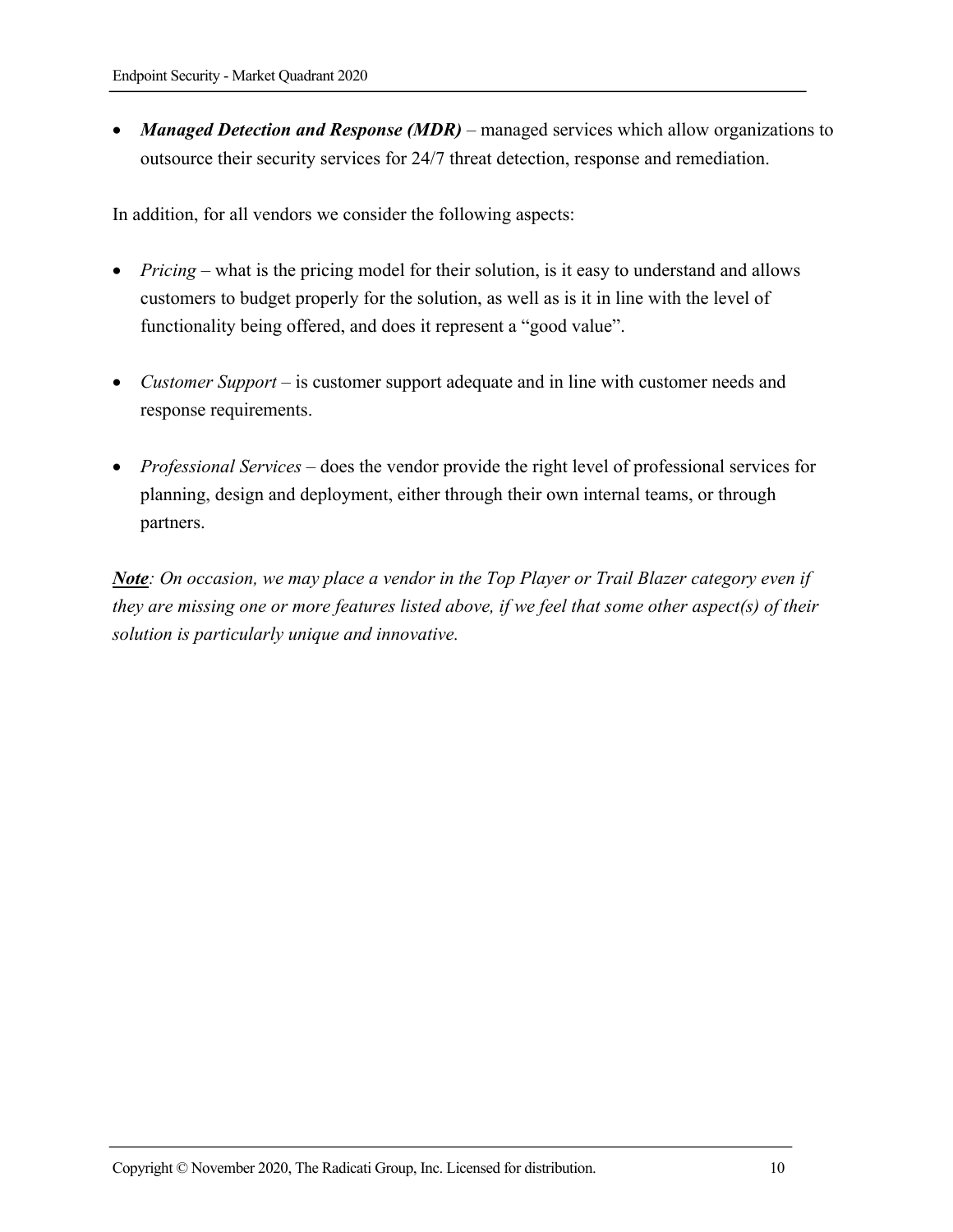# **MARKET QUADRANT – ENDPOINT SECURITY**



**Figure 3: Endpoint Security Market Quadrant, 2020**\*

<sup>\*</sup> Radicati Market Quadrant<sup>SM</sup> is copyrighted November 2020 by The Radicati Group, Inc. This report has been licensed for distribution. Only licensee may post/distribute. Vendors and products depicted in Radicati Market Quadrants<sup>SM</sup> should not be considered an endorsement, but rather a measure of The Radicati Group's opinion, based on product reviews, primary research studies, vendor interviews, historical data, and other metrics. The Radicati Group intends its Market Quadrants to be one of many information sources that readers use to form opinions and make decisions. Radicati Market Quadrants<sup>SM</sup> are time sensitive, designed to depict the landscape of a particular market at a given point in time. The Radicati Group disclaims all warranties as to the accuracy or completeness of such information. The Radicati Group shall have no liability for errors, omissions, or inadequacies in the information contained herein or for interpretations thereof.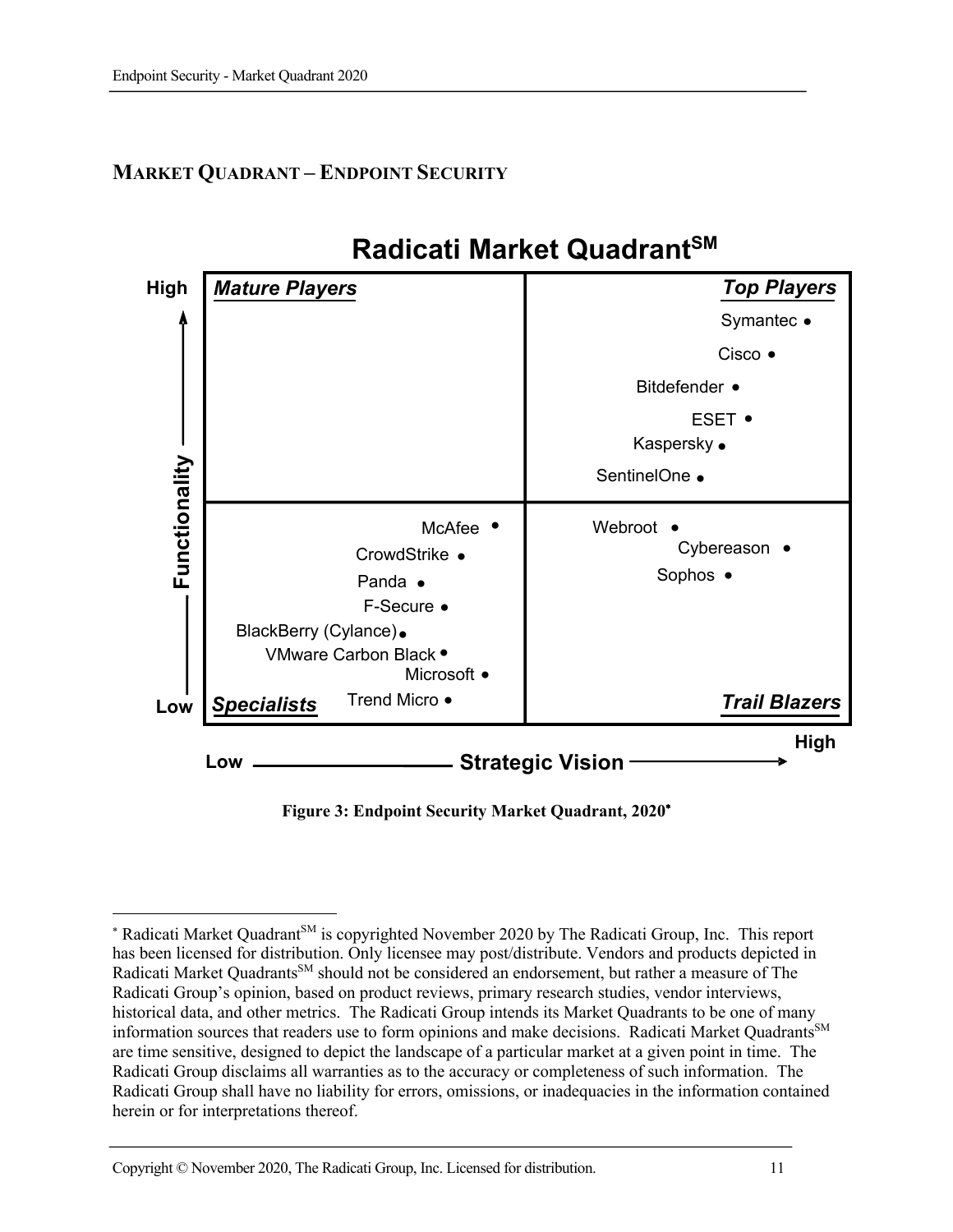# **KEY MARKET QUADRANT TRENDS**

- The **Top Players** in the Endpoint Security market are *Symantec, Cisco, Bitdefender, ESET, Kaspersky,* and *SentinelOne.*
- The **Trail Blazers** quadrant includes *Webroot, Cybereason,* and *Sophos.*
- The **Specialists** in this market are *McAfee*, *CrowdStrike, Panda, F-Secure, BlackBerry, VMware Carbon Black, Microsoft,* and *Trend Micro.*
- There are no **Mature Players** in this market at this time.

# **ENDPOINT SECURITY - VENDOR ANALYSIS**

# **TOP PLAYERS**

# **SYMANTEC (A DIVISION OF BROADCOM)**

1320 Ridder Park Drive San Jose, CA 95131 www.broadcom.com

Symantec offers a wide range of security solutions for enterprises. Symantec operates one of the largest civilian cyber intelligence networks, allowing it to see and protect against the most advanced threats. Symantec is an operating division of Broadcom. Broadcom is publicly traded.

# **SOLUTIONS**

Symantec Endpoint Security solutions are powered by the Symantec Global Intelligence Network that offers real-time updates to prevent attacks, stop breaches, and mitigate risk. Symantec offers the following endpoint protection solutions:

• **Symantec Endpoint Security Complete –** supports on-premises, cloud, and hybrid options for deployment and management. It delivers artificial intelligence-guided security management by combining multiple technologies to address threats across the entire attack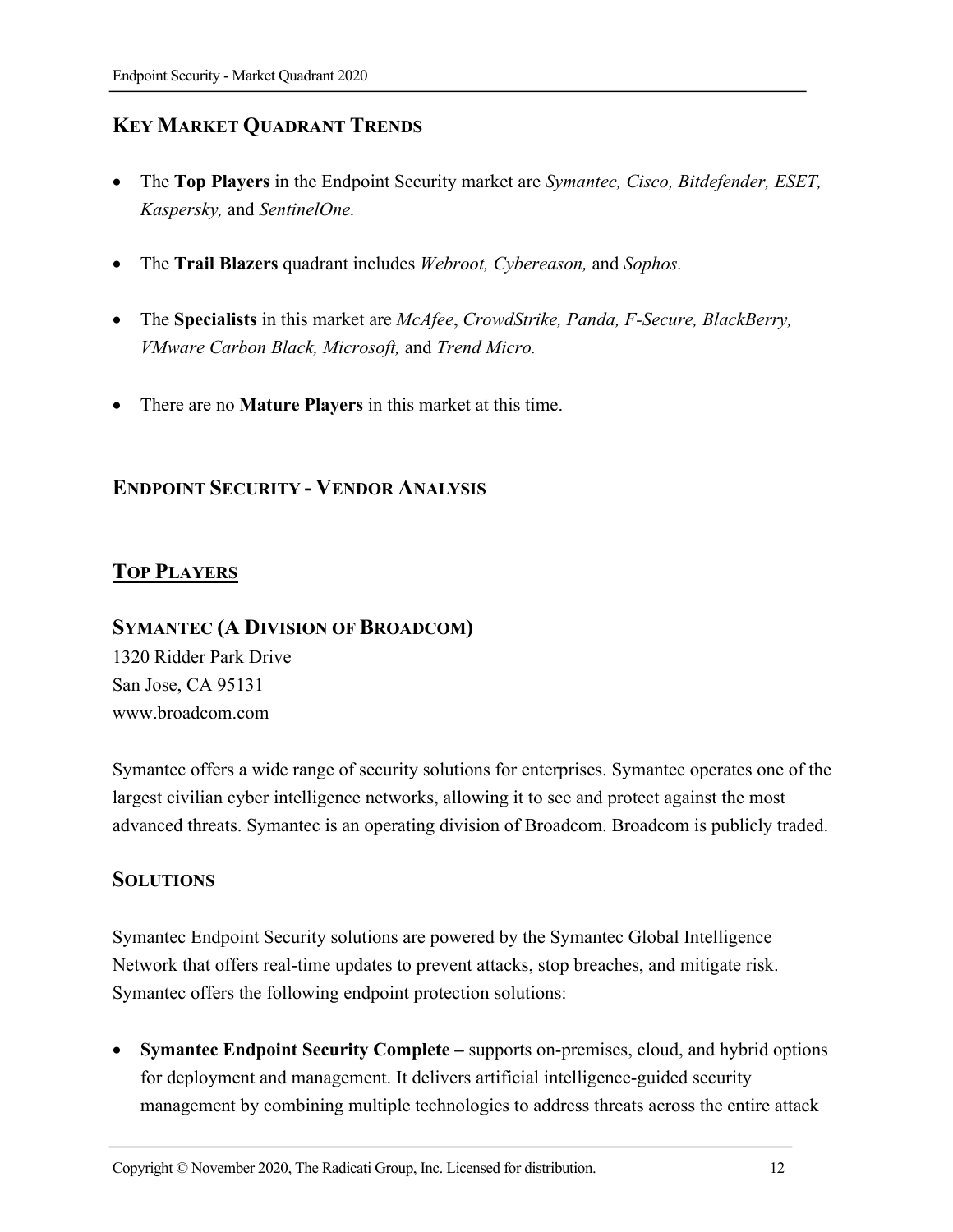chain. Protections begin with Symantec Endpoint Protection which delivers: malware protection, advanced machine learning, behavioral analysis, reputation filtering, exploit and intrusion prevention, deception, mail security, web security, firewall, device control, antivirus removal tools, recovery tools, reporting, REST APIs, and integration with Symantec intelligent threat cloud capabilities. It also includes Mobile Threat Defense, endpoint detection and response, protections against Active Directory exploits, attack surface reduction capabilities, such as smart application isolation, behavioral isolation, application control, and extended operating system protections. It protects all endpoints including workstations, laptops, mobile phones, tablets, and servers and is compatible with Windows, macOS, Linux, Android, iOS, VMware ESX, Citrix XenServer, and other virtual machines. The solution is managed from a centralized console, which supports the definition of granular management policies. Key capabilities include:

- o *Advanced mobile threat defense* uses predictive technology in a layered approach that leverages crowd-sourced threat intelligence, in addition to device and server based analysis, to proactively protect mobile devices from malware, network threats, and app/OS vulnerability exploits.
- o *Endpoint Detection and Response (EDR)* detects advanced attacks, provides real-time analytics, and enables SOC teams to actively hunt threats and pursue forensic investigations and remediation.
- o *Application Isolation* limits unusual and risky behaviors of trusted applications with minimal operational impact.
- o *Application Control* assesses the risk level of applications and their vulnerabilities, and allows only "known good" applications to run.
- o *Active Directory Security* automatically learns an organization's entire Active Directory structure and uses obfuscation to prevent attackers from stealing credentials and moving laterally within the organization.

Symantec **Endpoint Security Enterprise** is another product option in the Symantec endpoint portfolio, which offers a subset of the Symantec Endpoint Security Complete capabilities including Symantec Endpoint Protection, mobile threat defense and flexible deployment options across cloud, on-premises, and hybrid.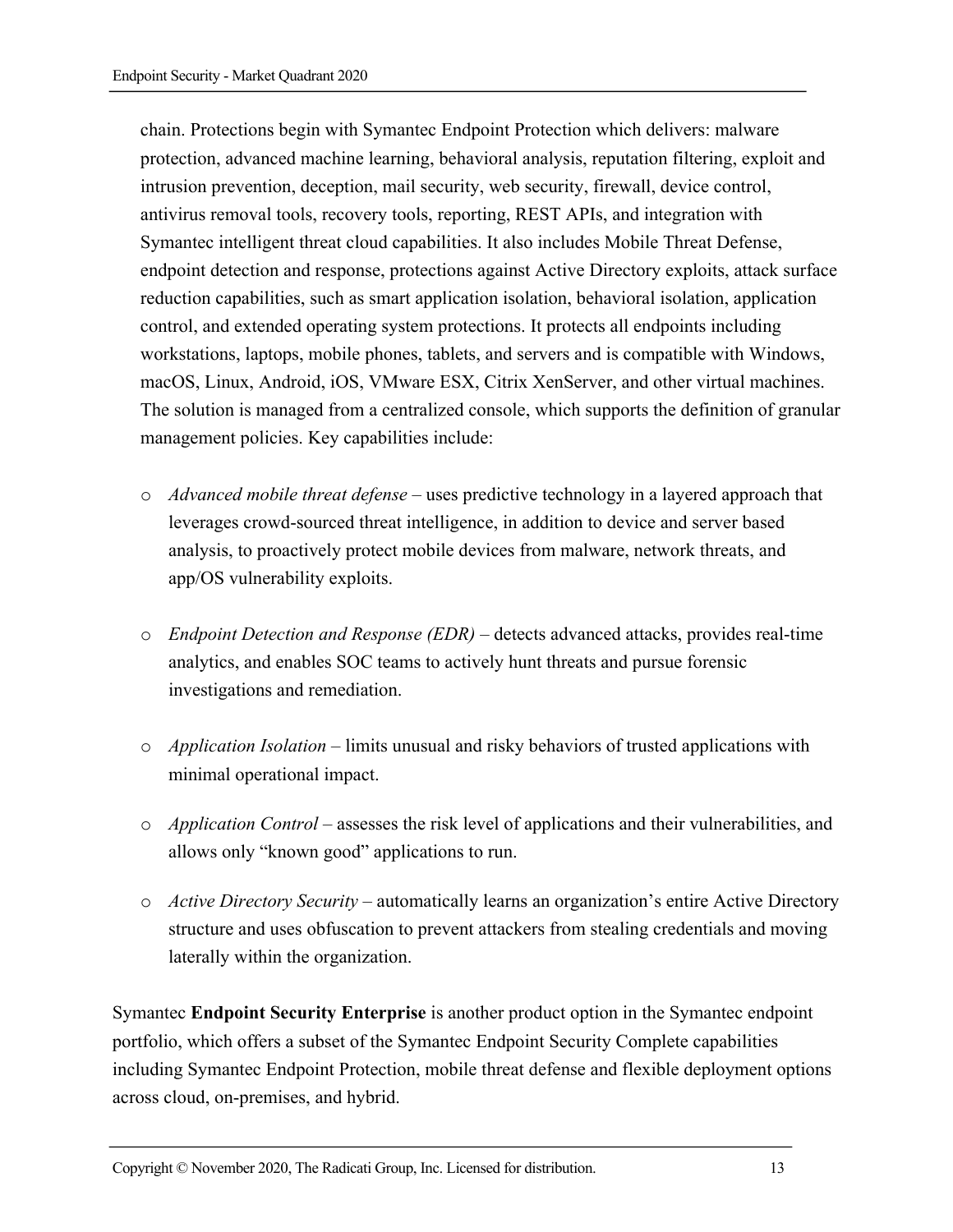#### **STRENGTHS**

- Symantec offers a single management console to protect Windows, macOS, Linux, iOS, Android, Embedded and Virtual machines, as well as a single integrated agent on the endpoint for seamless management and performance. Hybrid management options, combining on-premises and cloud are also available.
- Symantec Endpoint Security offers multi-layered protection powered by artificial intelligence and advanced machine learning to provide prevention, detection and response, as well as deception detection, Active Directory security, application isolation, and application control.
- Symantec Endpoint Security has built-in EDR capabilities, including Threat Hunter which combines advanced machine learning with Symantec's SOC analyst expertise.
- The level of granularity and flexibility in the management console is higher than that of many competing solutions in the market.
- The firewall functionality included can block unique IP addresses and leverages reputation analysis from Symantec's Global Intelligence Network. It can also do behavioral analysis and apply application controls.
- Symantec's Integrated Cyber Defense (ICD) platform includes a unified cloud management console as well as a broad portfolio of security solutions (e.g. endpoint security, network security, information security, and more). It delivers data, analytics, and insights across multiple control points for improved visibility and implementation of extended detection and response (XDR).

#### **WEAKNESSES**

- Endpoint management (ITMS), powered by Altiris, is available primarily as an on-premises managed solution currently, and only some features like vulnerability remediation are available on the cloud console.
- Symantec offers strong content-aware DLP capabilities, however these require a separate add-on.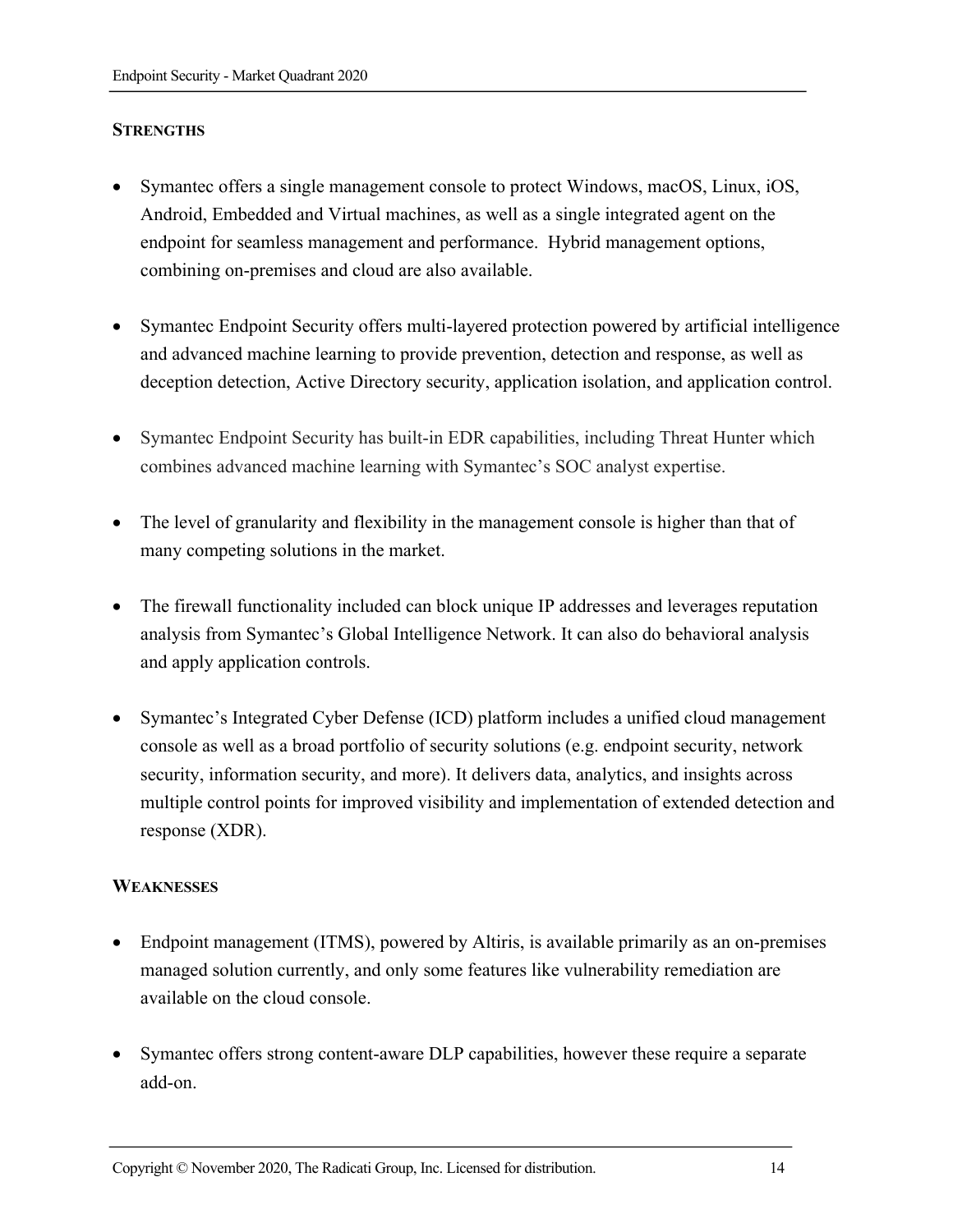- Symantec Endpoint Security offers encryption as a separate option, available for separate purchase.
- Symantec sold its Managed Services business, including its MDR services, to Accenture. It now offers MDR services in partnership with Accenture.
- Although Symantec is still the market share leader, it has been losing some mindshare following the Broadcom acquisition. The vendor is working to improve and increase mindshare.

# **CISCO**

170 West Tasman Dr. San Jose, CA 95134 www.cisco.com

Cisco is a leading vendor of Internet communication and security technology. Cisco's security solutions are powered by the Cisco Talos Intelligence Group (Talos), made up of leading threat researchers. Cisco is publicly traded.

#### **SOLUTIONS**

**Cisco Secure Endpoint** (formerly Advanced Malware Protection for Endpoints) is a cloudbased endpoint security solution designed to detect, prevent, and remediate advanced threats. It provides a holistic view of servers and endpoints running Windows, Mac, Android, Apple iOS, Linux (Oracle Enterprise CentOS and RedHat), as well as virtual systems. It is available through a public or on-premise private cloud deployment.

Secure Endpoint comprises the following key capabilities:

o *Malware Prevention* – is provided through a set of technologies including file reputation, traditional anti-virus, cloud-based sandboxing, file-less in-memory exploit prevention, system process protection, ransomware protection and dynamic behavior-based protection. Cisco Secure Endpoint can automatically detect and block known and emerging threats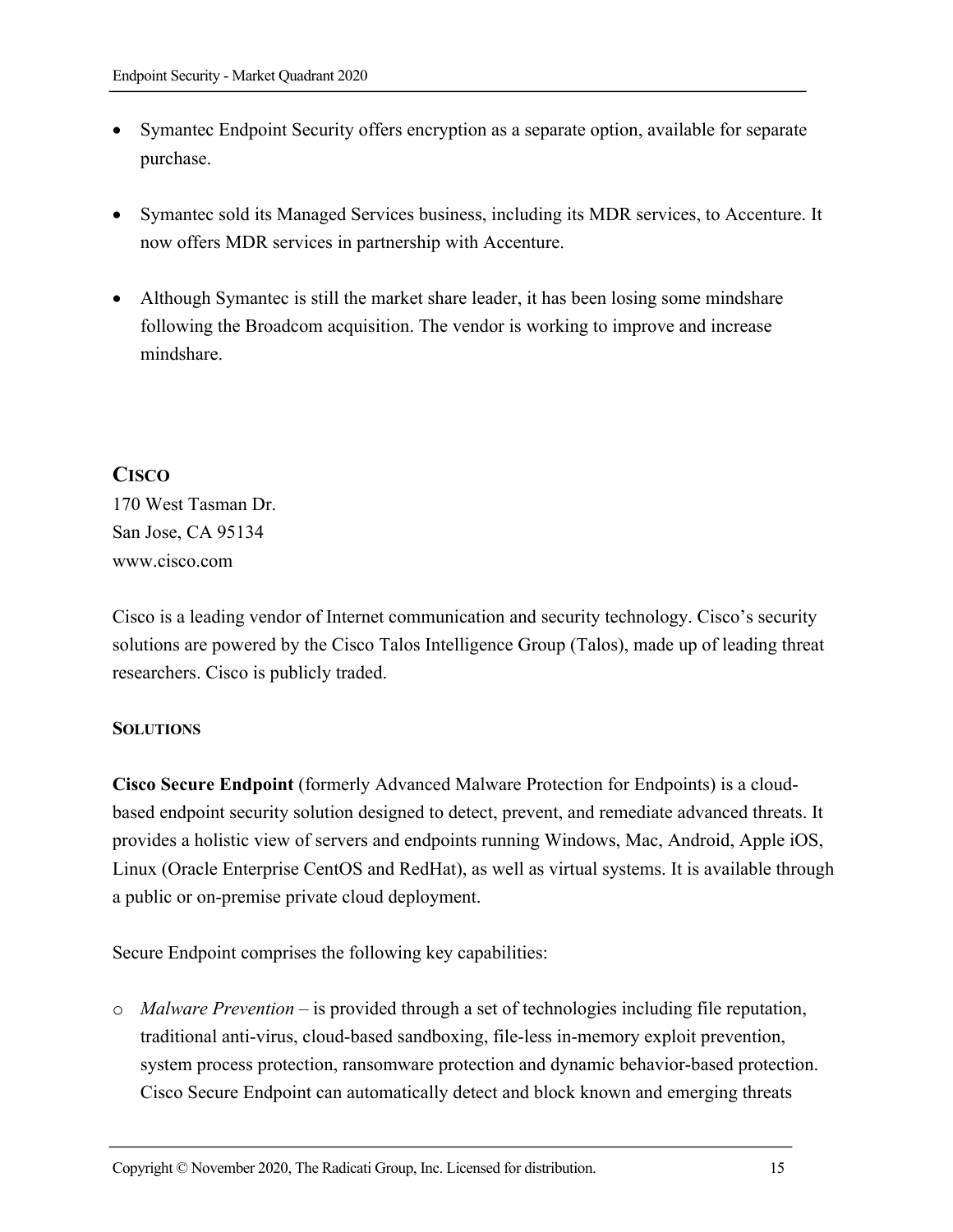through real time technologies that include: behavior analysis, big data analytics, machinelearning, signatures and fuzzy fingerprinting. Malicious verdicts from the detonation of unknown files in the sandbox are automatically added to the file reputation in the AMP's collective threat intelligence cloud and can close attack pathways across the AMP Ecosystem of security control points. File analysis reports provide detailed behavioral indicators of compromise with mappings to applicable to the MITRE ATT&CK framework. Cisco Talos further augments this threat intelligence dynamically through the cloud or content updates to the various engines.

- o *Malware Detection* Secure Endpoint provides continuous monitoring and detection of files already on endpoints to help identify malicious behavior and decrease time to detection. Cloud-based machine learning and cross layer static analysis are also used to scale malware detection. For instance, if malicious file behavior is detected, the file is automatically blocked across all endpoints and the AMP Ecosystem of security control points, and security teams are provided with a recorded history of the malware's behavior and trajectory. SecureX threat hunting provides enhanced detection and response by having Cisco threat hunting experts perform systematic threat hunts across customer assets based on emerging threat intelligence, anomalies, adversary tactics, techniques and procedures. SecureX, built-in to Secure Endpoint, accelerates incident investigations through automatic context enrichment and allows customers to leverage Cisco incident management playbooks, or create their own automated playbooks.
- o *Malware Response*  Secure Endpoint provides a suite of response capabilities to contain and eliminate threats across all endpoints. Administrators can search across endpoints using a simple, web-browser based management console using OpenIOC queries for known indicators of compromise and/or more advanced live searches of endpoint telemetry built on top of osquery. A Cisco-curated catalog of queries mapped to the MITRE ATT&CK TTP detection is provided, including the ability to query for an endpoint forensic snapshot. If a threat is detected, Secure Endpoint automatically contains and remediates across all endpoints including PCs, Macs, Linux, and mobile devices (Android and iOS). In addition, SecureX extends response capabilities by automating response actions across the security infrastructure.
- o *Email and Web security*  all file disposition and dynamic analysis information is shared across the AMP Ecosystem via collective intelligence. If a file is determined to be malicious via Cisco Secure Email or Cisco Web Appliance that information is shared across all AMP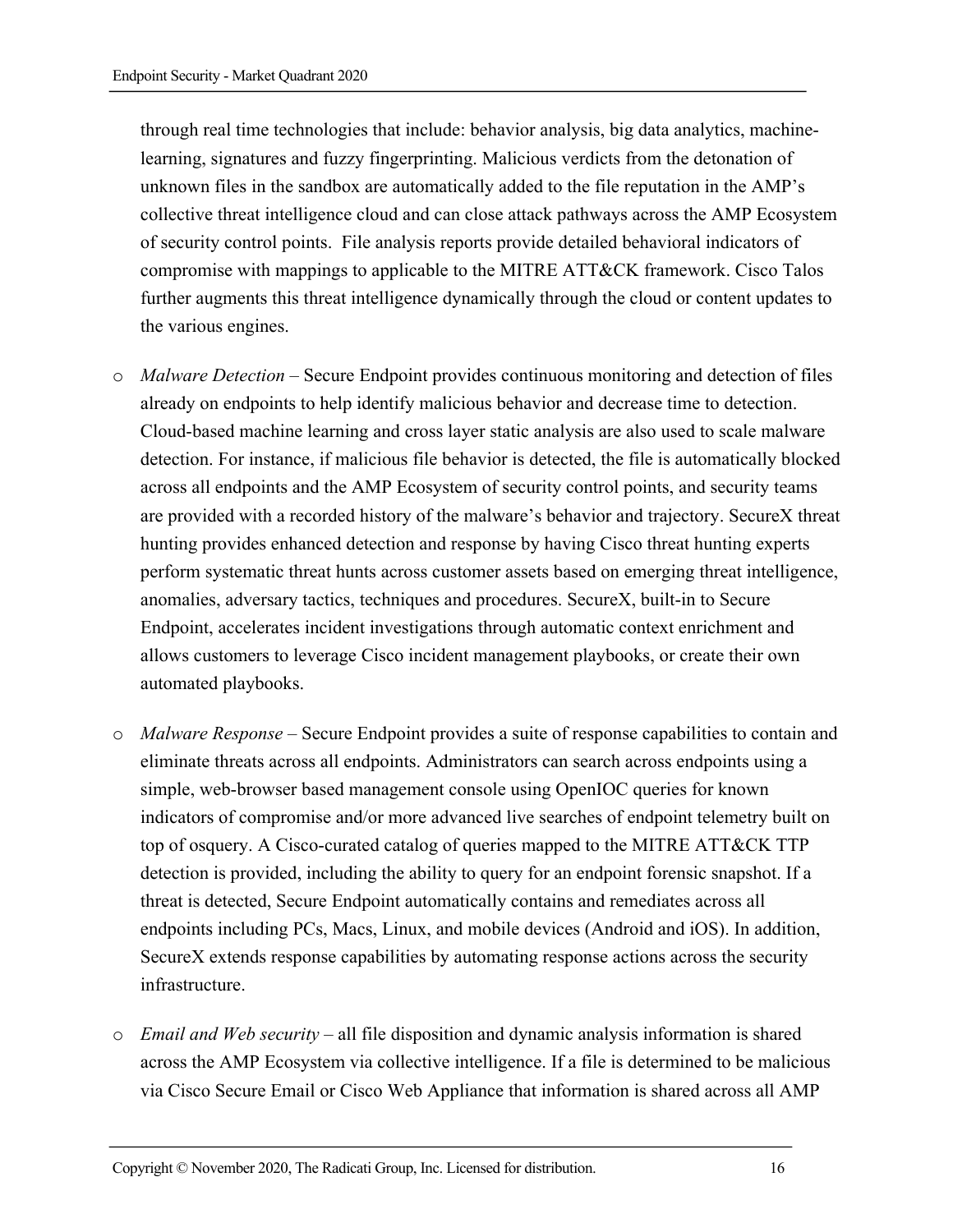platforms. Native integration between Secure Endpoint and the AMP Ecosystem provides global outbreak control, threat context enrichment and global trajectory view of malware ingress across key attack vectors. Secure Endpoint also inspects web proxy logs, and allows administrators to uncover file-less or memory-only malware, see infections that live only in a web browser, stop malware before it compromises the OS-level, and get visibility into devices that don't have the Secure Endpoint connector installed.

- o *Firewall* Secure Endpoint integrates with AMP for Networks. All detection information is sent to the Cisco Firewall management platform and can be used to correlate against other network threat activity. Cisco Firewall and Cisco Identity Services Engine (ISE) can be tightly integrated, which allows Secure Endpoint events to trigger policy responses and enforcement in ISE.
- o *Patch Assessment* Secure Endpoint uses a feature called Vulnerable Software that identifies if the installed software is up to date according to the vendor, or if the installed version has an exploitable vulnerability. Additionally, the advanced live search in Secure Endpoint built on top of osquery provides cataloged queries to identify Windows hotfixes and/or patch levels of the endpoint.
- o *Reporting*  Secure Endpoint offers static, dynamic, and historical reports. Threat Hunting Incident reports highlight critical findings with actionable remediation steps. These include reporting on high-risk computers, overall security health, including vulnerable software and virus definition update status, threat root cause activity tracking, identification of various APTs, Advanced Malware assessments, and mobile-specific root cause analysis.
- o *Management*  Secure Endpoint comes with its own management console and can also integrate with the Cisco Firewall console (for Cisco NGIPS or Cisco Firewall deployments) to deliver tighter management across all deployed Cisco security solutions.
- o *Integrations* Secure Endpoint has an API that allows customers to sync Secure Endpoint with other security tools or SIEMs. Secure Endpoint includes the Secure platform which integrates Cisco security products, as well as third party solutions.

**Cisco AnyConnect Secure Mobility Client** offers VPN access through Secure Sockets Layer (SSL), endpoint posture enforcement and integration with Cisco Secure Web Appliance. It assists with the deployment of Secure Endpoint, and expands endpoint threat protection to VPN-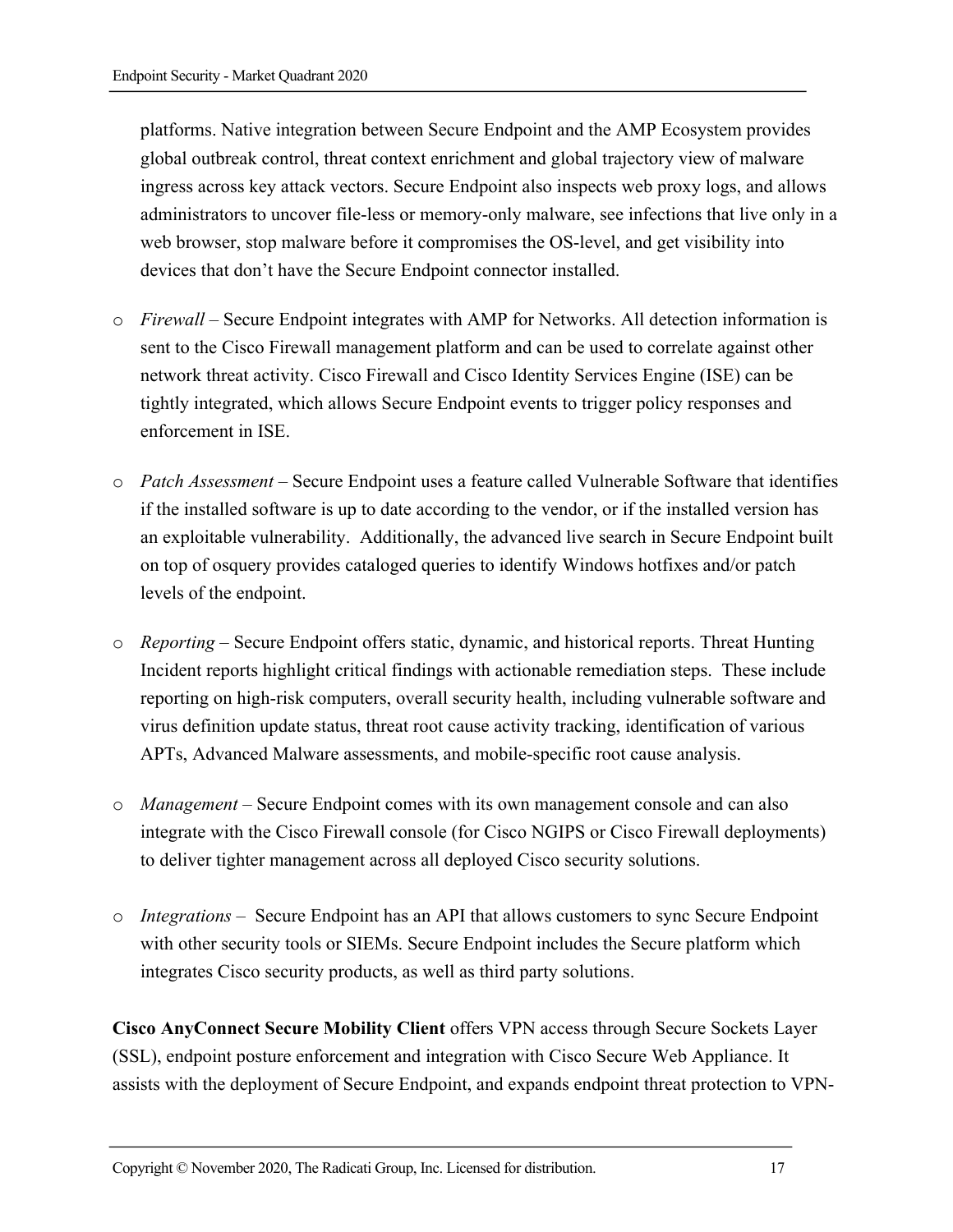enabled endpoints, as well as other Cisco AnyConnect services.

#### **STRENGTHS**

- Cisco offers a broad security portfolio, which encompasses threat intelligence, heuristics, behavioral analysis and sandboxing to prevent threats from entering the endpoint. Cisco has also integrated unified access security and multi-factor authentication capabilities from its Duo Security acquisition.
- Cisco Secure Endpoint delivers Endpoint Protection and Endpoint Detection and Response capabilities in a single agent.
- Built-in to Cisco Secure Endpoint, the Cisco SecureX platform delivers threat response with automatic threat context enrichment and unified threat response capabilities across the entire security ecosystem, including Endpoints, Network, Email, DNS, and more.
- Cisco Secure Endpoint offers rich native integrations to Cisco Secure Firewall, Cisco Secure Email, Umbrella DNS Security other Cisco security solutions to provide a thorough network edge to endpoint visibility.
- Cisco offers APIs for their endpoint solutions (as well as Secure Malware Analytics and Umbrella solutions) to integrate with a customer's existing security architecture, as well as other security tools or SIEMs.
- Customers report that Secure Endpoint is easy to use, and highly efficient in dealing with prevention and remediation.

#### **WEAKNESSES**

- Cisco Secure Endpoint can automatically disable Microsoft Defender, however it does not provide features to help uninstall other previously installed third party security software.
- Cisco Secure Endpoint currently offers third party software patch assessment, but does not offer third party patch software remediation.
- Cisco Secure Endpoint does not provide its own content-aware DLP functionality, however it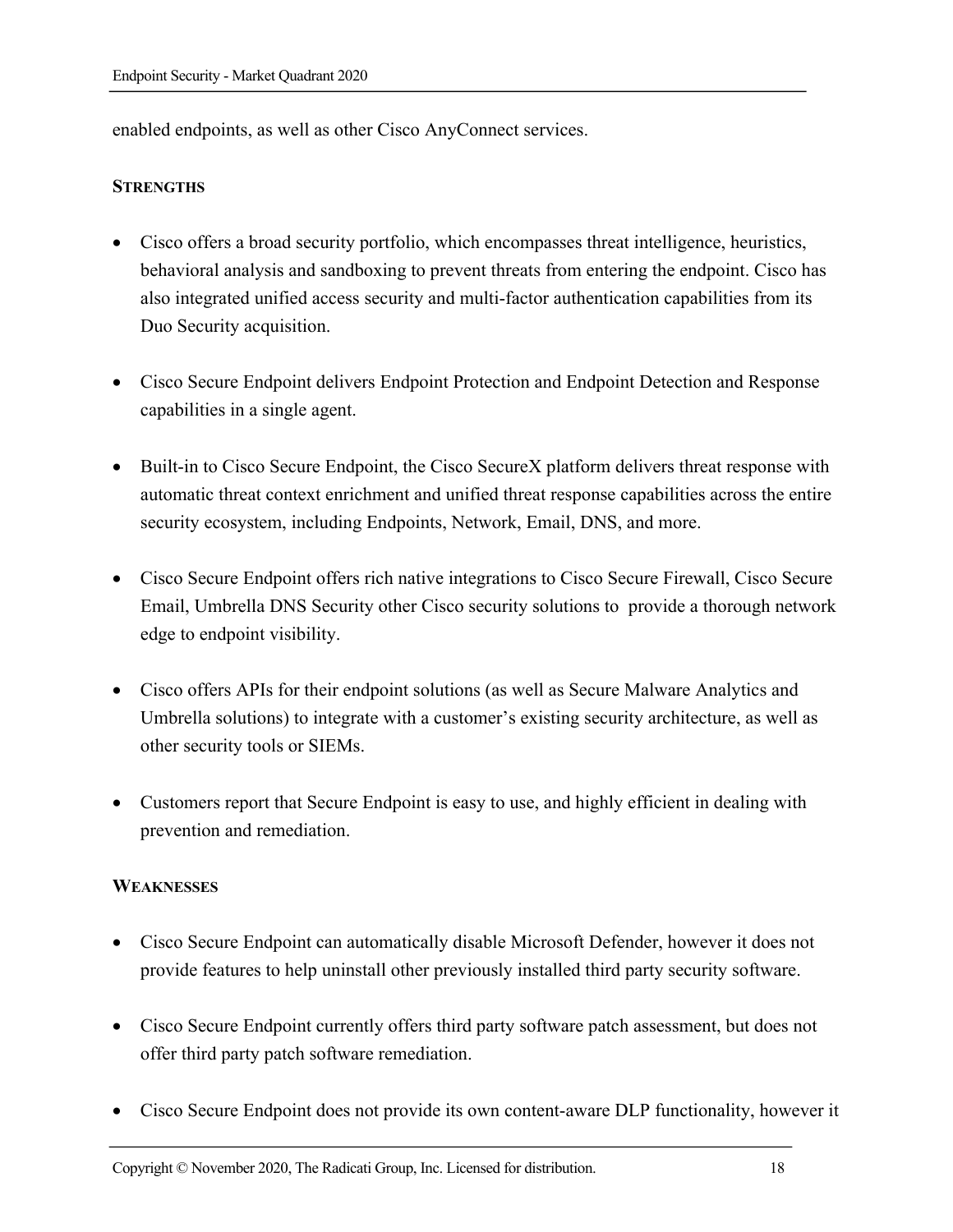integrates with Digital Guardian through Secure Malware Defense.

- Secure Endpoint does not offer native full-disk encryption (FDE), customers who need this will need to leverage the underlying operating system encryption capabilities.
- While Cisco Secure Endpoint can be deployed independently of other Cisco security solutions, it's full strength and rich functionality is best leveraged when deployed in conjunction with other Cisco security solutions.

# **BITDEFENDER**

15A Orhideelor St. Orhideea Towers, district 6 Bucharest, 060071 Romania www.bitdefender.com

Bitdefender, founded in 2001, delivers next-generation anti-virus software, internet security software, endpoint security, and other security solutions through a network of value-added alliances, distributors and reseller partners. The company delivers solutions for businesses and consumers across more than 150 countries. The company is privately held.

#### **SOLUTIONS**

Bitdefender's **GravityZone**, is a hosted enterprise security platform that provides security controls and security posture management across endpoints, cloud workloads, network and users. For customers with restricted cloud usage, GravityZone can also be deployed on-premises. Bitdefender security agents can be installed on all leading platforms including Windows, Linux, Mac, Android, iOS and Microsoft Exchange.

The Bitdefender Business Portfolio includes a number of GravityZone security packages, as follows:

• **GravityZone Business Security** – is aimed at small businesses. It provides protection for physical and virtual desktops and servers, combining security with centralized management. It is available on-premises, or as a cloud service.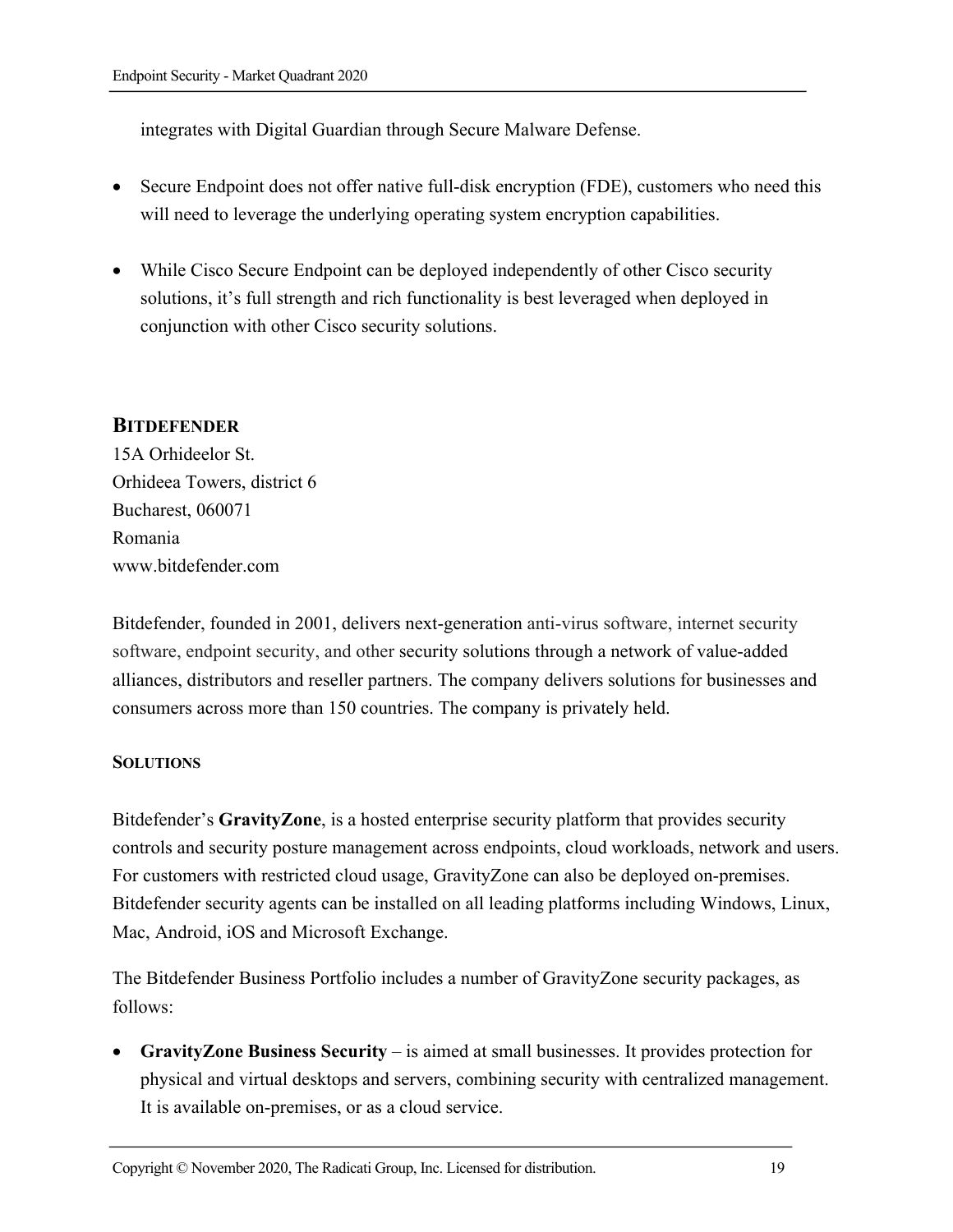- **GravityZone Advanced Business Security** is aimed at the needs of medium sized businesses. It offers the same services as Business Security but adds security services for protecting Microsoft Exchange servers and mobile devices. It includes a feature called Smart Central Scan, which allows Security administrators to offload anti-malware processes to a centralized scanning server, thus lowering the resource consumption on protected systems. The solution is available on-premises or as a cloud service, and can protect desktops, servers and Microsoft Exchange mailboxes. The mobile security (MDM) component, however, is only available for on-premises deployment.
- **GravityZone Elite** offers the same services as Advanced Business Security but adds two pre-execution detection layers; HyperDetect, and Sandbox Analyzer. Hyperdetect uses specialized local machine models and behavior analysis techniques to detect hacking tools, exploits and malware obfuscation techniques. Sandbox analyzer detonates payloads in a contained virtual environment, analyzes their behavior, reports malicious intent and provides actionable insight. The solution is available on-premises or as a cloud service, and can protect desktops, servers and Microsoft Exchange mailboxes. The mobile security (MDM) component, however, is only available for on-premises deployment.
- **GravityZone Ultra**  offers an integrated endpoint protection and EDR solution, which offers prevention, automated detection, investigation and response tools in a single agent, which can be managed through a single console. It provides real-time visibility into endpoints, insight into suspicious activity, alert triage and incident analysis visualization, one-click investigation, IOC lookup, helps track live attacks and lateral movements and enables rapid response for containment and remediation. It is available only as a cloud solution and can protect desktops, servers and Microsoft Exchange mailboxes.
- **GravityZone Ultra Plus**  is an integrated solution which combines advanced prevention capabilities, low overhead EDR (Endpoint Detection and Response) and network traffic analytics. It extends the endpoint-based threat detection capabilities of traditional EDR by incorporating network incidents (XDR) to counter threats across the infrastructure including: Endpoints, Network, or the Cloud.
- **GravityZone Enterprise Security**  is aimed at the needs of large enterprises and hybrid infrastructures. It is available only as an on-premise solution and provides security services for protecting physical and virtual desktops and servers, Microsoft Exchange servers and mobile devices.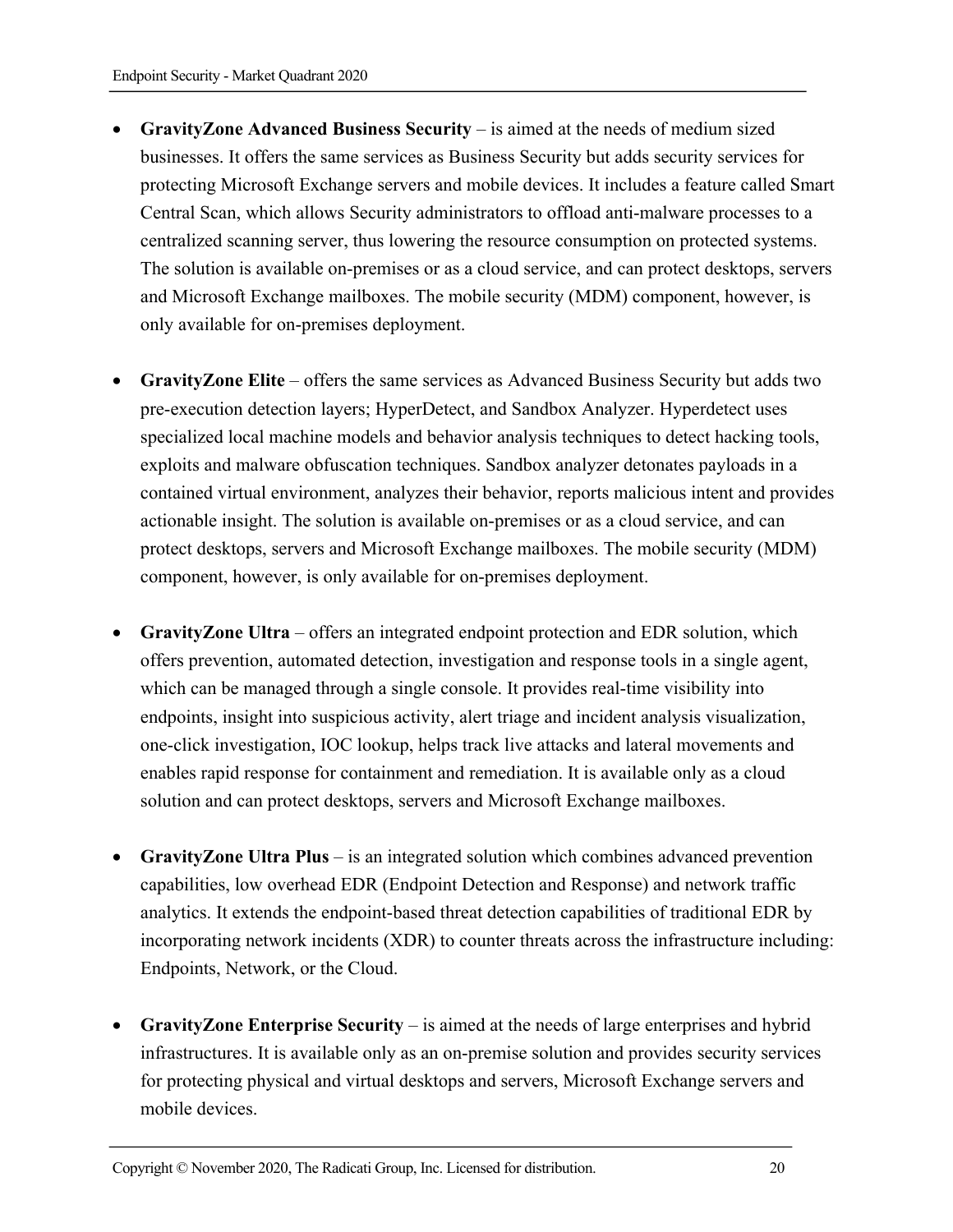Bitdefender also offers Email Security, Security for Storage, Patch Management and Full Disk Encryption add-ons, all of which can be managed via the GravityZone console.

**GravityZone Security for Virtualized Environments (SVE)** is the security module delivered within GravityZone Enterprise Security. It uses a vendor-agnostic architecture to support any hypervisor, whether natively integrated or standalone. SVE leverages multiple techniques to achieve deduplication and provide high operational value. This offloading is also present in the AWS module, and can also be used in physical environments (e.g. laptops or desktops) since the enforcement point, Bitdefender Enterprise Security Tools (BEST) is common to SVE and Endpoint Security; BEST can operate in full offload, partial offload or traditional local scanning.

**GravityZone Hypervisor Introspection (HVI)** is aimed at protecting virtual workloads, enabling data centers and organizations to increase their security posture across their entire infrastructure.

**GravityZone Security for MSPs** is a solution portfolio tailored to meet the needs of Managed Security Service Providers. It offers a multi-tenant management console and simple monthly licensing. It is available in different packages which include endpoint protection, patch management, Advanced Threat Security (with HyperDetect and Sandbox Analyzer), and Endpoint Detection and Response.

**Bitdefender Managed Detection and Response (MDR)** provides customers with outsourced cybersecurity operations 24x7. It combines Bitdefender security technologies for endpoints, network, and security analytics, with the threat-hunting expertise of a fully staffed SOC.

#### **STRENGTHS**

- Bitdefender relies on various non-signature based techniques including heuristics, machine learning models, anti-exploit, cloud-based sandbox analyzer and process inspector to keep up with the latest threats.
- Bitdefender's GravityZone Ultra Suite is an integrated platform, easily deployed by organizations of all sizes, which offers risk analytics, hardening, prevention, and EDR for endpoints, cloud resources, and network connected devices.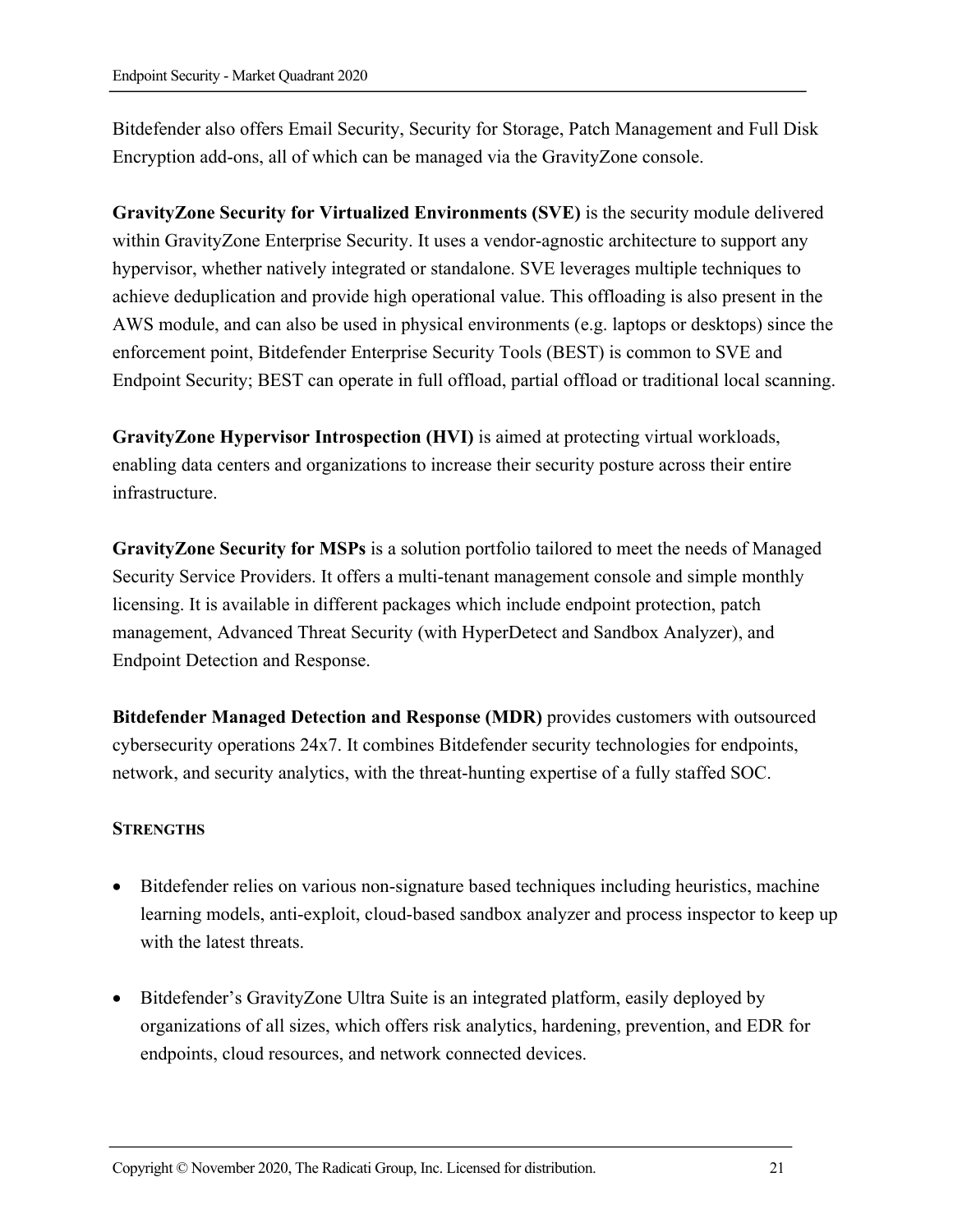- Bitdefender tends to receive very high scores in third-party AV testing.
- All Bitdefender anti-malware technologies are developed in-house. Bitdefender licenses its technology to a number of OEM partners.
- Bitdefender GravityZone integrates with Microsoft Active Directory, as well as VMware vCenter and Citrix XenServer to facilitate syncing of inventories and policy enforcement and management. In addition, Bitdefender can automatically detect other computers within the network using Windows Network Discovery, and protection can be deployed remotely to all unprotected systems.

#### **WEAKNESSES**

- Bitdefender offers a Mobile Security (MDM) solution for Android and iOS platforms. However, it is currently available only for its GravityZone on-premises solutions.
- While offering highly accurate malware and threat detection solutions, Bitdefender currently lacks integration with SOAR tools. The vendor has this on its roadmap.
- Bitdefender was somewhat late to add Managed Detection and Response (MDR) capabilities, compared to other competing vendors.
- Bitdefender is still best known for its consumer products and lacks greater visibility in the enterprise market. The company is working to address this.

#### **ESET, SPOL. S.R.O.**

Einsteinova 24 851 01 Bratislava Slovak Republic www.eset.com

ESET, founded in 1992, offers cybersecurity products and services for enterprises, small and medium businesses and consumers. Headquartered in the Slovak Republic, ESET has research, sales and distribution centers worldwide and a presence in over 200 countries. The company is privately held*.*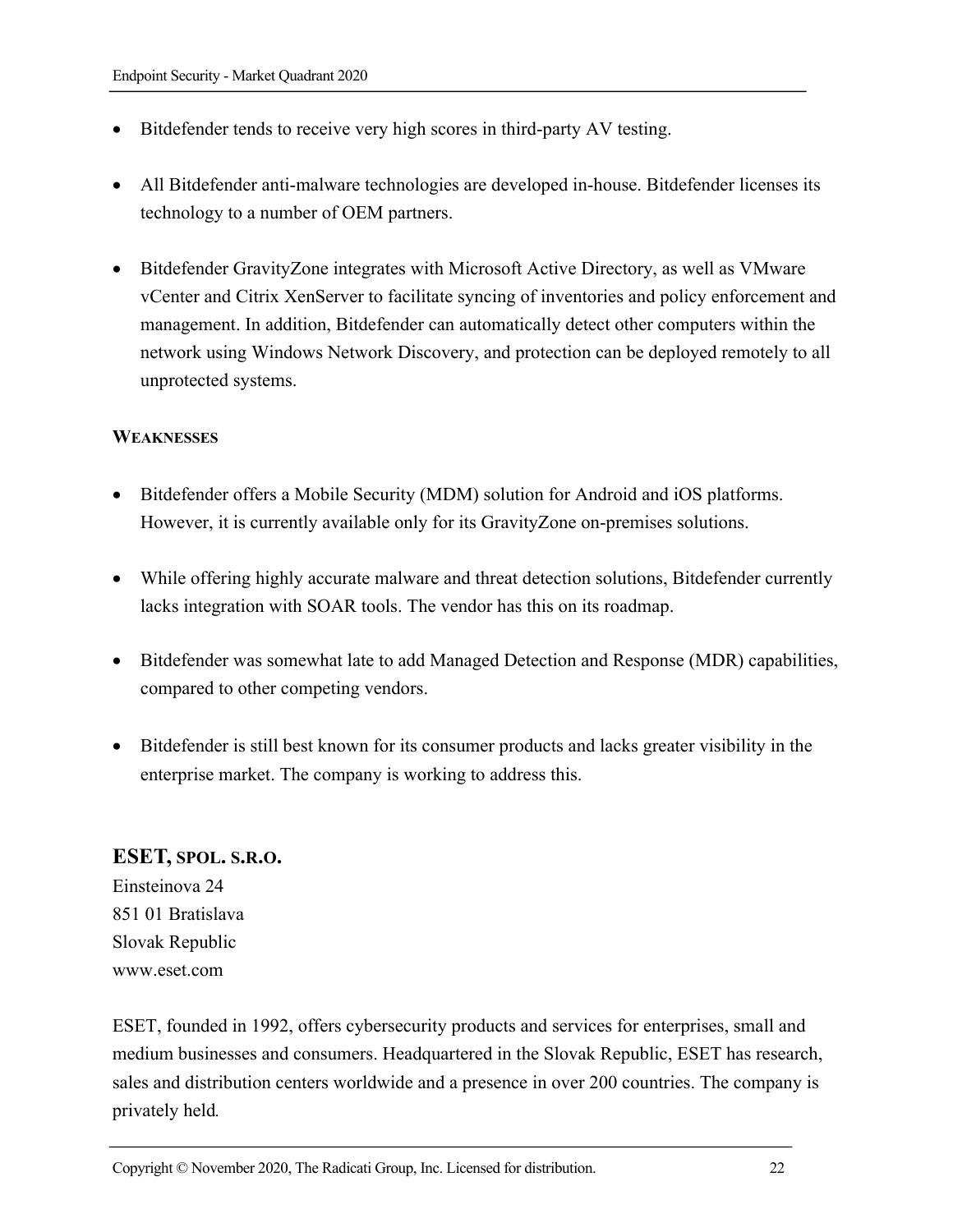#### **SOLUTIONS**

ESET's Endpoint protection solutions include the following components:

- **ESET Endpoint Security for Windows –** is ESET's flagship endpoint security product for Windows. It offers a low footprint, support for virtual environments, and combines reputation-based malware protection with advanced detection techniques enhanced by ESET's machine learning engine, Augur.
- **ESET Endpoint Security for macOS** is ESET's security product for macOS platforms. Similarly, to its Windows counterpart, it offers a low footprint, support for virtual environments, cross-platform protection, and combines reputation-based malware protection with advanced detection techniques enhanced by ESET's machine learning engine Augur.
- **ESET Endpoint Security for Android –** offers reputation-based malware protection, antiphishing, app control, anti-theft, SMS/call filtering and device security. It integrates with ESET's Security Management Center, allowing for security polices to be deployed across both PCs and mobiles.
- **ESET Mobile Device Management for iOS** is an integration of the Apple iOS MDM framework with ESET Security Management Center which supports the configuration of security settings for iOS devices. Administrators can enroll iPhones and iPads, as well as setup security profiles and adjust device settings, such as: anti-theft, settings for Microsoft Exchange, WiFi, VPN accounts, Passcode, iCloud and more.
- **ESET File Security for Microsoft Windows Server** is a lightweight server security product, which integrates with the ESET LiveGrid® reputation technology for advanced detection techniques. It features support for virtualization (e.g. optional snapshot independence, process exclusions, clustering support), Hyper-V and Network Attached Storage scanning, and a Windows Management Instrumentation (WMI) connector. It is also available as a VM Extension in Microsoft Azure.
- **ESET Security for Microsoft SharePoint Server –** provides advanced protection for SharePoint servers to protect against malicious uploads and unwanted files.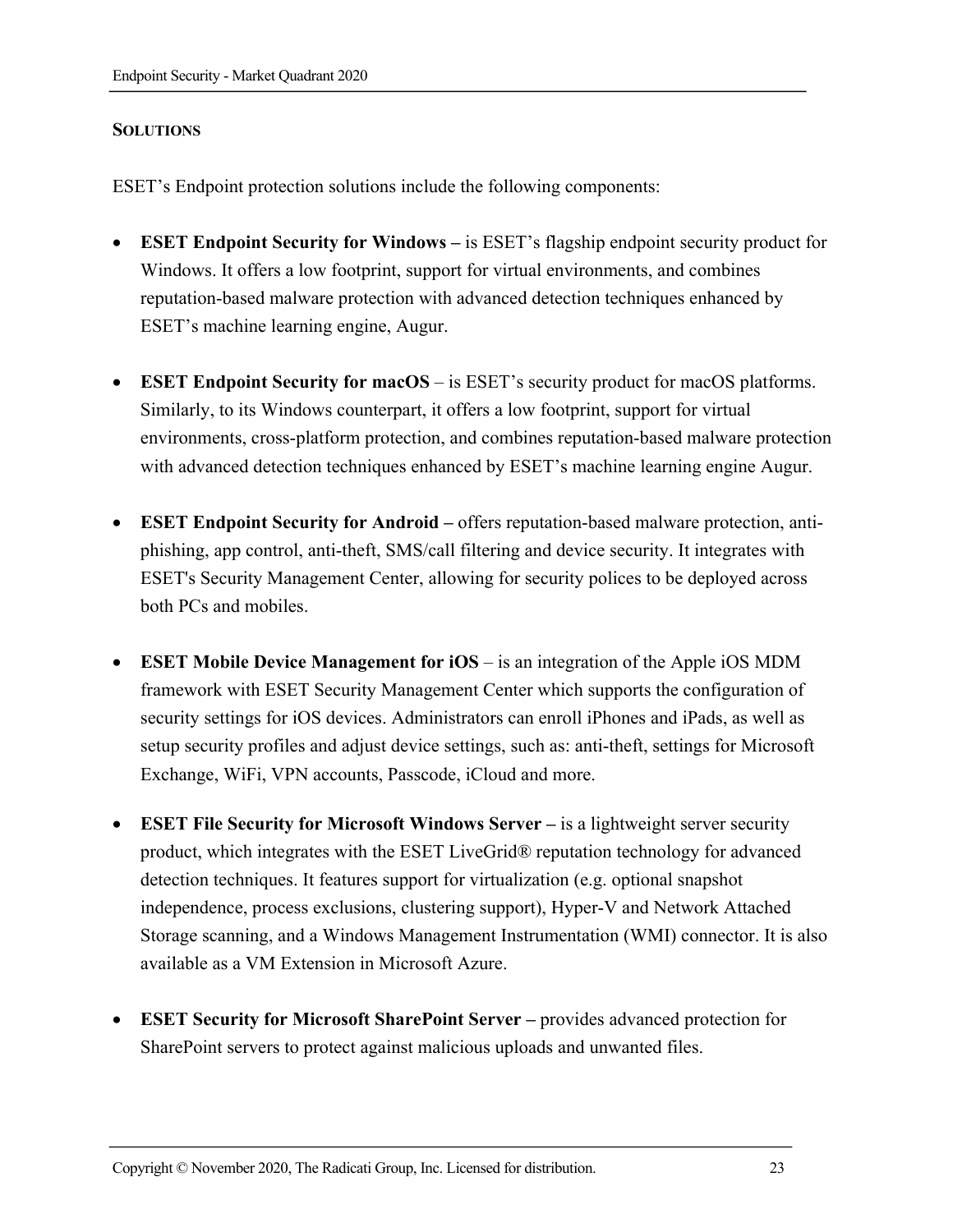- **ESET Mail Security for Microsoft Exchange Server** combines server malware protection, spam filtering and email scanning. It includes the malware protection technology included in ESET Endpoint solutions (i.e. ESET LiveGrid® reputation technology, ESET machine learning engine Augur, Anti-Phishing, Exploit Blocker, and Advanced Memory Scanner), new proprietary antispam engine, and selective database on-demand scanning.
- **ESET Virtualization Security for VMware** is an agentless scanning solution for VMware environments. It can be managed using the ESET Security Management Center.
- **ESET Full-Disk Encryption** is an add-on to ESET Endpoint solutions enabling full disk encryption across the entire network from a cloud-based or on-premise console with a single click. It encrypts system disks, partitions and entire drives.
- **ESET Endpoint Encryption** is a standalone solution which provides data encryption, including full-disk encryption (FDE), as well as files, folders, removable media, and email encryption.
- **ESET Security Management Center** is a web-based single pane of glass multi-tenant management console for all ESET business security products. It can be installed on Windows, Linux or as a Virtual Appliance in Microsoft Azure. It supports Mobile Device Management (MDM) for Android and iOS devices.

In addition, ESET provides the following services and solutions:

- **ESET Enterprise Inspector** is ESET's EDR solution. It enables continuous monitoring of real-time endpoint activity, in-depth analysis of suspicious processes and immediate response. It references its detections to the MITRE ATT&CK framework.
- **ESET Dynamic Threat Defense (EDTD)** is ESET's managed cloud sandboxing solution. It is managed by the ESET Security Management Center and integrates directly with ESET Enterprise Inspector, ESET Mail Security solutions and ESET Endpoint solutions.
- **ESET's Threat Intelligence Service** is ESET's threat reputation network, which provides IOCs (IP, URL, file hash) and serves as an automated malware analysis portal. It can integrate with existing SIEM tools and features YARA rules to allow organizations to set up custom rules.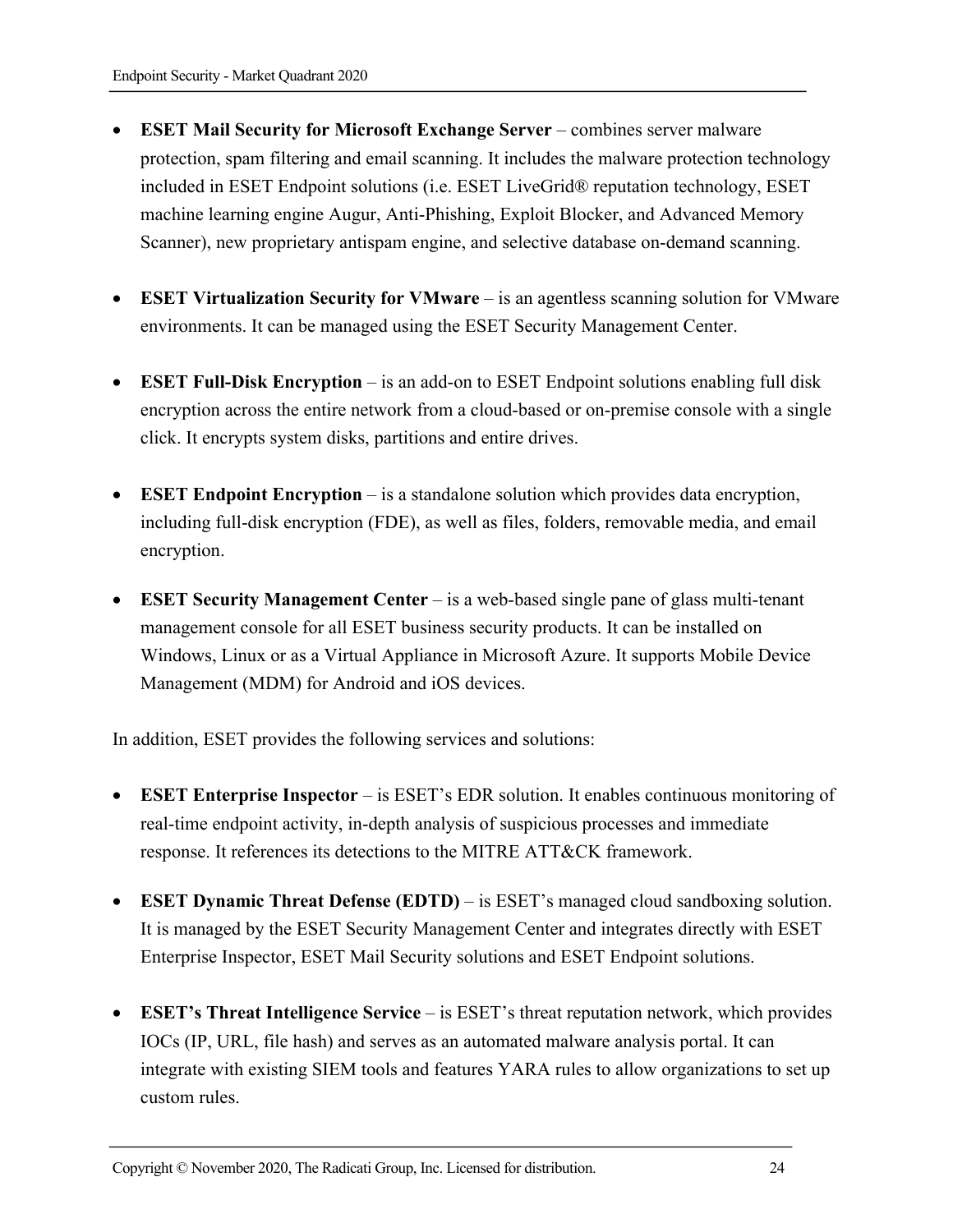- **ESET Threat Hunting** is a security service delivered by ESET cybersecurity experts who perform an on-demand investigation of data, events and alarms generated by the ESET Enterprise Inspector.
- **ESET Threat Monitoring** is a security service delivered by ESET cybersecurity experts who continuously monitor customer network and endpoint security data. It also provides actionable advice on risk mitigation.
- **ESET Cloud Administrator** is a cloud-based console, offered as a service, for the remote management of customer networks of up to 250 seats.
- **ESET Secure Authentication** is a mobile-based multi-factor authentication (MFA) solution that protects organizations from weak passwords and unauthorized access.
- **ESET Cloud Office Security** provides advanced preventive protection for users of Microsoft 365 applications. It combines spam filtering, anti-malware scanning and antiphishing to help prevent incoming external email from being used as a channel for targeted attacks. Anti-malware protection also protects OneDrive, and helps mitigate the risk of malware spreading to other devices.

#### **STRENGTHS**

- ESET Endpoint Security solutions are well-known to offer high performance and high detection rates.
- ESET solutions offer a low footprint with low system resource usage. The solutions are designed for ease of deployment and use.
- ESET's management console provides real-time visibility for on-premise and off-premise endpoints as well as full reporting for ESET enterprise-grade solutions from a single pane of glass securely deployed on-premise or in the cloud. It covers desktops, servers, agentless virtual machines and managed mobile devices.
- ESET has a global network of installed business solutions that feed information back into the ESET LiveGrid®, its cloud-based reputation system.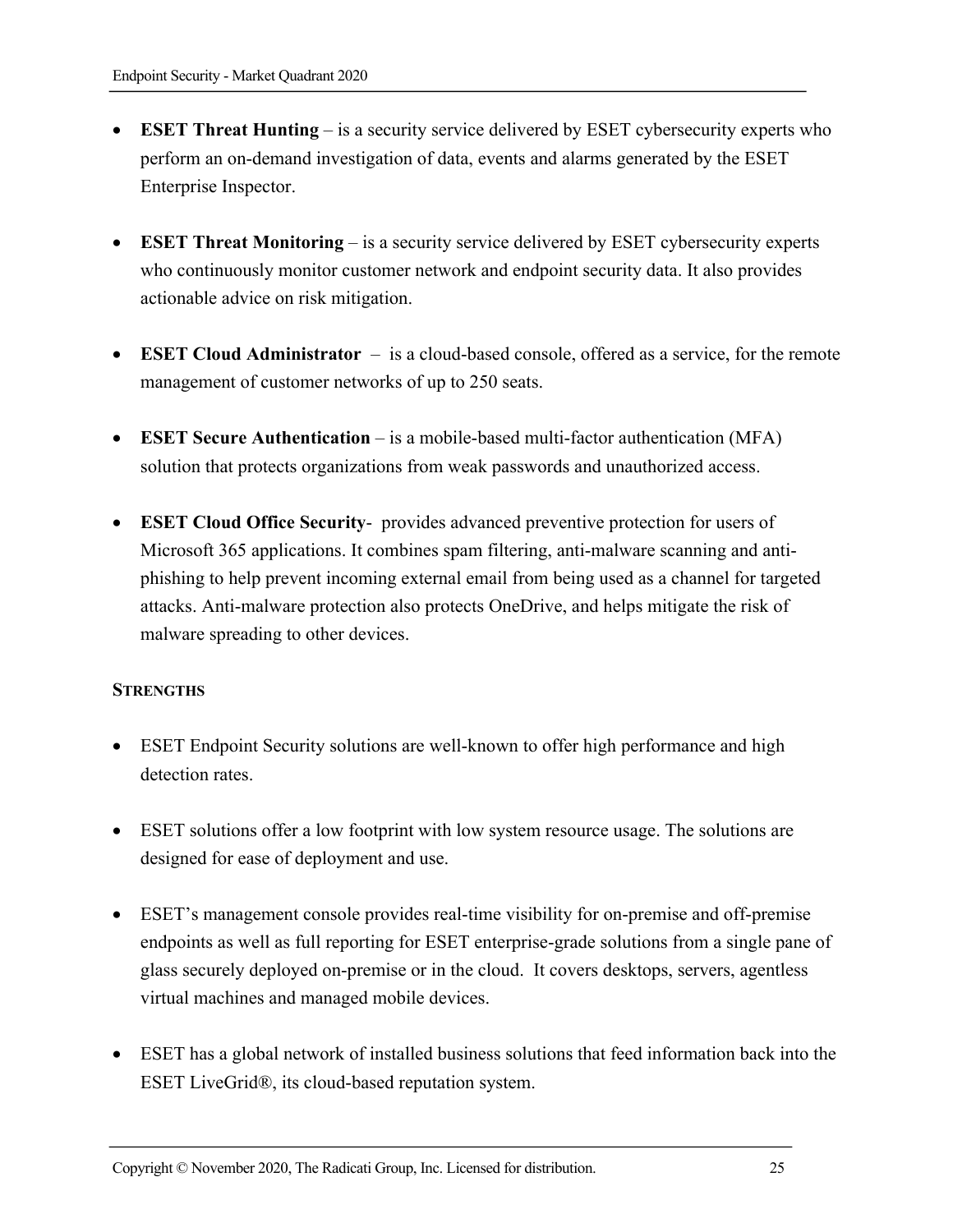• ESET Endpoint Security is well suited to offer protection for companies with heterogeneous environments, e.g. Windows, macOS, Linux, and more.

#### **WEAKNESSES**

- ESET products are deployed on-premises. However, cloud-based administration is available through two solutions: ESET Security Management Center, available as a virtual machine in Windows Azure or as virtual appliances; and ESET Cloud Administrator, for organizations with up to 250 seats. A cloud-based management console for larger enterprise customers is on the vendor's near term roadmap.
- ESET does not provide its own DLP solution. However, it offers DLP through the ESET Technology Alliance, its partner program.
- ESET is widely recognized in Europe but currently lacks market visibility in North America. The vendor is working to address this.

# **KASPERSKY**

39A Leningradsky Highway Moscow 125212 Russia www.kaspersky.com

Kaspersky, founded in 1997, provides a wide range of security products and solutions for enterprise business customers and consumers worldwide*.* The company's business solutions are aimed at a broad range of customers including large enterprises, small and medium-sized businesses. Kaspersky is privately owned.

#### **SOLUTIONS**

Kaspersky **Integrated Endpoint Security** brings together endpoint protection, sandboxing, and Endpoint Detection and Response (EDR) into a single multi-layered security approach. It comprises the following main components: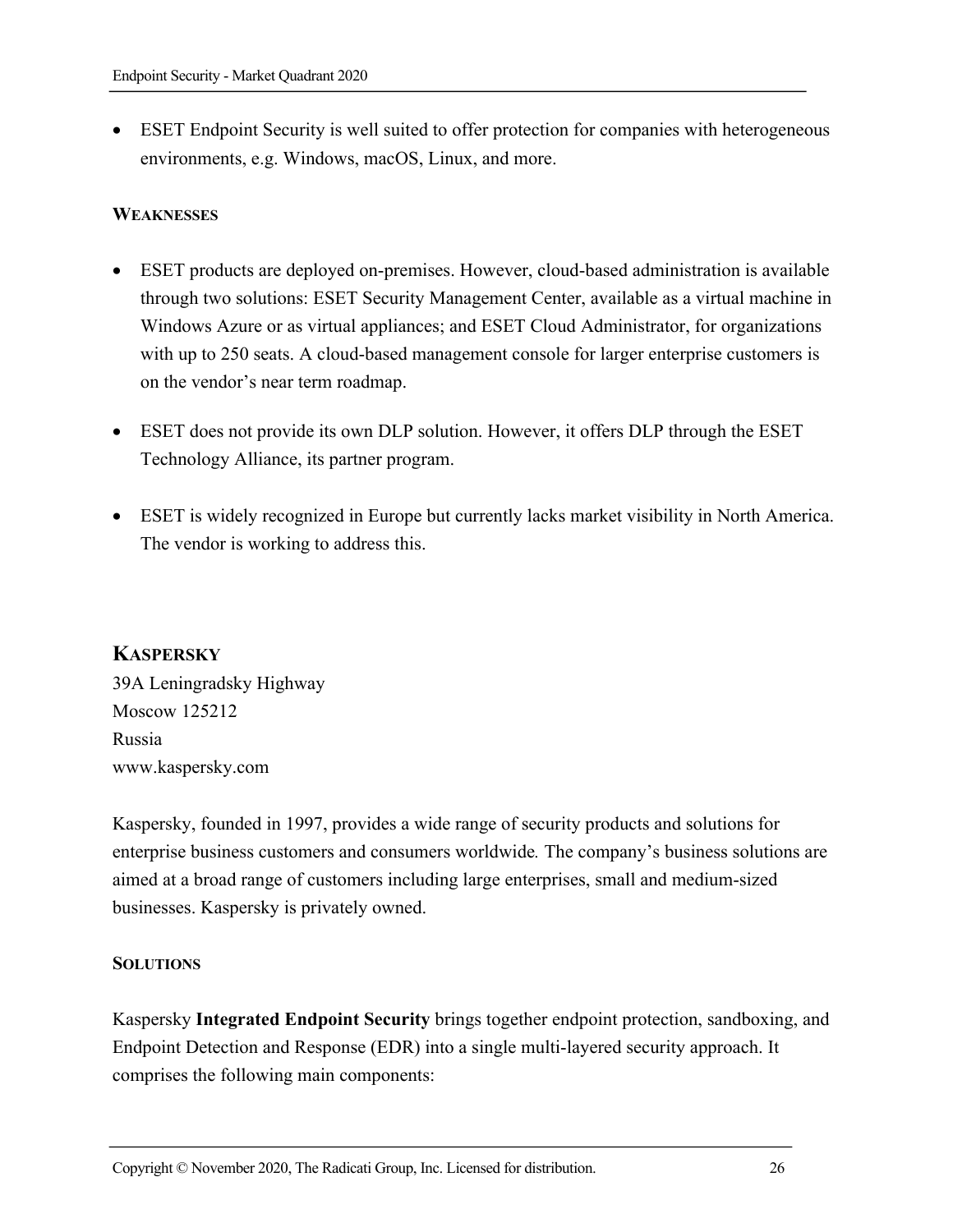- **Kaspersky Endpoint Security for Business (KESB)**  is a multi-layered endpoint protection platform, which provides security, visibility and manageability of all endpoint devices, including physical and virtual machines, mobile devices, and servers. Kaspersky supports a broad array of platforms, including Windows, Linux, macOS, Android, and iOS. It integrates with Remote Monitoring and Management (RMM) and Professional Services Automation (PSA) systems from ConnectWise, Autotask, Tigerpaw and SolarWinds. Kaspersky Endpoint Security for Business is available in three different tiers, as follows:
	- o *Select* provides trusted Threat Prevention (for Windows, macOS and Linux) with Behavior Detection, Exploit Prevention, Host Intrusion Prevention, Remediation Engine, Web, Device and BadUSB controls, Mobile Threat Defense, Mobile Device Management (MDM), and Security Management.
	- o *Advanced* in addition to Select capabilities, adds Application Control for servers, Adaptive Anomaly Control to capture deviations from user's behavior baseline and stop execution, Data Protection (i.e. OS encryption management, full disk and file-level encryption), Firewall and OS firewall management, Patch Management, Protection for terminal servers, OS and third party application deployment.
	- o *Total* in addition to all Select and Advanced capabilities, protects the enterprise perimeter by preventing the effects of web-based attacks before they reach the endpoint level, by blocking malware, online phishing, reducing access to unsolicited resources and preventing illegitimate data transfers at gateway level.
- **Kaspersky Endpoint Detection and Response Optimum (KEDRO)** is an EDR tool which works together with endpoint protection and provides endpoint visibility, root cause analysis and various response options. It adds an automated layer of defense, providing attack spread path visualization, and delivers full information on the incident, the host, suspicious objects, and more.
- **Kaspersky Sandbox (KSB)** complements endpoint protection with functionality that can easily detect new, unknown and complex threats. It creates a virtualized environment, where suspicious objects are sent, analyzed with a variety of methods (e.g. simulating user activity, behavior analysis, monitoring outgoing connections, and more), and their reputation recorded. If objects are identified as malicious, the whole infrastructure can be scanned and malicious activity prevented, ensuring an automated response across all endpoints.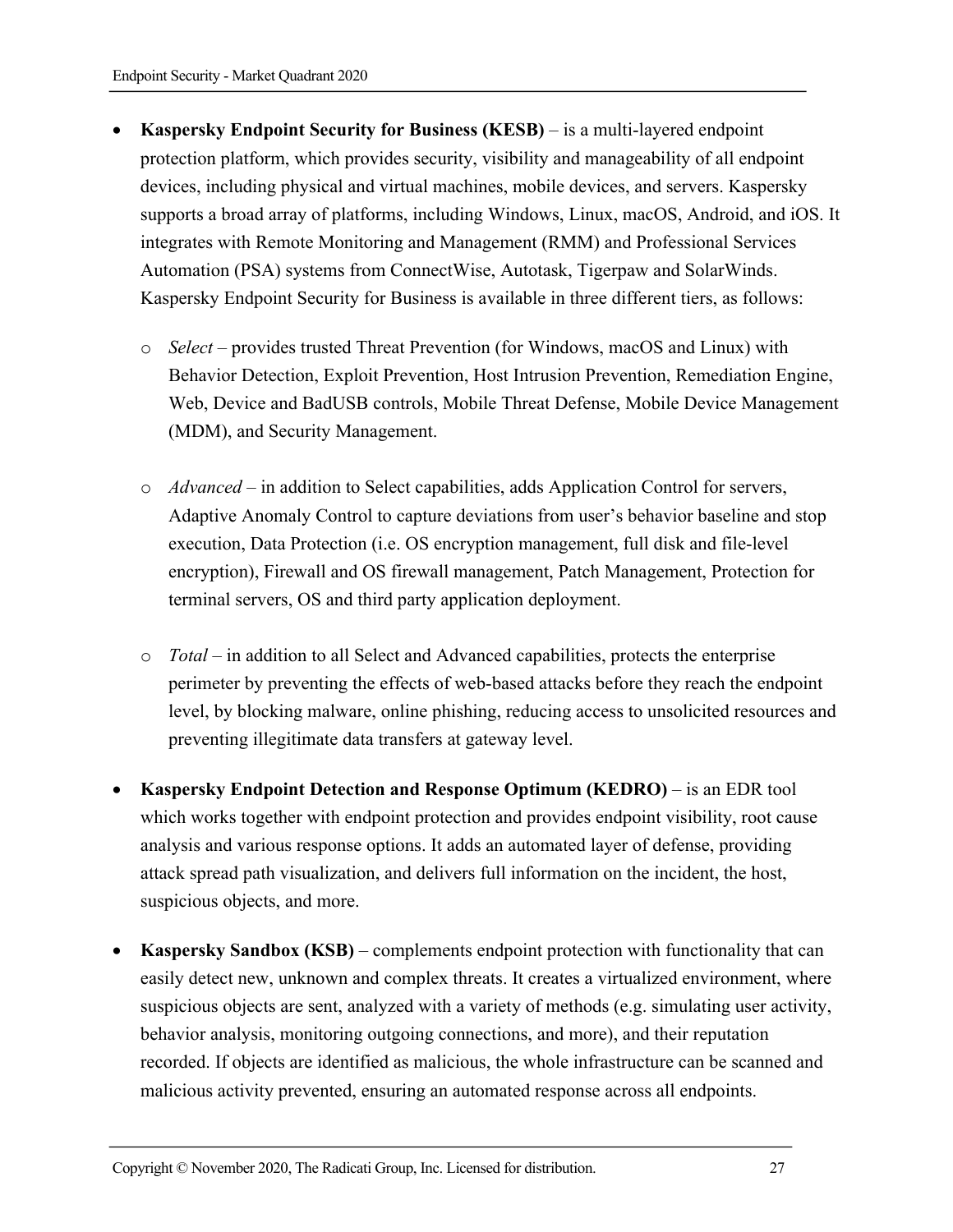• **Kaspersky Hybrid Cloud Security** – protects public datacenters (i.e. Microsoft Azure and Amazon AWS), physical servers, desktops and private data centers based on native API integrations with VMware, Citrix, Microsoft Hyper-V, KVM and Docker virtual environments. Kaspersky Hybrid Cloud Security is optimized for integration with public and private discovery and deployment tools, and relies on virtualization to optimize resource use and reduce infrastructure costs.

All endpoint security products are managed by the **Kaspersky Security Center** console, which delivers security management and control through a single administrative tool. The management console allows organizations to identify all endpoint assets (physical, virtual, mobile), conduct fast vulnerability assessments, achieve a real-time hardware and software inventory, and offer actionable reporting. The console can be used as a SaaS offering, or be deployed on public cloud or on-premises environments and accessed through a web-interface.

In addition, **Kaspersky EDR** provides IT security/SOC enterprise teams with a tool for in-depth incident investigation and centralized response. It offers advanced threat discovery, deep investigation and threat hunting, as well as incident response.

Kaspersky offers a full-scale Enterprise Security solution comprising the following products and services: Endpoint Security, Endpoint Detection and Response, Hybrid Cloud Security, Managed Detection and Response, Embedded Systems Security for ATM and PoS protection, Private Security Network, Security Awareness training, Premium Support and Professional Services.

For SMB customers, Kaspersky offers **Kaspersky Endpoint Security Cloud**, which provides a cloud-based management solution for securing Windows and macOS endpoints, file servers, iOS and Android devices.

#### **STRENGTHS**

- All Kaspersky solutions leverage the Kaspersky Security Network, a real-time intelligence network that collects tens of millions of threat samples daily on a worldwide basis to ensure accurate, up-to-date protection.
- Kaspersky Endpoint Security for Business supports a broad range of operating systems, including Windows, Linux, macOS, Android and iOS; as well as virtualized environments including VMware, Citrix, KVM, MS Hyper-V and Docker.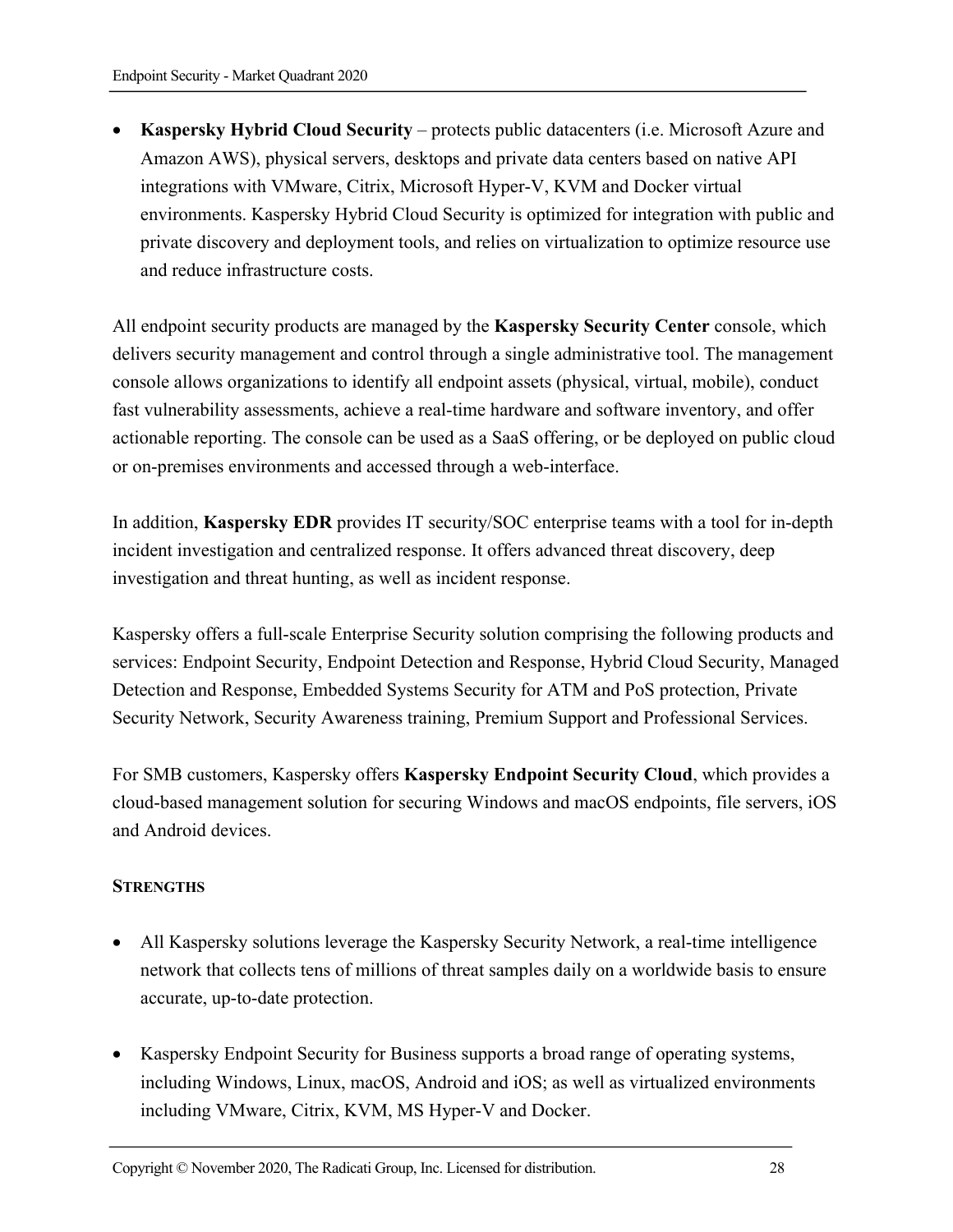- Kaspersky solutions rely on its own low footprint, high-performance security technologies. Behavior Detection technology implements a Memory Protection mechanism, which guards system-critical processes and prevents leaking user and administrator credentials.
- The on premises or cloud-hosted Kaspersky Security Center management consoles provide a comprehensive management tool that allows organizations to identify all endpoint assets (e.g. physical, virtual, and mobile), as well as conduct fast vulnerability assessments. It can also automatically perform patch remediation and offer actionable administrator reporting.
- Through the use of Dynamic Whitelisting, Application Control reduces exposure to zero-day attacks by providing control over what software is allowed to run on desktops and servers.
- Kaspersky offers strong support for virtual environments. Kaspersky Hybrid Cloud Security offloads resource intensive anti-malware scans onto a specialized virtual appliance, an approach which places less load on computing resources and helps businesses maintain high virtualization densities and performance.
- Kaspersky Endpoint Security for Business includes MDM, mobile security and mobile application management capabilities, all of which can be managed through a single console.

#### **WEAKNESSES**

- While Kaspersky Endpoint Security for Business is available for macOS, Linux, and Windows platforms, full feature parity was not always available across all platforms. Kaspersky is addressing this in its development roadmap.
- Kaspersky Endpoint Security for Business does not provide content-aware DLP, or support ICAP for integration with third-party DLP solutions.
- Kaspersky Endpoint Security for Business does not support network access control, which prevents administrators from blocking network access to certain endpoints (e.g. new endpoints that have not yet deployed the organization's security policies).
- Kaspersky MDR does not currently provide support for macOS endpoints. The vendor has this on its future roadmap.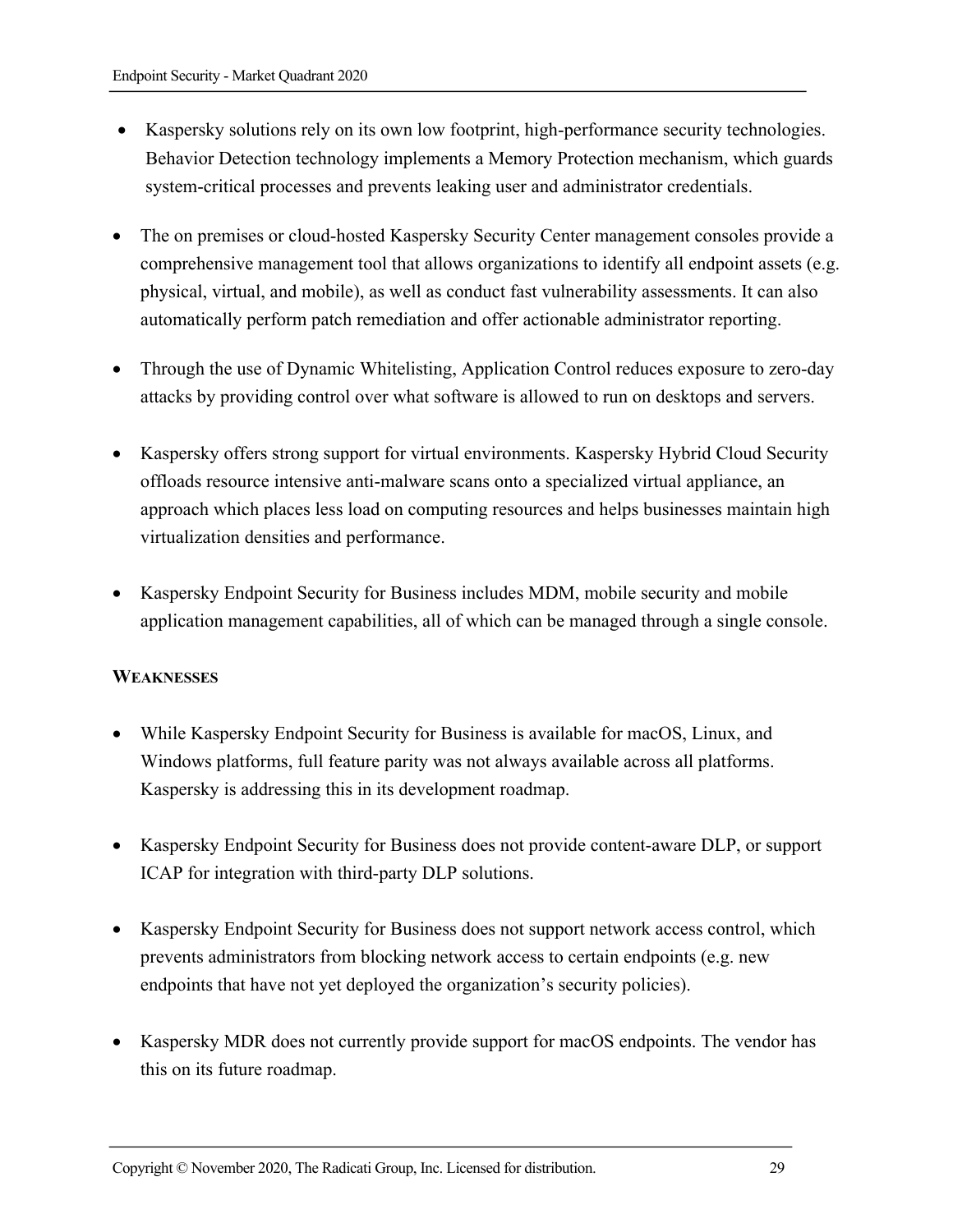• While the Kaspersky Security Center console currently allows monitoring of Kaspersky's Secure Email Gateway (thus helping integrate visibility across endpoints and email security), management of email security currently requires a separate console. Integration of email security management capabilities is on the roadmap for future releases.

# **SENTINELONE**

605 Fairchild Dr. Mountain View, CA 94043 www.sentinelone.com

SentinelOne, founded in 2013, is a cybersecurity software company that delivers protection and forensics for personal computers, IoT devices, and cloud workloads, to guard against complex threats across all vectors. SentinelOne is privately held.

#### **SOLUTIONS**

SentinelOne offers **Singularity,** a security platform that delivers endpoint protection, endpoint detection and response, IoT security, cloud security, and IT operations capabilities by consolidating multiple existing technologies into one solution. It offers autonomous 'Sentinel' agents for Windows, Mac, Linux, and Kubernetes and supports a variety of form factors including physical, virtual, VDI, customer data centers, hybrid data centers, and cloud service providers. Sentinels are managed via a globally available multi-tenant SaaS designed for ease-ofuse and flexible management. SentinelOne is available in the following tiered product offerings:

- **Singularity Core** is an entry level endpoint security product. It offers basic EDR functions coupled with traditional endpoint protection capabilities. Key capabilities include: a visual representation of attack behavior, static artificial intelligence and file-based attack prevention, threat intelligence, behavioral artificial intelligence file-less attack detection, autonomous threat response, autonomous remediation response, autonomous rollback response, the ability to quarantine devices from the network, incident analysis, agent antitamper protection, and application inventory.
- **Singularity Control** adds to the capabilities of Core a "security suite" of features for endpoint management. These include: OS Firewall control with location awareness, USB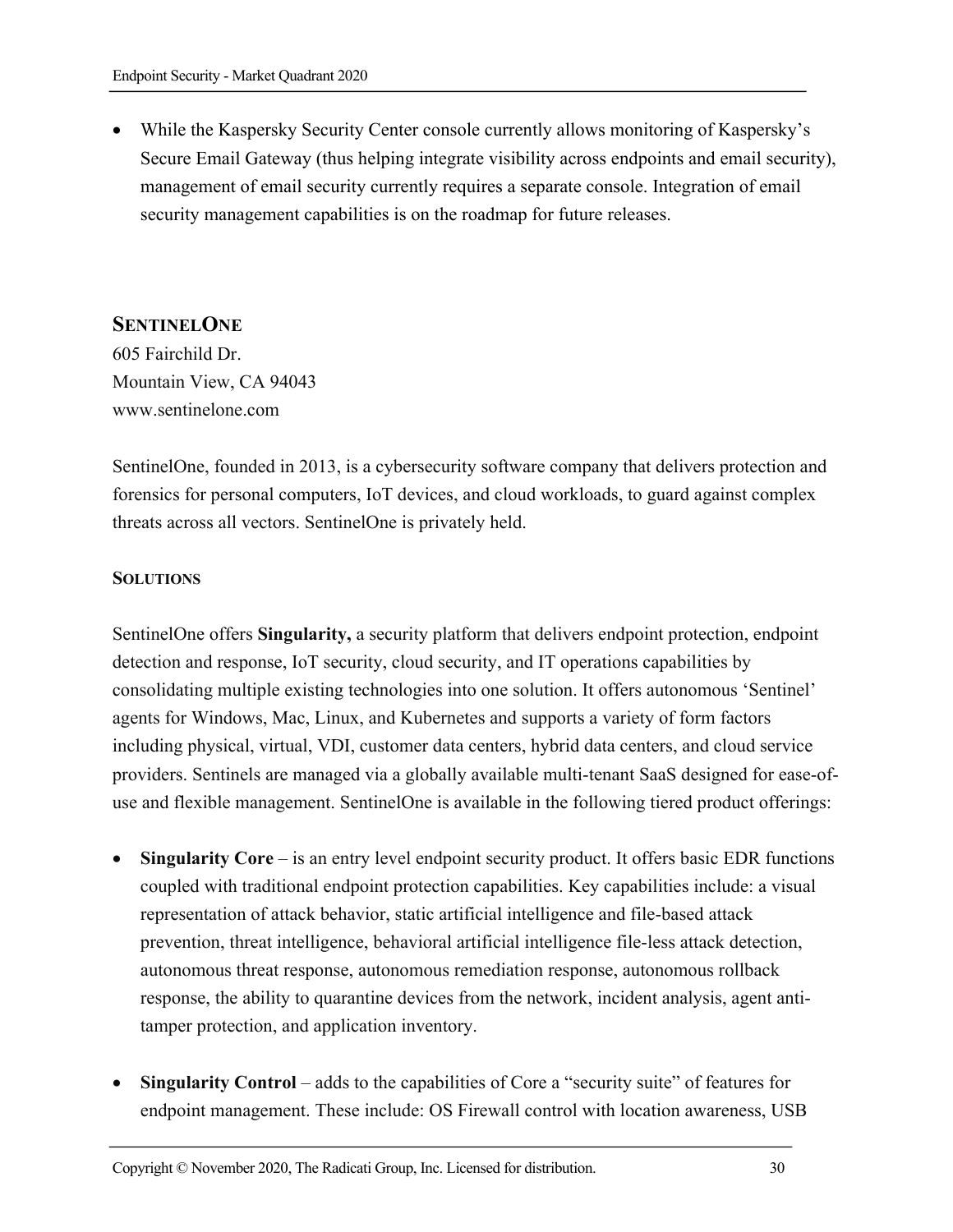device control, Bluetooth controls, rogue visibility to uncover devices on the network that need Sentinel agent protection, and secure remote shell capabilities.

• **Singularity Complete** – is intended for enterprises that need modern endpoint protection and control plus advanced EDR features. It also offers patented technology that automatically contextualizes all OS process relationships, even across reboots, and stores them for future investigations. It is designed to lighten the load on security administrators, SOC analysts, threat hunters, and incident responders by automatically correlating telemetry and mapping it into the MITRE ATT&CK® framework.

In addition, SentinelOne also offers the following functionality:

- **SentinelOne Ranger** delivers enterprise level visibility and control over enterprise networks. It provides instant asset inventory and information about rogue devices to help investigate how managed and unmanaged devices interact with critical assets.
- **SentinelOne Cloud Workload Security** extends security and visibility to assets running in public clouds, private clouds, and on-premises data centers, so that security teams can manage both Linux and Windows servers, and Docker or Kubernetes containers from one platform.
- **SentinelOne Vigilance Managed Detection & Response (MDR)** is a subscription service designed to supplement its endpoint security SaaS offerings. The Vigilance MDR Team is the human side to the AI-based Singularity platform. It offers the expertise of an in-house, non-outsourced Team of cybersecurity experts monitoring millions of endpoints.
- **Vigilance MDR PRO** is an addition to Managed Detection and Response, that adds Incident Response (IR) services.
- **SentinelOne Readiness Services** is an offering designed around agent deployment and periodic health checks. It is designed to help customers accelerate SentinelOne agent rollout planning, installation execution, policy fine tuning, and to help handle in the short term any discovered infections.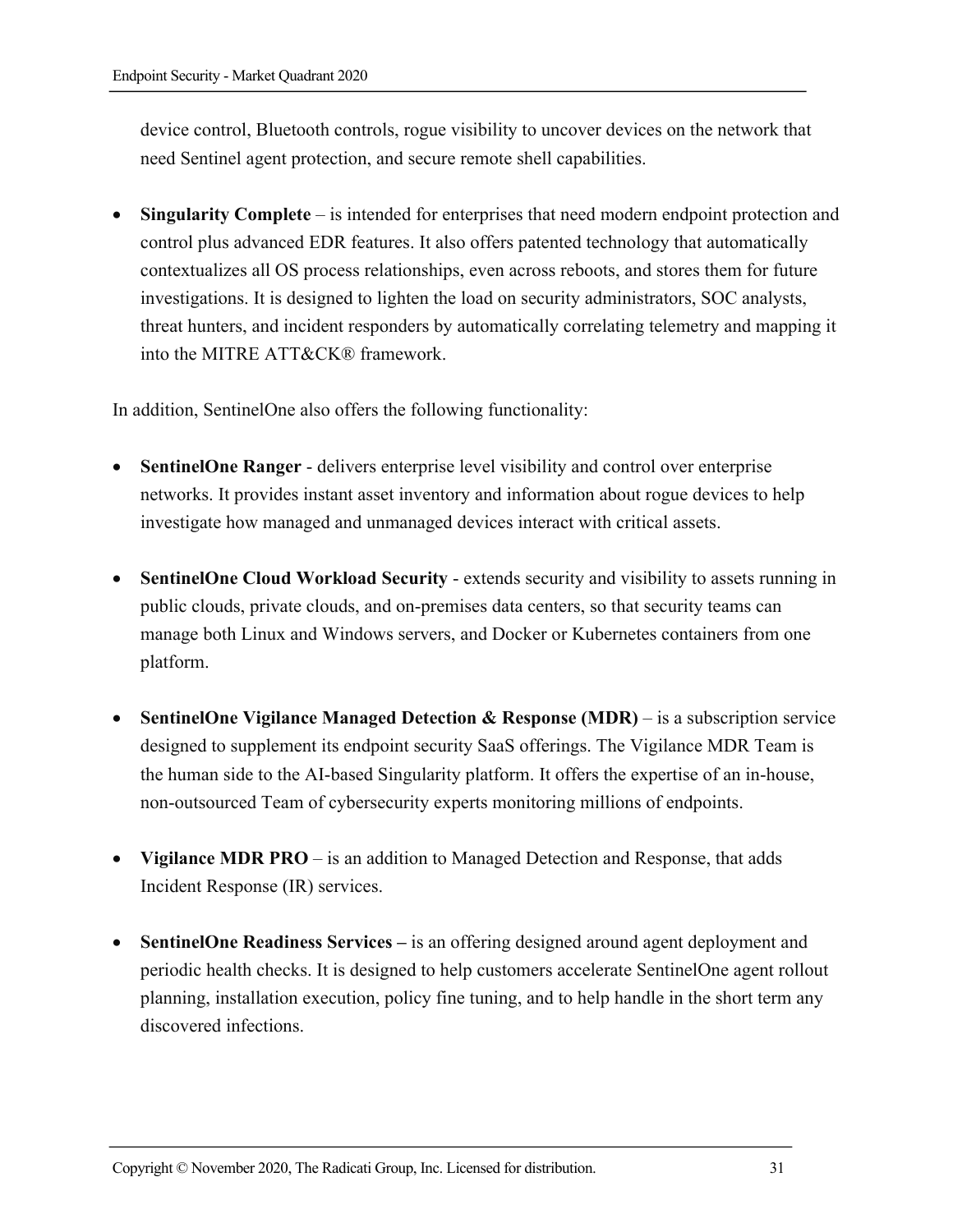#### **STRENGTHS**

- Unlike other next-generation endpoint protection platforms, SentinelOne can be deployed both in the cloud and on-premises.
- SentinelOne offers a fully converged Endpoint Protection Platform (EPP) and Endpoint Detection & Response (EDR) platform in a single lightweight agent. It can run on its own or complement existing AV solutions from other vendors.
- SentinelOne's autonomous endpoint agent provides prevention, detection, and response without any reliance on cloud systems or look up. This allows for faster detection and response to advanced attacks at machine speed.
- SentinelOne's autonomous agent also provides patented remediation technology. This allows the agent to automatically return a system to its pre-threat state without any end user impact or system downtime.
- SentinelOne provides advanced threat hunting, where the indexing of the data done by the autonomous agent allows security analysts to receive full context of any behavior, or indicators of compromise (IOC) off a single pivot. This includes encrypted TLS sessions.

#### **WEAKNESSES**

- While SentinelOne has solid integrations and performance, it needs to improve in-product workflows, as well as the quality of integration with partner technology solutions. The vendor is working to address this in future releases.
- While SentinelOne provides patch assessment, it does not currently provide patch remediation (i.e. deployment of missing of missing updates discovered during the patch assessment phase).
- Sentinel One does not offer application white listing.
- SentinelOne does not currently offer full-disk encryption (FDE) functionality. However, the vendor has this on its roadmap.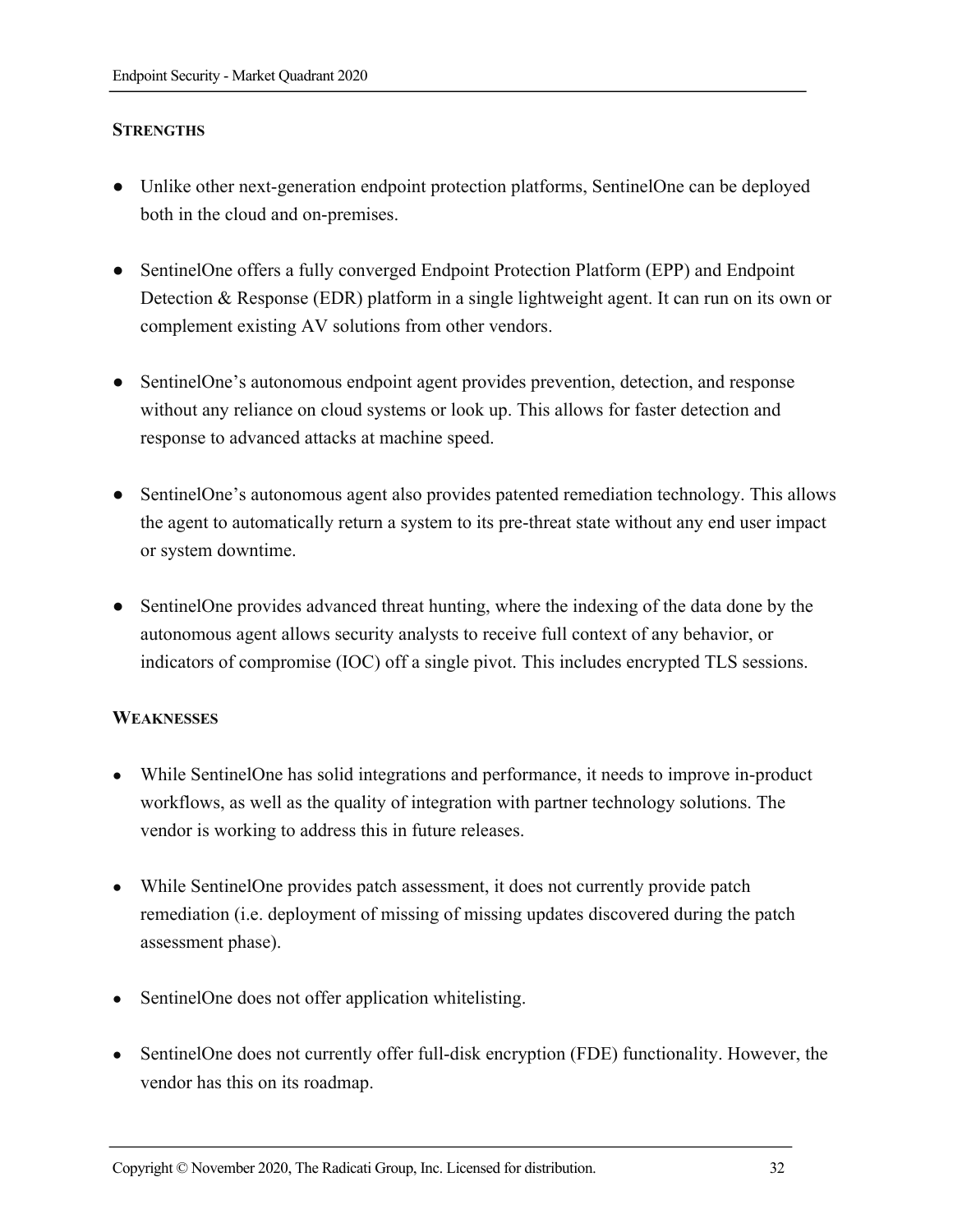- SentinelOne does not offer URL filtering or browser isolation.
- Sentinel One offers only basic mobile capabilities through a partnership with Lookout Security, however this is provided as an extra cost option. The vendor is working to address through further integrations on its near term roadmap.
- SentinelOne does not currently offer content-aware Data Loss Prevention capabilities.

# **TRAIL BLAZERS**

# **WEBROOT, AN OPENTEXT COMPANY**

385 Interlocken Crescent, Suite 800 Broomfield, CO 80021 www.webroot.com

Webroot, an OpenText company, secures businesses and consumers worldwide with threat intelligence and protection for endpoints and networks. In 2019, Webroot and its parent company Carbonite, were acquired by OpenText. OpenText is publicly traded.

#### **SOLUTIONS**

Webroot offers an integrated platform of three internet security solutions developed for Managed Service Providers (MSPs) and SMBs, these include: **Webroot Business Endpoint Protection**, **Webroot DNS Protection,** and **Webroot Security Awareness Training**. The solutions are powered by the **Webroot Threat Intelligence Platform**, a security threat intelligence platform that is continuously collecting, analyzing and correlating security data such as file behaviors and reputations, URL and IP reputation, phishing websites in real-time, mobile application reputations and more.

**Webroot Business Endpoint Protection** is a real-time, cloud-based approach to preventing system compromises through advanced machine learning and threat intelligence. It is compatible with Microsoft Windows PCs and Servers, as well as Apple Mac devices; Terminal Servers and Citrix; VMware; Virtual Desktops and Servers, and Windows embedded Point of Sale (POS)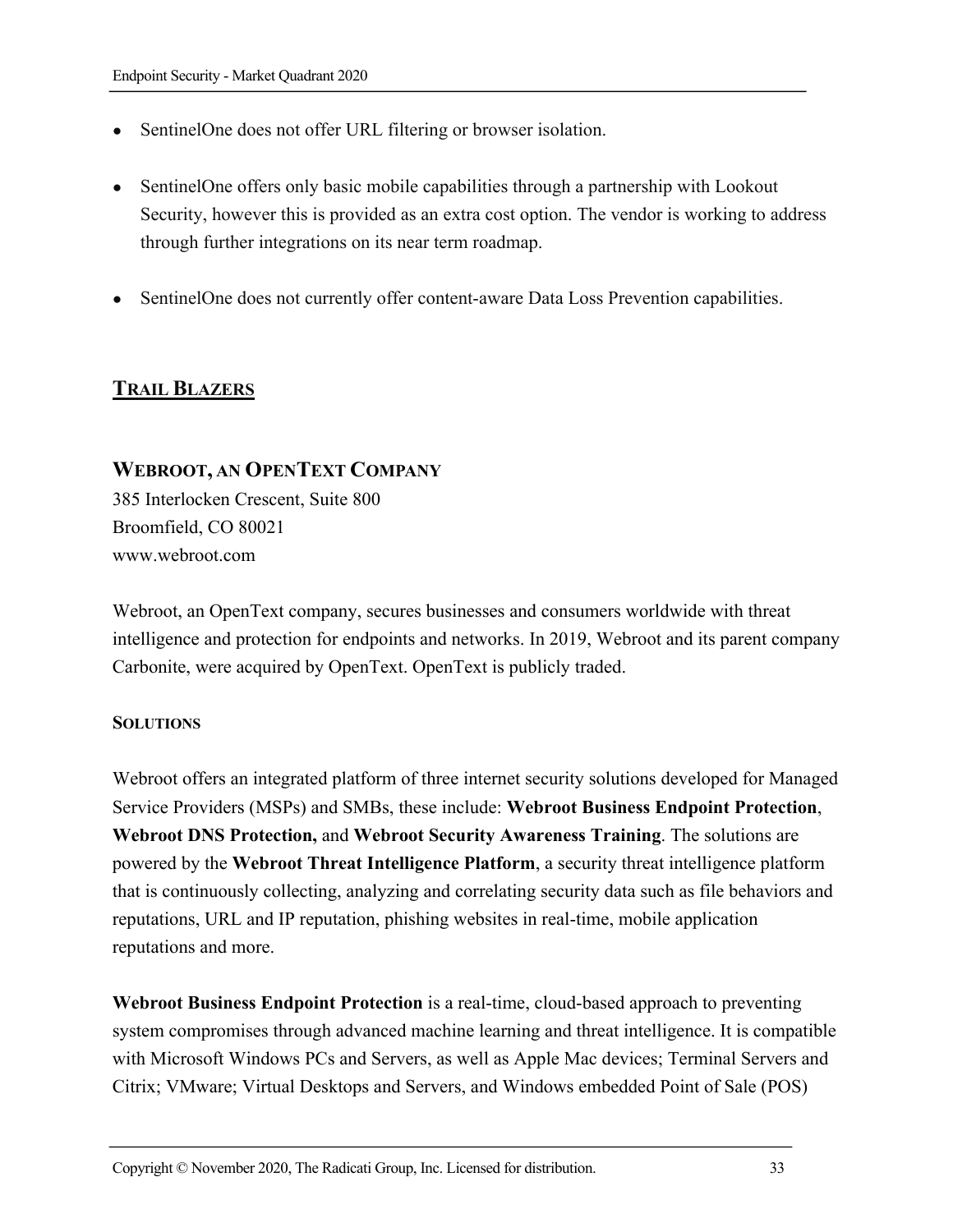systems. It offers the following capabilities:

- o *Real-Time Anti-Virus/Anti-Malware –* the Webroot client agent continuously monitors and shares encrypted meta-data with the Webroot Threat Intelligence Platform to predict, detect, prevent, contain and protect against malicious system compromises. Webroot uses a lightweight endpoint client agent that moves data intensive malware discovery processing to the cloud.
- o *Zero Definition Updates –* through the Webroot Threat Intelligence Platform which processes compromise prediction and detection, Webroot requires no system signatures or definition updates as the collective file and process security intelligence is held within the Webroot platform and instantly available to all protected customers' systems.
- o *Webroot Evasion Shield –* is a propriety, patented anti-malware technology that delivers new script and code detection capabilities, to stop APT and script-based attacks. It consists of: *Webroot Script Shield*, a malicious script detection engine; and *Webroot Foreign Code Shield* a behavioral analysis engine that is applied to untrusted processes to determine if they are malicious.
- o *Web Reputation Protection & Filtering –* is provided through several different shield components within the Webroot endpoint security solution. The endpoint Web Threat Shield uses Webroot's BrightCloud Threat Intelligence Services (part of the Webroot Threat Intelligence Platform) to score and block sites with poor reputations and known infected (or malicious) domains.
- o *Identity & Privacy Shield* secures and isolates the browser (and any other application needed) from the rest of the endpoint.
- o *Web search results annotations and safety ratings* are provided to clearly highlight to users the risks associated with clicking on a particular search link.
- o *Real-time anti-phishing protection*  uses machine learning on a 'time of need' basis and is activated when a user clicks on a link with a poor reputation score. It determines in real-time if it is a phishing site, and blocks the connection request as needed.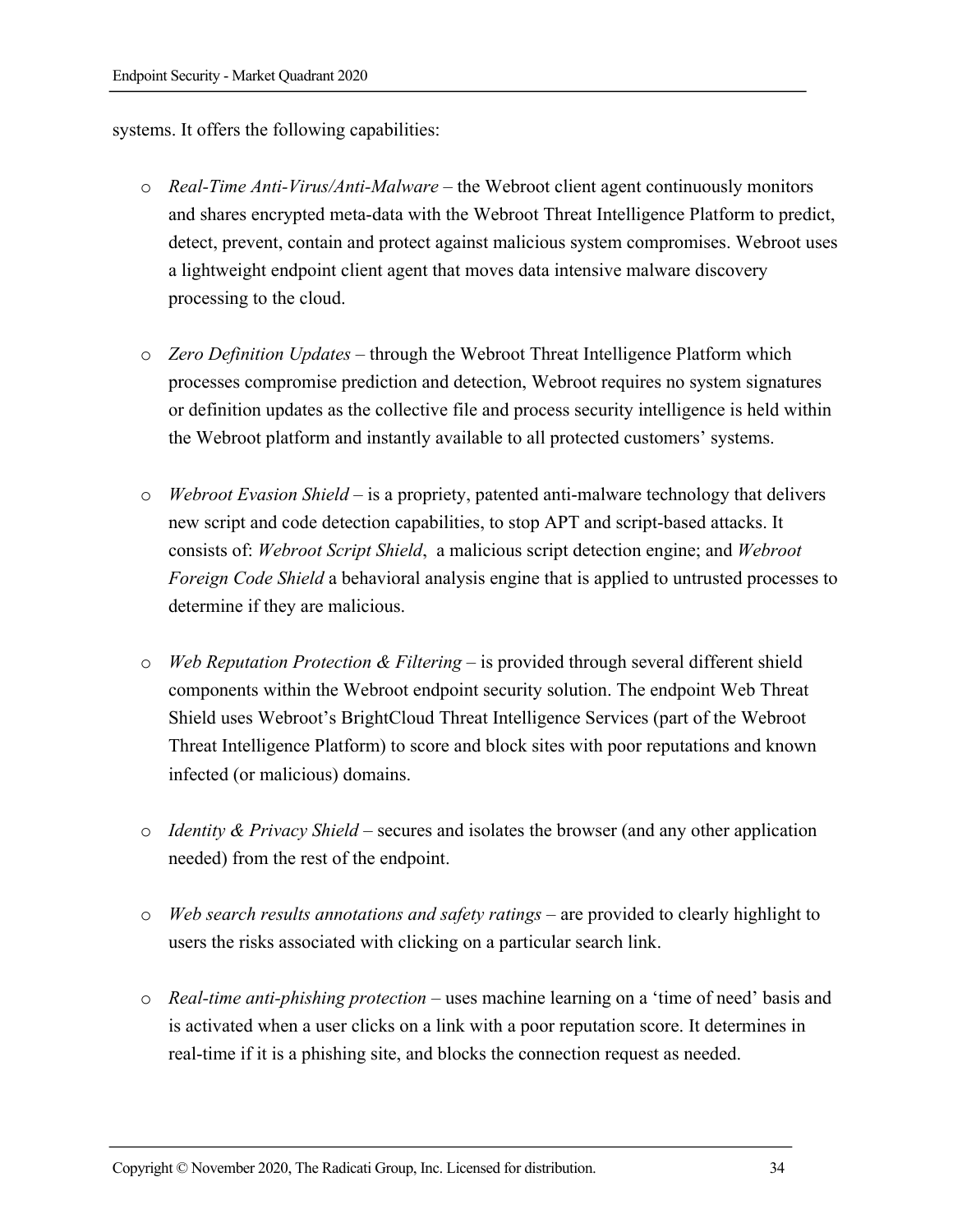- o *Outbound Firewall –* ensures all outbound TCP/UDP requests and destinations are checked against the Webroot Threat Intelligence Platform.
- o *Last 'known good' Auto-restore and Remediation* through monitoring and journaling all unknown files and processes, any changes made to the endpoint can be reversed and restored to a last 'known good' state.
- o *Offline Protection –* the endpoint agent enacts a separate policy to stop attacks when it is not connected or available to the Webroot Threat Intelligence Platform. It monitors and journals all activities, and upon reconnecting to the Webroot Threat Intelligence Platform, if any new data is analyzed and found to be malicious, the endpoint system is auto remediated to its last 'known good' state.
- o *Cloud-based centralized remote management –* Webroot offers an entirely cloud-based Management Console.
- o *Global Management Console* An MSP-focused management console designed to meet the needs of multi-location and multi-site management. It securely integrates with the Webroot Unity API that allows MSPs to access on-demand real-time threat and other endpoint telemetry data for use within their own management, reporting, billing, and workflow applications.
- o *Automated workflow via RMM and PSA Integrations* an ecosystem of MSP related workflow and management integrations to facilitate 'single pane of glass' management and automation of remote management tasks. These integrations include MDR tools such as Perch, Blackpoint and Artic Fox, plus BI tools such as BrightGauge.
- o *Windows 10 ELAM Support –* Webroot supports Windows 10, and also covers Microsoft's Edge browser with web filtering and anti-Trojan protection (ID Shield). Webroot also added Early Launch Anti-Malware protection (ELAM).
- o *Global Management Dashboards –* Offer full endpoint dashboard drill down capabilities, allowing administrators to respond to events and investigate anomalies or alerts on the dashboard.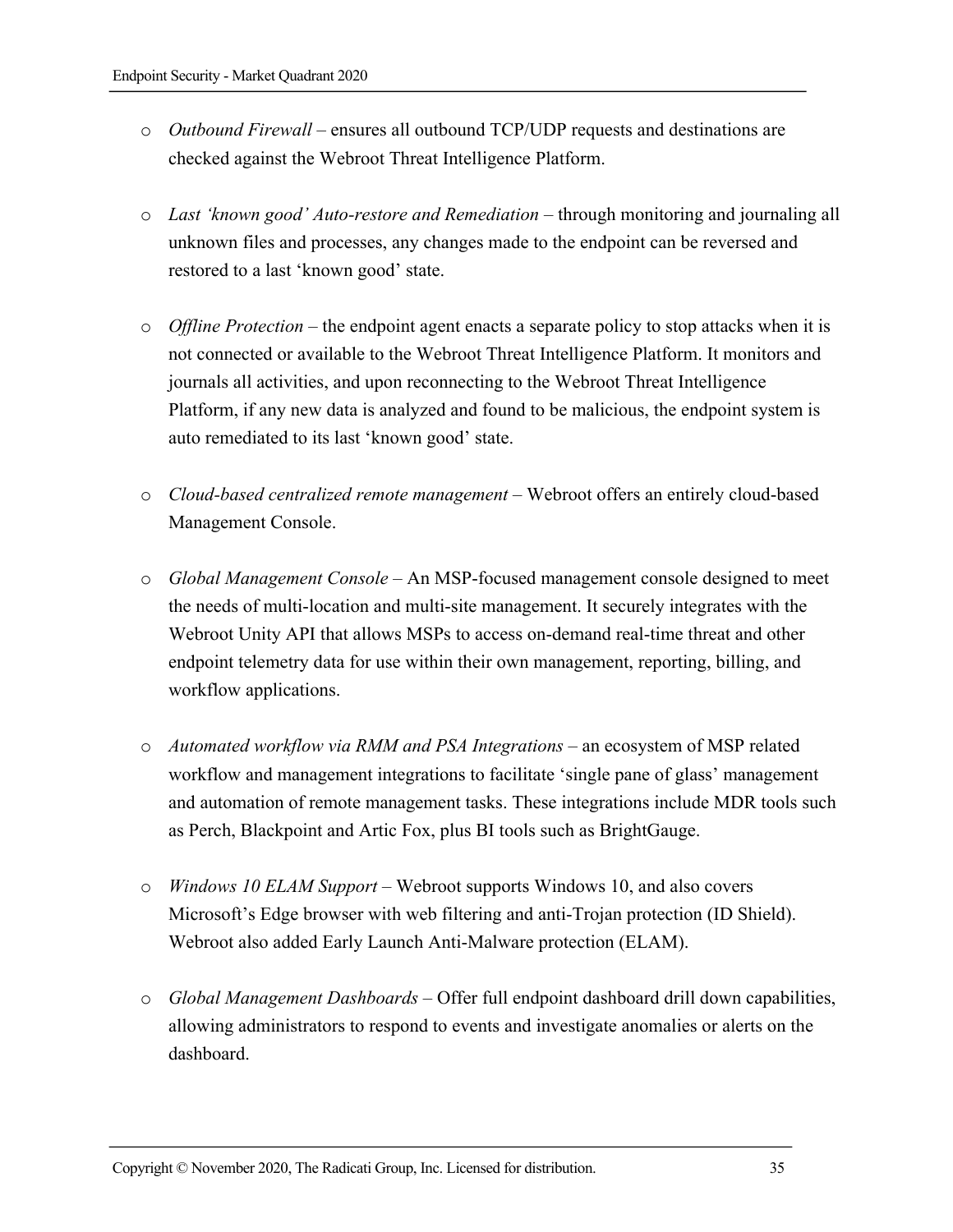- o *Advanced Reporting* A scheduled reporting engine provides administrators flexibility in generating reports based on their preferences. The Webroot Unity API can also be used to provide highly customized reporting.
- o *Unity API –* supports integration into other IT management platforms, including Remote Monitoring and Management (RMM), Professional Services Automation (PSA), customized billing platforms, and internal IS systems. It also can be deployed by MSPs for custom automation of processes, reports and other services.

#### **STRENGTHS**

- Webroot Business Endpoint Protection has a small installation footprint, since it doesn't require a local threat database.
- System performance requirements are light, allowing the standard agent to be used in both older machines (where less processing power is available), as well as virtual environments, where system resources are also defined.
- Webroot can coexist in an environment with other endpoint security platforms, whereas most other solutions have difficulty operating on a machine with other security software.
- Management is fully cloud-based and can work with any browser.
- Webroot Business Endpoint Protection is easy to manage and offers built-in automatic rollback and auto-remediation of infected endpoints.
- Webroot offers Dwell Time reporting, which alerts and informs administrators of the precise time an endpoint was infected and how long it has taken for Webroot to fully remediate the infection. This can be coupled with forensics and data auditing.

#### **WEAKNESSES**

- Webroot Business Endpoint Protection does not include encryption capabilities.
- Webroot Business Endpoint Protection does not provide DLP functionality, or ICAP support for integration with third party DLP solutions.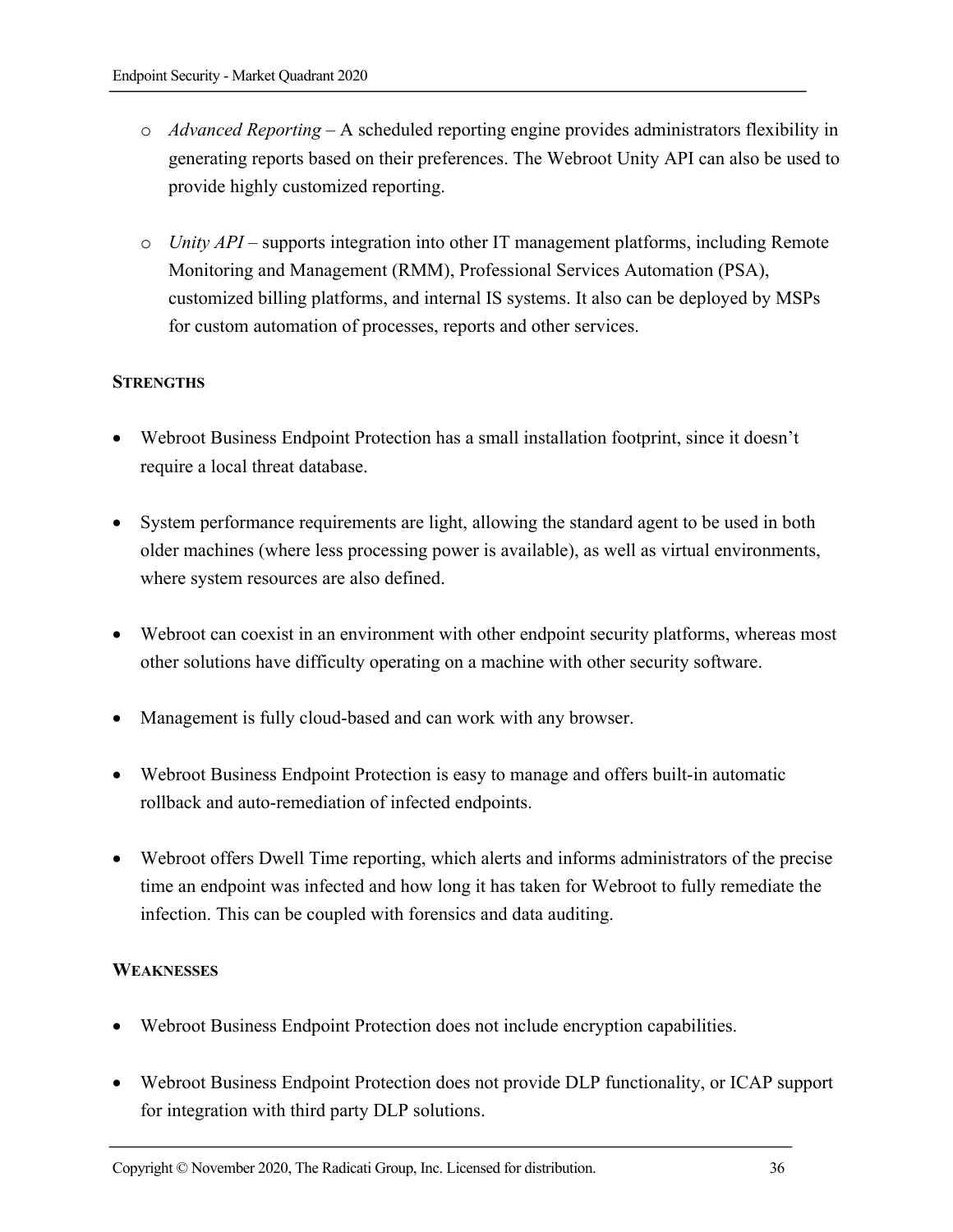- Granularity on the firewall is somewhat limited when compared to other vendors.
- Webroot does not provide protection for mobile devices.
- Webroot does not provide third party software patch assessment and management.

#### **CYBEREASON**

200 Clarendon Street Boston, MA 021161 www.cybereason.com

Cybereason, founded in 2012, offers solutions that protect organizations from cyberattacks through prevention, detection, threat hunting and response. Cybereason is privately held.

#### **SOLUTIONS**

The **Cybereason Defense Platform** combines endpoint detection and response (EDR), intelligence-based behavioral next-generation antivirus (NGAV) prevention, and proactive threat hunting to deliver context-rich analysis of every element of a malicious operation (i.e. Malop). The Malop interface replaces single threaded alerts with comprehensive correlations and root cause analysis across the network and all impacted devices, instantly delivering the insights required to end attacks. The Cybereason Defense Platform supports multiple deployment options, including cloud, on premises, hybrid, and air-gapped. The platform comprises the following capabilities:

● **Cybereason Prevention** – leverages signature based, behavioral, and machine-learning approaches to stop threats from both known and unknown attacks; this includes fileless and .Net attacks, as well as zero day malware. Cybereason also provides Endpoint Controls which allows organizations to manage specific controls tied to different types of devices, implement personal firewall policies, and enforce disk encryption. Cybereason Prevention is deployed quickly within a single, lightweight agent for all operating systems and endpoint types. Once installed, security analysts can leverage a single console to easily investigate through a full context, single visual time-line, which helps quickly identify and remediate threats.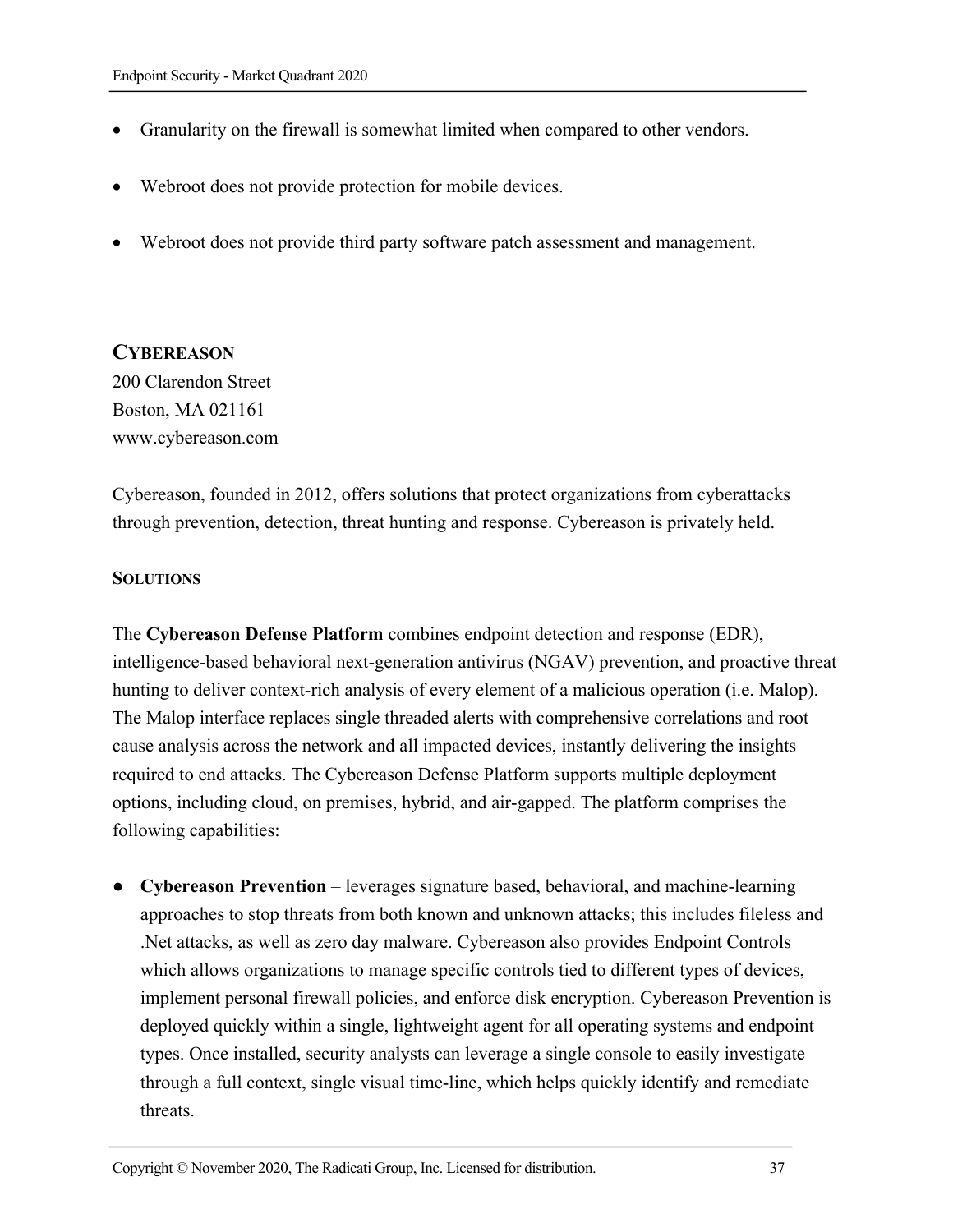- **Cybereason EDR** correlates an entire attack across all endpoints in a customer's environment to give security teams a single view of an attack in real time, which allows them to quickly examine and respond to attacks at scale. Teams can understand the scope of an attack in seconds, and can stop threats and remediate issues across all affected machines with a single click.
- **Cybereason Investigation & Hunting** allows analysts to easily investigate and uncover malicious files across operating systems (e.g. Windows, macOS, and Linux), with built in interactive File Search and native Yara rule support. Security analysts can quickly identify any malicious activity in their environment and easily hunt for TTPs with syntax-free and visual based searches. Security analysts are also able to investigate through access to autogenerated end-to-end root cause analysis, real-time telemetry data, and forensics artifacts.

Cybereason also offers a suite of services to augment customers' security teams, through any combination of detection, investigation, breach containment, and response needs. Services offered include:

- *Cybereason MDR* offers 24/7 monitoring, incident triage, recommendations, ongoing, proactive hunting to identify malicious activity.
- *Incident Response* involves immediate and on demand incident response, including scoping, investigation, consultation, and containment of incidents.
- *Assessment Services* offers customized review of customer environments to help identify and address misconfigurations, identify needed critical patches, and assist with security policy enforcement.

#### **STRENGTHS**

- The Cybereason Defense Platform, comprised of EPP and EDR functionality, is available via multiple deployment options, or as a managed service via a single agent deployment.
- The platform collects endpoint telemetry and correlates both known malware and behavioral detections of unknown malware across multiple devices to show the full attack timeline, via a single screen and workflow.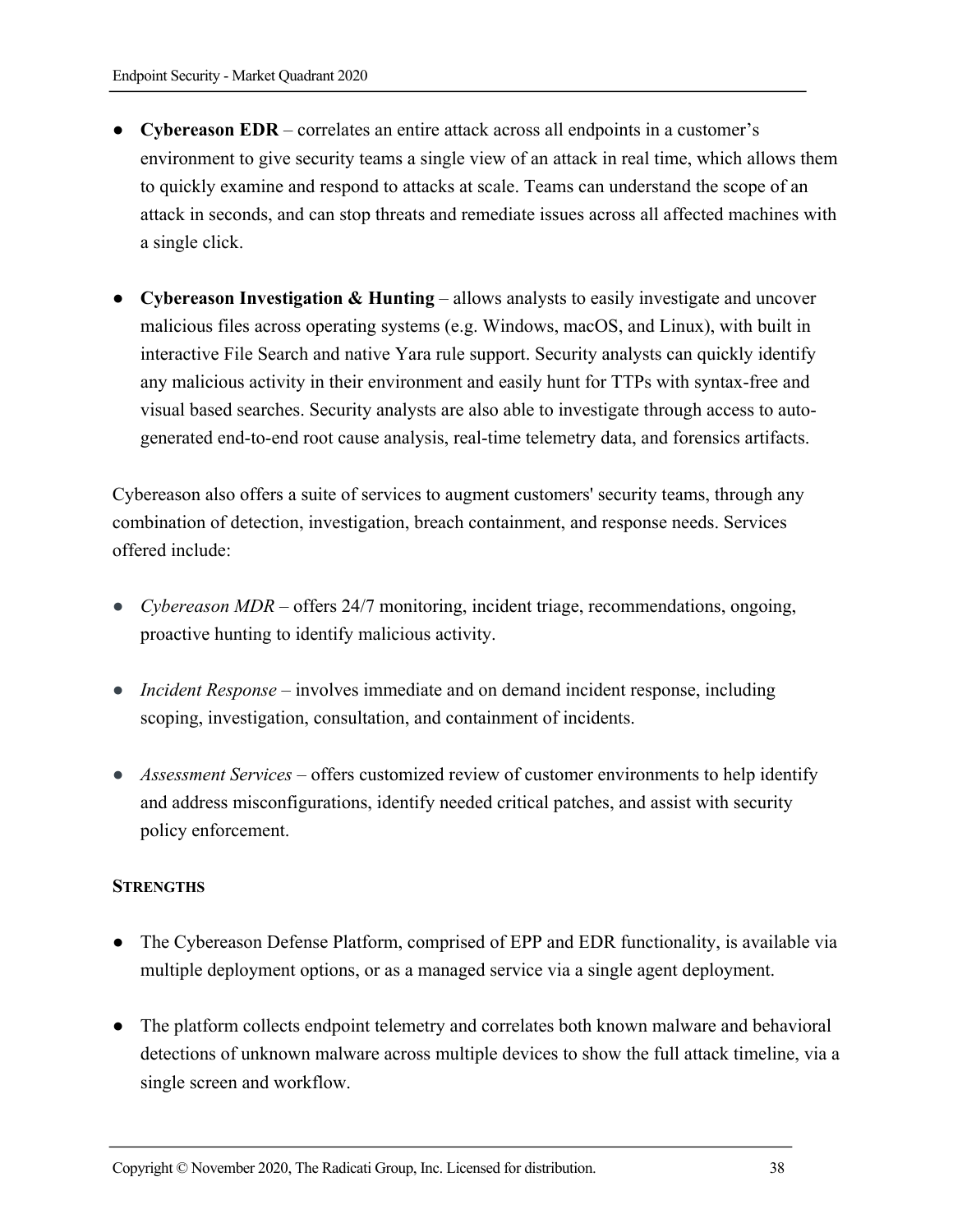- Cybereason's Cross-machine Correlation Engine allows customers to understand the full scope of attacks fast within a single view, easily hunt for threats, and remediate attacks efficiently across all impacted devices.
- Cybereason provides multi-layered prevention capabilities that include signatureless or fileless prevention, signature based anti-malware, exploit protection, behavioral document protection, anti-ransomware, as well as endpoint controls such as personal firewall, disk encryption, and USB blocking.
- Cybereason's interactive investigation console can be easily leveraged by analysts of all skill levels to investigate every detail on an endpoint including behaviors, processes, and observed activity across all devices in the enterprise.
- The Cybereason Defense Platform is attractively priced, while delivering an advanced, comprehensive set of features and functionality.

#### **WEAKNESSES**

- The Cybereason Defense Platform currently does not have native vulnerability assessment capabilities. The vendor is working to address this through technology partners.
- The Cybereason Defense Platform does not currently support URL filtering, a capability which is common with many competing solutions.
- Cybereason does not currently offer its own Sandboxing technology. However, the vendor integrates with the VMRay solution.
- Cybereason does not provide DLP functionality, however, it can refer customers to partner solutions.
- Cybereason Defense Platform offers protection for devices on multiple OS (e.g. Windows, Mac, Linux, IOS, and Android). Additional capabilities, however, are needed to better protect cloud based applications via containers. The vendor has this on its roadmap.
- Cybereason is currently best known in Europe and Asia/Pacific. The vendor is working to raise awareness of its solutions in North America.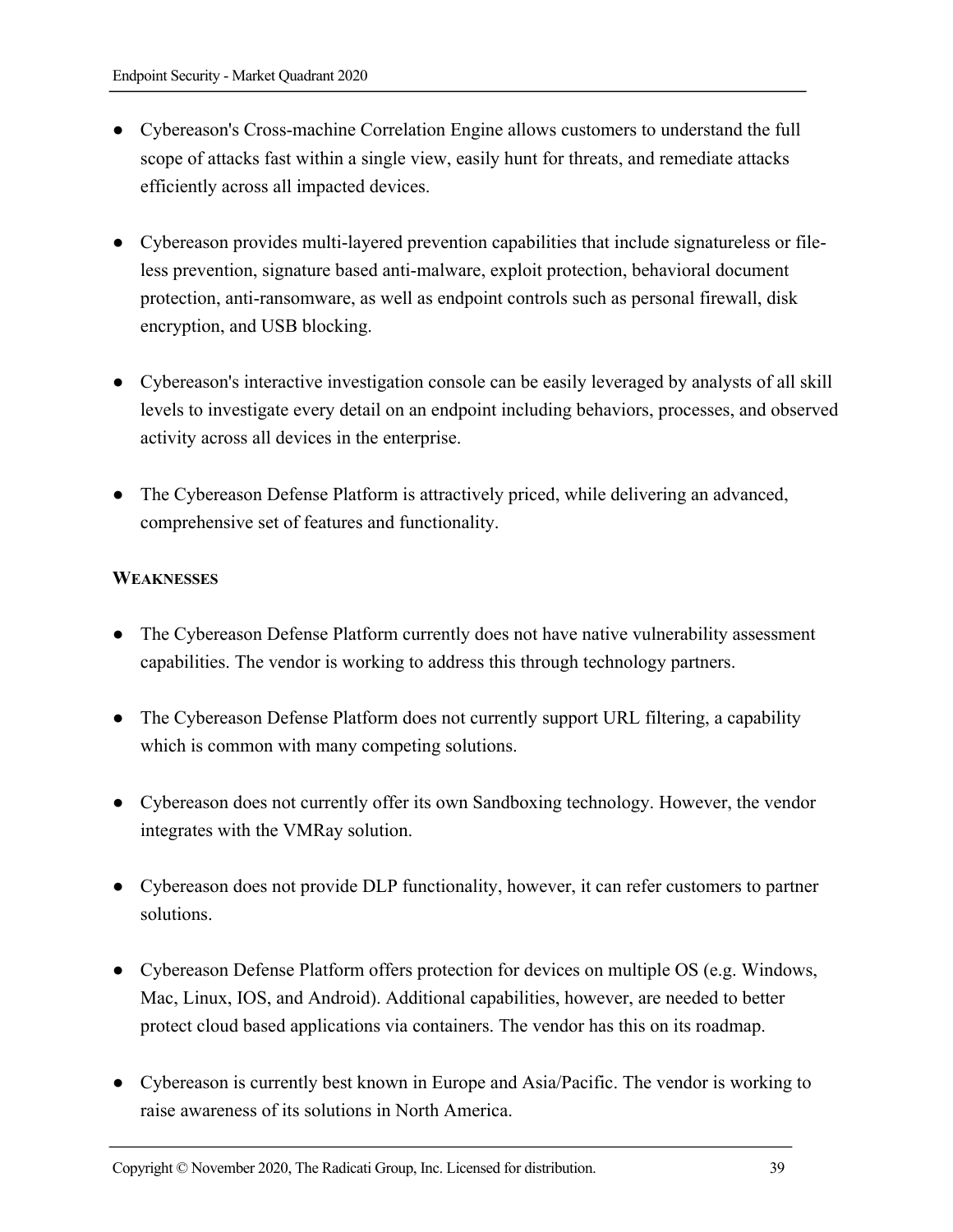# **SOPHOS**

The Pentagon Abingdon Science Park Abingdon OX14 3YP United Kingdom www.sophos.com

Sophos provides IT security and data protection products for businesses on a worldwide basis. Sophos offers security solutions for email, network, next-gen endpoint and server protection with EDR, mobile device protection, encryption, wireless, a range of public cloud security solutions including cloud security posture management, and a human-led Managed Threat Response team. In March 2020, Thoma Bravo completed the acquisition of Sophos.

#### **SOLUTIONS**

Sophos offers three endpoint security solutions, **Intercept X Advanced**, **Intercept X Advanced with EDR**, and **Managed Threat Response**. The EDR version contains all the traditional and modern protection of Intercept X Advanced, but also includes additional endpoint detection and response (EDR) functionality on the same agent. The Sophos Managed Threat Response (MTR) Service adds a 24/7 managed detection and response service in addition to the features in Intercept X Advanced with EDR.

- **Sophos Intercept X Advanced** combines traditional protection and next-generation endpoint protection in a single solution, with a single agent. It provides signature-less exploit prevention, antivirus, deep learning malware detection, anti-ransomware, active adversary protection, HIPS, whitelisting, web security, application control, DLP and more. Sophos's Synchronized Security automates incident response and application visibility, via on-going direct sharing of threat, security, and health information between endpoints and the network. Additional features include root cause analysis, and advanced system cleaning technology.
- **Sophos Intercept X Advanced with EDR** also includes integrated endpoint detection and response capabilities using the same agent. EDR functionality is available for Windows, macOS and Linux devices. **Intercept X for Server** includes all Intercept X functionality with the addition of Application Lockdown, File Integrity Monitoring and visibility into organizations' wider cloud environments (e.g. serverless functions, S3 buckets and databases).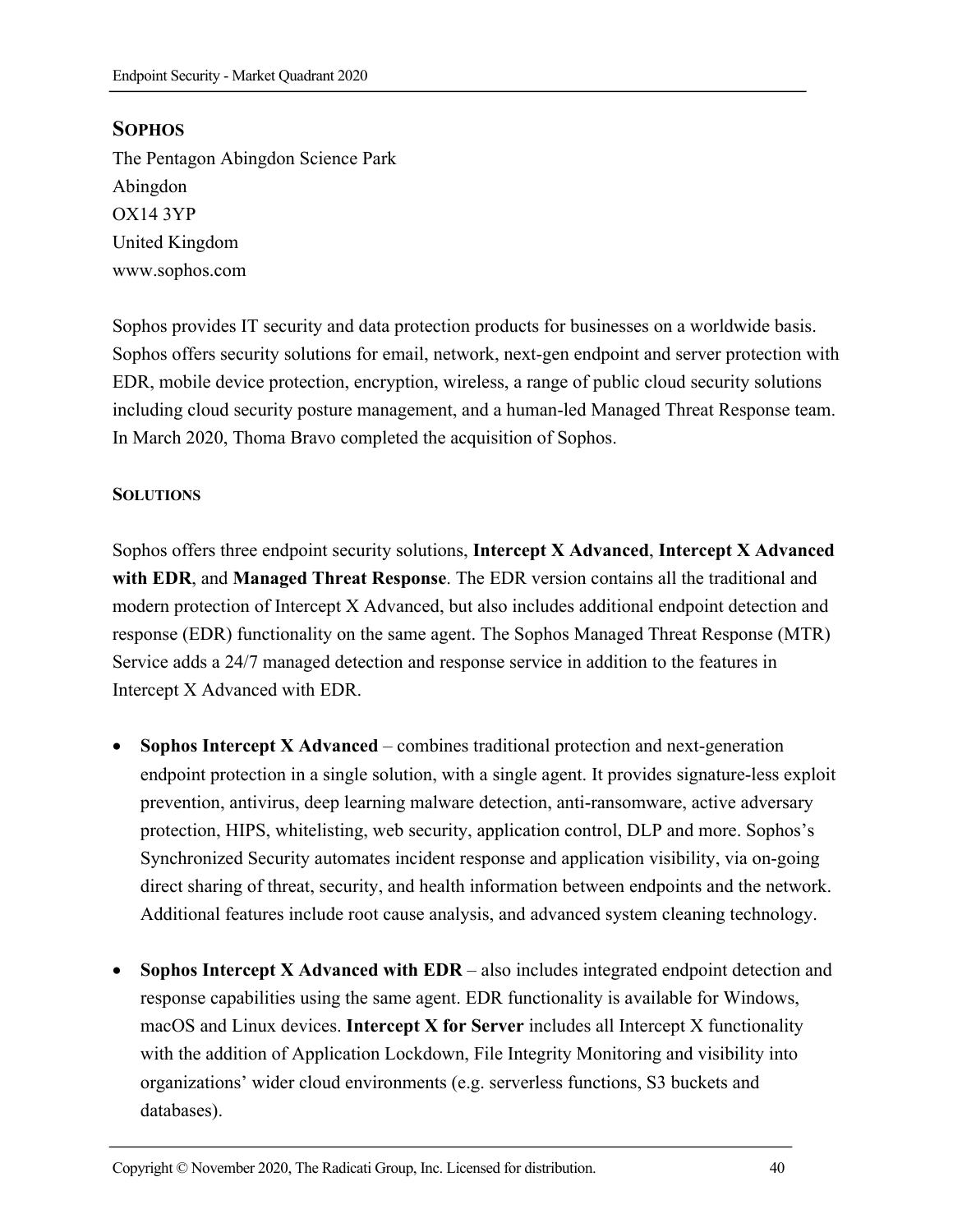Intercept X includes the following key capabilities:

- o *Deep learning malware detection* uses advanced machine learning to examine the "DNA" of files and a determine if they are malicious without ever having seen them before.
- o *Anti-exploit and active adversary technology* looks at the tools and techniques used by attackers to distribute malware, steal credentials, and escape detection.
- o *CryptoGuard* behavior-based ransomware protection that detects malicious encryption, and rolls back any affected files.
- o *EDR*  designed for IT administrators and cybersecurity specialists to handle critical IT operations and threat hunting questions.
- o *Endpoint Antivirus* detects viruses, suspicious files and behavior, adware, and other malware. Real-time antivirus lookups help ensure up-to-date information.
- o *Host Intrusion Prevention System (HIPS)* is integrated into the endpoint agent and console, to identify and block previously unknown malware before damage occurs.
- o *Web security* is integrated into the endpoint agent platform and provides live URL filtering. Multiple browsers are supported, such as IE, Firefox, Safari, Chrome, and Opera.
- o *Web content filtering and policy enforcement* is included to block Web content based on categories. For Sophos customers that also have the Sophos UTM or secure web gateway appliance, these appliances leverage the endpoint to enforce web filtering policies, even when the endpoints are off the corporate network.
- o *Firewall*  capabilities protect endpoints from malicious inbound and outbound traffic. Location-aware policies are available to add a layer of security when protected endpoints are out of the office.
- o *Device control*  can be used to block the use of storage devices, optical drives, wireless devices (e.g. Bluetooth), and mobile devices. Granular use policies can be created for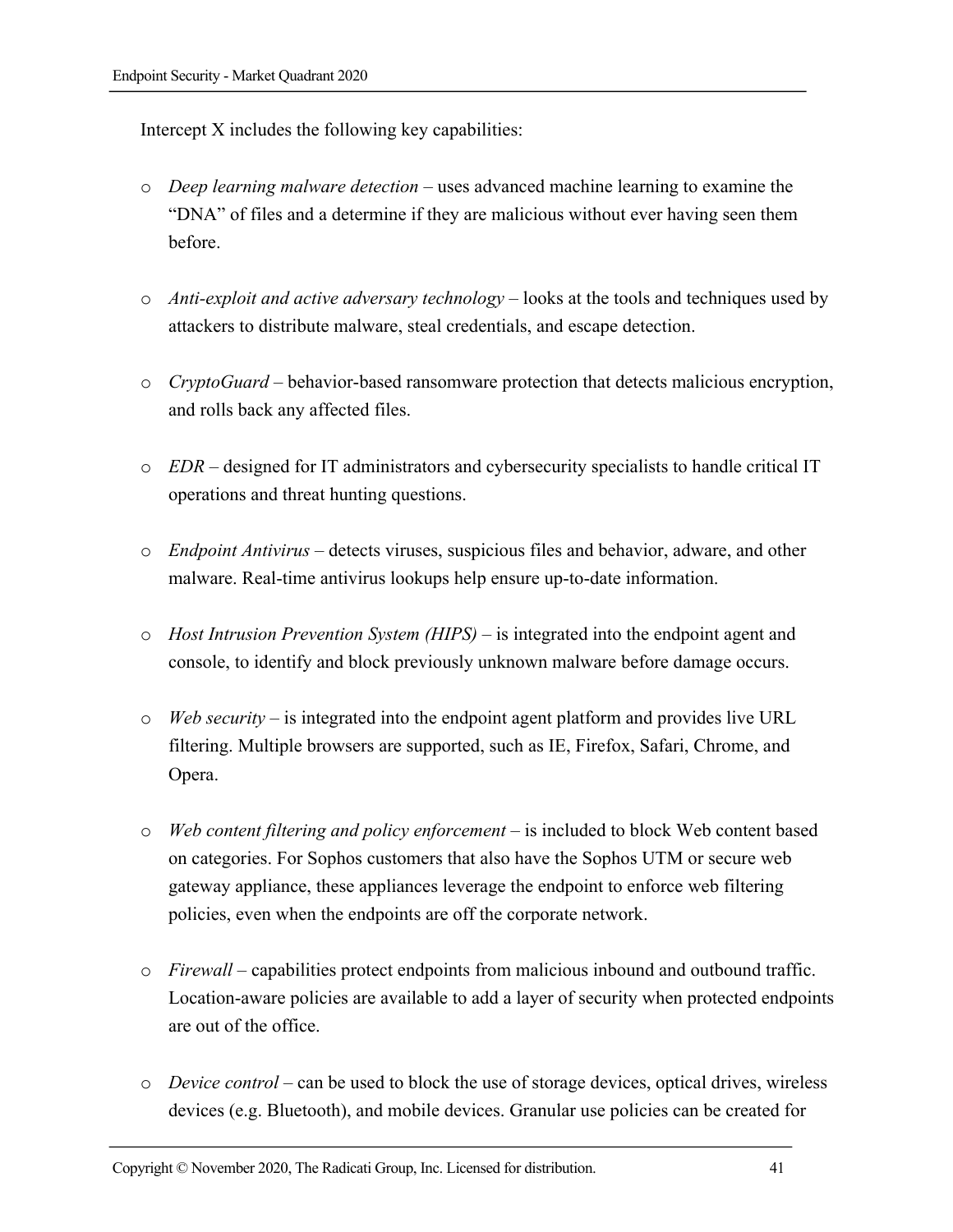different groups or individuals.

- $\circ$  *DLP* is available for content in motion. Pre-built and custom filters can be enabled that scan content for infringing data, such as credit card numbers. DLP features are also extended to email appliances.
- o *Application control*  is available for thousands of applications across dozens of application categories. P2P, IM, and more can be blocked for all users or some users. Web browsers can also be blocked to force users to use only a company-sanctioned browser.
- o *Agentless scanning* managed through the same enterprise console used by Sophos endpoint clients, ensures that every virtual machine on a VMware host is protected by a centralized scanner.

The following solutions are also available as separate add-ons:

- o *Sophos Mobile* handles all mobile devices, from the initial setup and enrollment, through device decommissioning. It includes a fully featured web-based console allowing administration from any location on any device.
- o *Intercept X for Mobile* protects mobile devices using up-to-the-minute intelligence from Sophos Labs, deep learning malware detection, and more. Apps can be scanned on installation, on demand or on a schedule.

All Sophos solutions are managed via **Sophos Central**, a cloud-based platform for all Sophos solutions. In addition, Sophos offers the following services:

**Sophos Managed Threat Response (MTR)** – a 24/7 threat hunting, detection, and response delivered by an expert team as a fully-managed service.

**Sophos Rapid Response** – an emergency incident response service for organizations experiencing an active cyberattack. It is available to existing Sophos customers, as well as noncustomers (included in Sophos MTR service).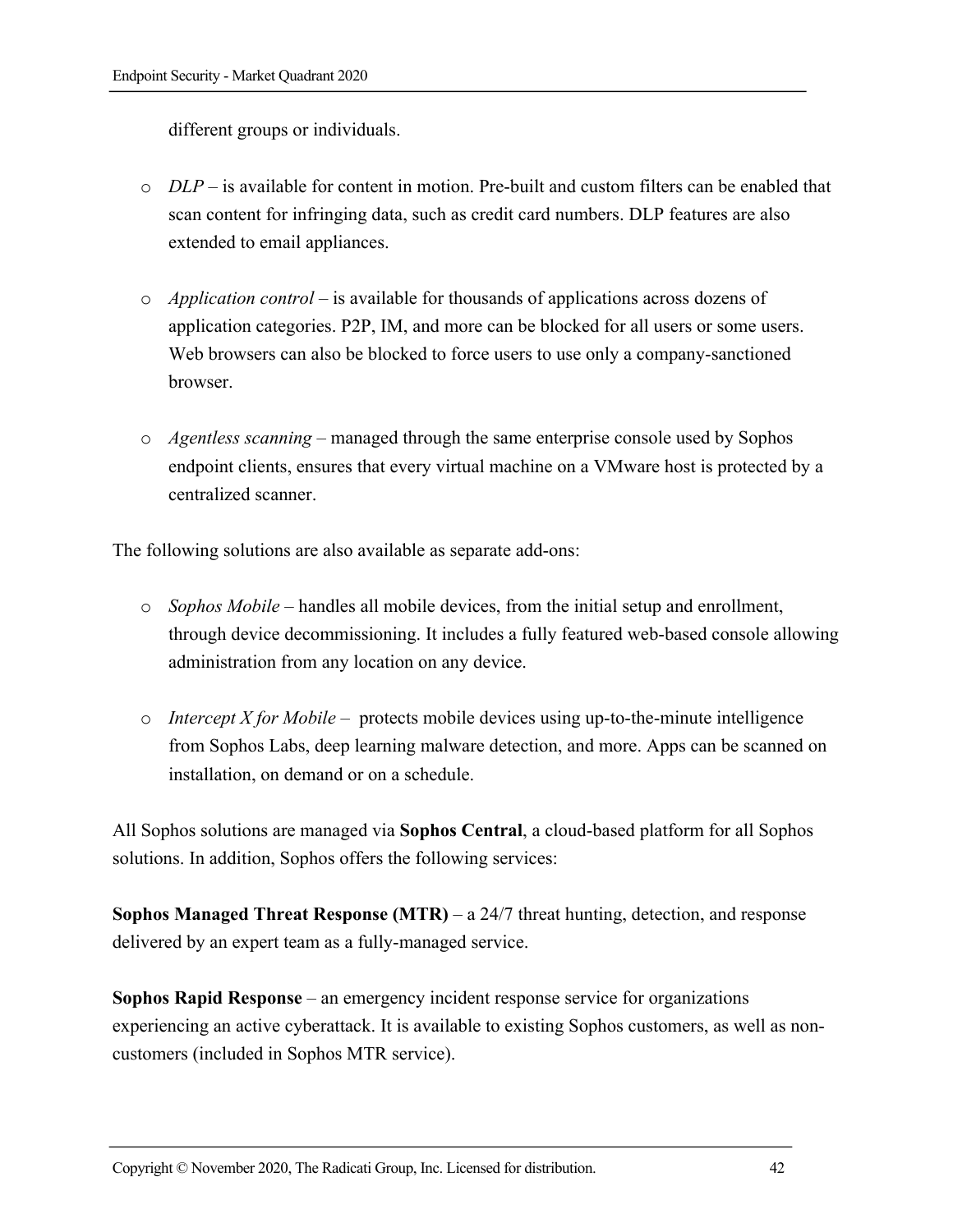#### **STRENGTHS**

- Sophos Intercept X Advanced employs a single endpoint agent for combined traditional and next-generation protection, which delivers AV, deep learning, anti-exploit, anti-ransomware, EDR, HIPS, Application Control, DLP, Device control, firewall, web protection and web filtering.
- Sophos offers strong EDR capabilities, in an easy to consume format that is easily accessible for security teams across a wide expertise range.
- Sophos' CryptoGuard technology supports file roll-back capabilities in the event of a ransomware incident.
- Sophos Synchronized Security, delivers protection and context reporting for customers who use Sophos Intercept X and the Sophos XG firewall.
- Sophos solutions are easy to deploy and manage, and don't require extensive training to take advantage of all features and functionality.
- Sophos offers simple per-user license pricing, which covers all devices a user may wish to protect.

#### **WEAKNESSES**

- Sophos offers limited support for patch assessment and remediation of third party software running on the endpoint.
- Sophos Intercept X endpoint solutions do not have direct access to Sophos's Sandstorm sandboxing functionality.
- Sophos no longer supports network access control, which prevents administrators from blocking network access to certain endpoints (e.g. new endpoints that have not yet deployed the organization's security policies).
- Customers we spoke with as part of this research, indicated that reporting features, while adequate, could be improved to offer greater customization.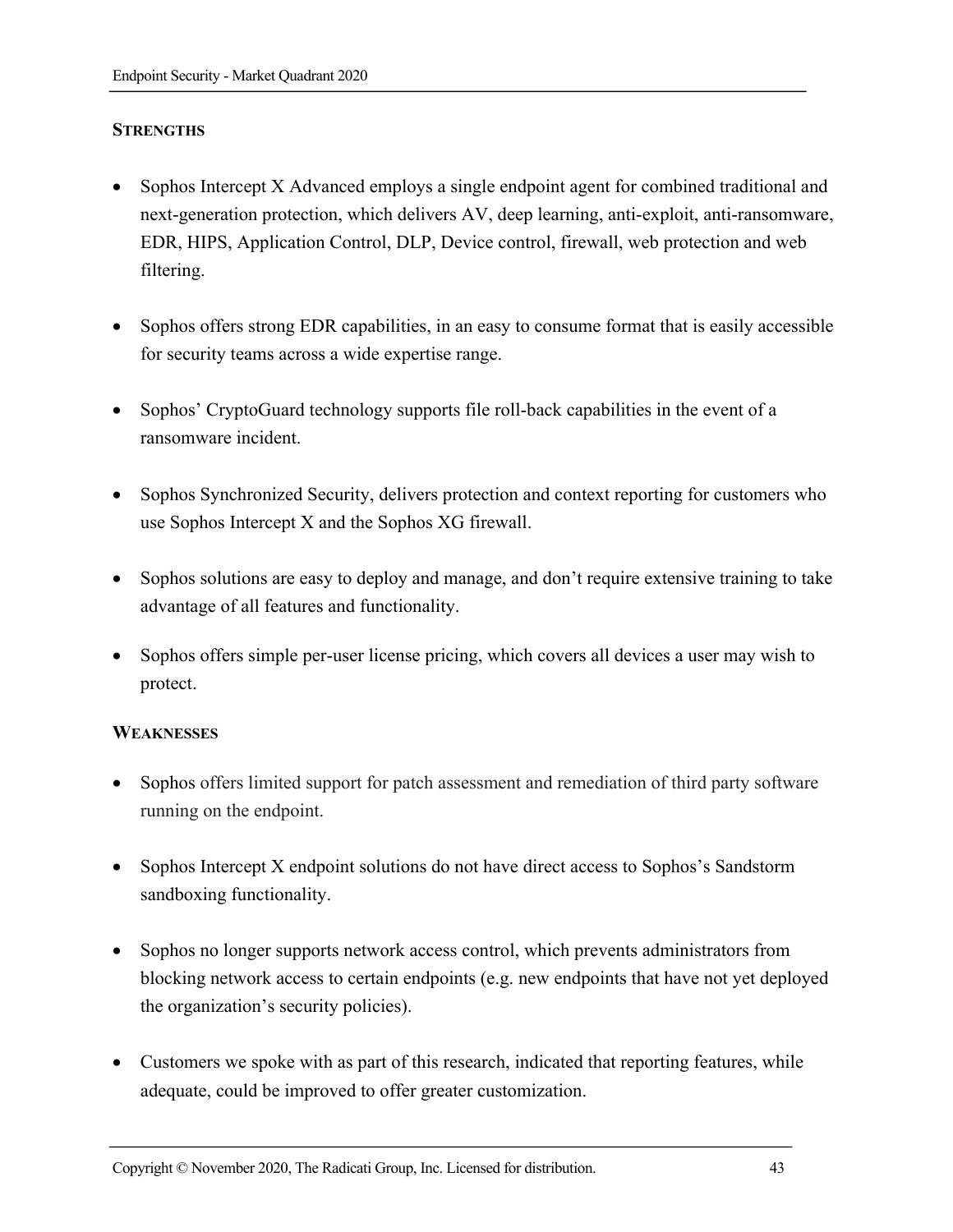# **SPECIALISTS**

#### **MCAFEE**

2821 Mission College Boulevard Santa Clara, CA 95054 www.mcafee.com

McAfee delivers security solutions and services for business organizations and consumers. The company provides solutions, threat intelligence and services that protect endpoints, networks, servers, the Cloud and more. The company is a joint venture of TPG Capital, Intel, and Thoma Bravo.

#### **SOLUTIONS**

McAfee Endpoint Security uses machine learning analysis, analytics for file-less attacks, dynamic application containment, and works with local and global threat intelligence to provide comprehensive insights across all threat vectors: file, web, message, and network. McAfee's MVISION portfolio of cloud-native security tools offers cloud-based MVISION EDR which provides automated, AI-guided investigations for security practitioners of any experience level. It works with **McAfee Endpoint Security**, the company's endpoint protection platform (EPP), as well as with third-party EPPs. McAfee offers an open security platform that allows multiple McAfee and third-party products to co-exist and share threat intelligence. All security solutions are managed through **ePolicy Orchestrator (ePO)**, which is available with a choice of onpremise, virtual, or SaaS-based delivery while providing a single management system that offers centralized visibility across multiple security products and the entire threat defense lifecycle. McAfee endpoint protection solutions protect Windows, macOS, and Linux systems, as well as iOS and Android mobile devices.

McAfee endpoint security solutions are compatible with Windows workstations and servers, macOS, VMware ESX, Linux, Citrix XenDesktop and XenServer, and other virtual platforms.

McAfee's **MVISION** portfolio is sold as a subscription service, with a choice of MVISION Standard, MVISION Plus, or MVISION Protect Plus EDR for Endpoint, which offer the following components to meet different customer needs at different price points: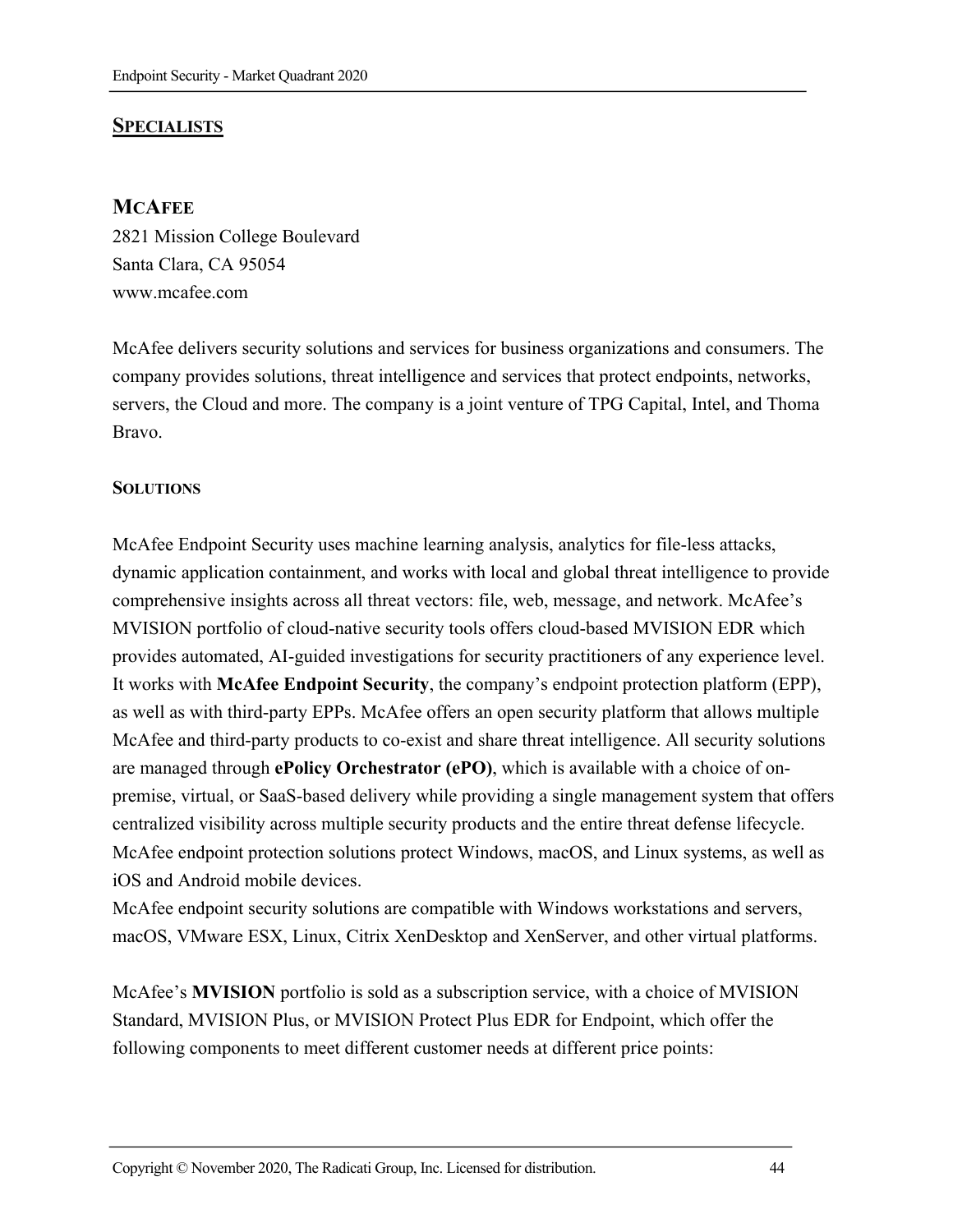- **McAfee MVISION Endpoint**  extends the base security built into Windows 10 with enhanced detection for fileless and zero-day threats. It utilizes a lightweight agent and combined policy management, to deliver advanced behavioral analytics for collective defense through a single console.
- **McAfee Endpoint Security** combines granular controls with layers of integrated capabilities like endpoint detection and response (EDR), and machine learning analysis to provide full-stack protection for Windows, macOS, and Linux systems. In-depth defenses collaborate to inform, analyze and automate responses.
- **McAfee MVISION Mobile** offers on-device threat detection and protection for iOS and Android mobile devices. It protects against application and network threats, using machine learning algorithms to help identify malicious behavior.
- **McAfee MVISION EDR–** is McAfee's endpoint detection and response (EDR) solution, which offers AI-guided investigations and data visualization to enable security analysts to prioritize, investigate and remediate threats.
- **McAfee's ePolicy Orchestrator (ePO)**  offers centralized management to provide instant visibility into the state of security defenses. Insight into security events allows administrators to understand and target updates, changes, and installations to systems. McAfee ePO can be deployed on-premises, or as a cloud service through two options: McAfee ePO on Amazon Web Services (AWS), or a SaaS option called McAfee MVISION ePO.
- **McAfee MVISION Insights**  automates detection, response and defense through a single console to speed threat assessment and response. It offers real-time intelligence gathered from one billion sensor to proactively identify potential threats, help organizations prioritize their security posture, as well as provides actionable recommendations for changes to an organization's security posture.
- **McAfee XDR** is McAfee's managed protection service which aggregates all data necessary to analyze, evaluate and respond to threats across endpoint and network components and deliver a fully-integrated workflow to track resolution.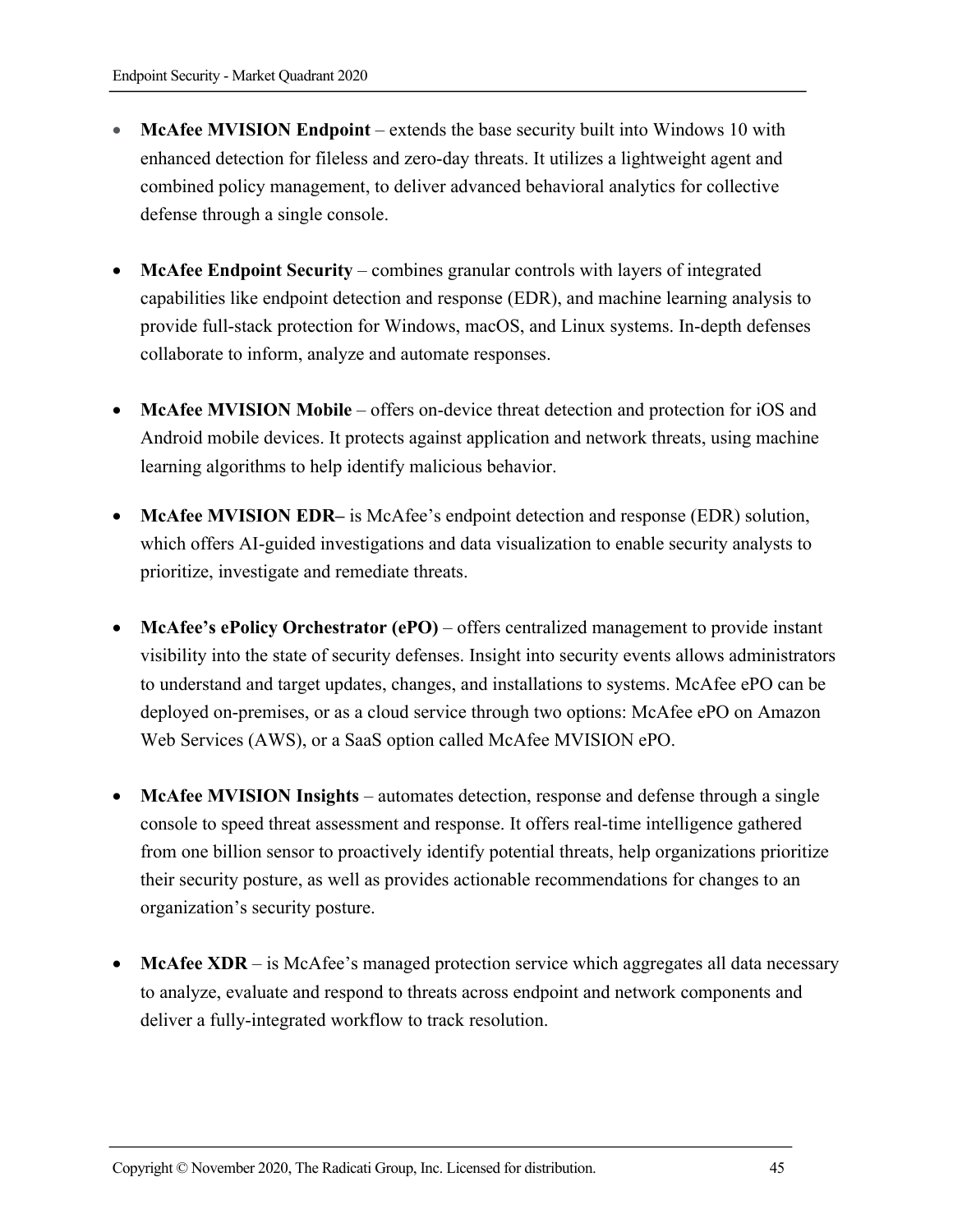McAfee's MVISION portfolio also offers *Device-to-Cloud suites* a three-tier solution bundle which includes MVISION Insights and the following components:

- *MVISION Advanced* brings together endpoint threat prevention, next-generation defense and rollback remediations.
- *MVISION Premium* adds Endpoint Detection and Response (EDR), and Endpoint DLP.
- *MVISION Complete* unifies McAfee's endpoint security portfolio with MVISION Unified Cloud Edge, which combines secure web gateway, advanced DLP, and Cloud Access Security Broker (CASB) capabilities.

#### **STRENGTHS**

- McAfee offers on-premise, cloud and SaaS management options while retaining a centralized management experience.
- McAfee's MVISION portfolio delivers a broad range of defenses, including advanced defense capabilities needed for zero-day threats, while also integrating and working with third party solutions and native OS security controls.
- McAfee provides advanced threat defenses, like pre-execution and post-execution machine learning analysis and advanced analytics for file-less based attacks.
- McAfee's Endpoint Security provides a framework which enables IT to easily view, respond to, and manage the threat defense lifecycle.
- McAfee's ePolicy Orchestrator is a powerful, single management console that allows administrators to create and manage policies across most McAfee security solutions.

#### **WEAKNESSES**

• While McAfee offers strong content-aware DLP capabilities, these are available as a separately priced add-on or can be purchased through the more expensive MVISION Complete solution bundle.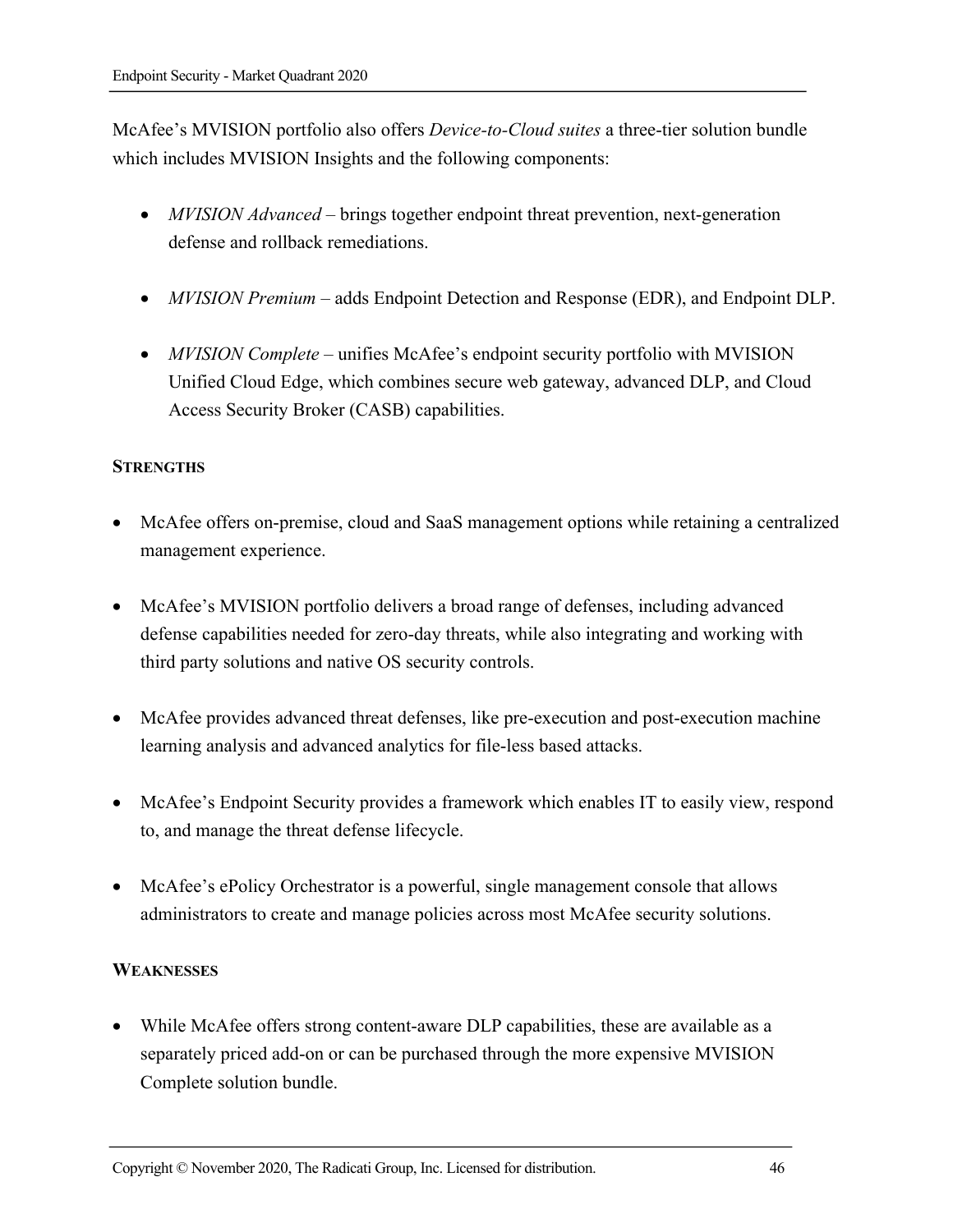- McAfee solutions do not provide third party software patch assessment and remediation.
- Customers we spoke with as part of this research indicated that McAfee's EDR/XDR capabilities are still rather basic, and don't offer the depth and detail provided by competing solutions.
- McAfee does not offer its own email gateway solution, which may disappoint customers that want to source endpoint, email and web security from a single vendor.

#### **CROWDSTRIKE**

150 Mathilda Place Sunnyvale, CA 94068 www.crowdstrike.com

CrowdStrike, Inc., a wholly owned subsidiary of CrowdSrike Holdings, Inc., delivers endpoint protection, threat intelligence, incident response, and cyberattack response services. The company is publicly traded.

#### **SOLUTIONS**

CrowdStrike **Falcon Endpoint Protection** is a cloud-based endpoint protection solution which combines next-generation antivirus, endpoint detection and response (EDR), managed threat hunting, IT hygiene, and threat intelligence through a single agent. It combines artificial intelligence and machine learning techniques to protect against known and unknown threats. Falcon comprises the following components:

- o *Falcon Prevent* is CrowdStrike's next-generation antivirus (NGAV) solution which delivers protection based on machine learning, as well as exploit blocking, indicator of attack (IOA) behavioral analysis, and more.
- o *Falcon Insight* is its endpoint detection and response (EDR) solution. It relies on the CrowdStrike Threat Graph, an advanced graph data model, which collects and inspects event information in real time.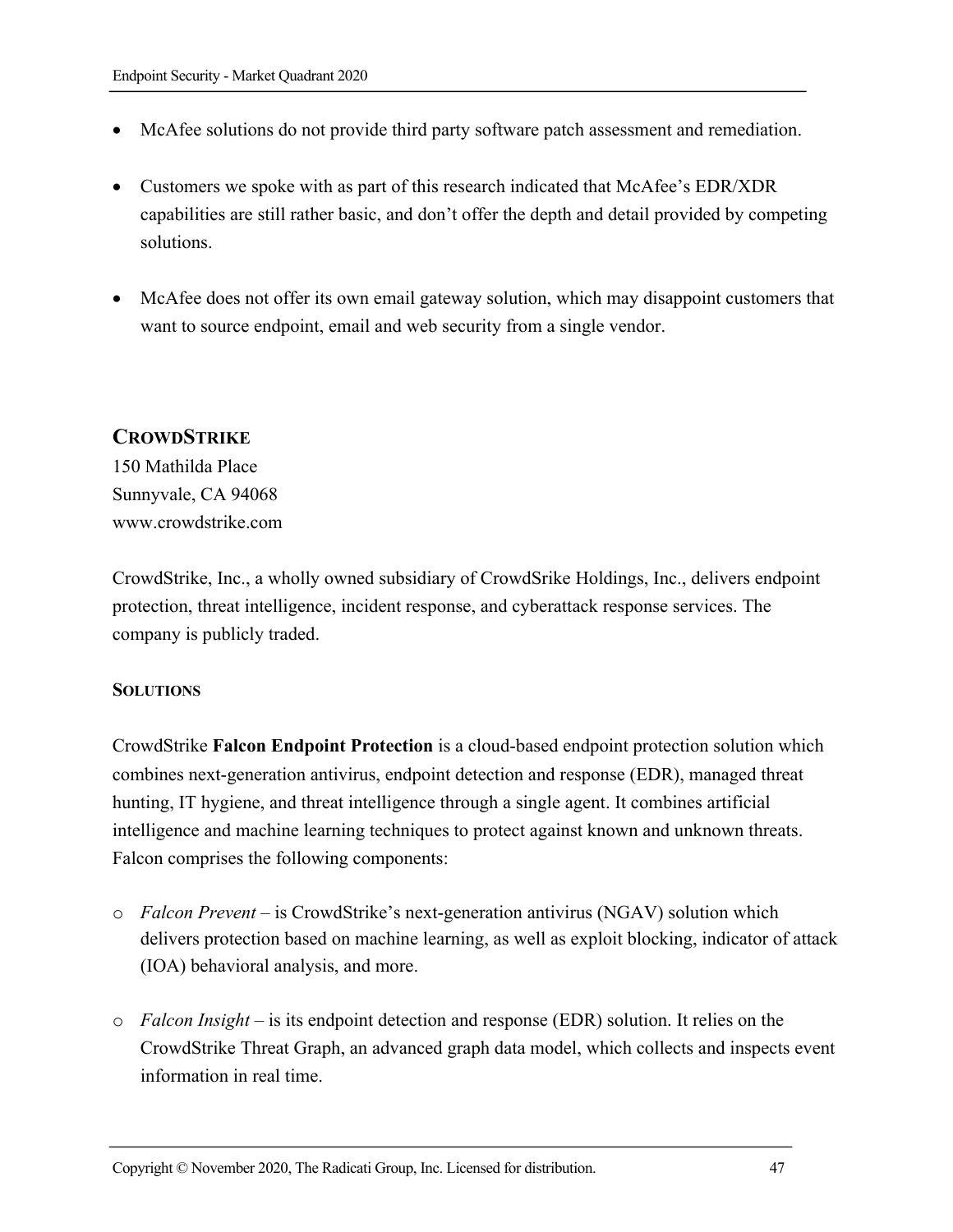- o *Falcon Discover* offers IT hygiene and asset inventory, to help identify unauthorized systems and applications in real-time, as well as remediate issues to improve security posture.
- *Falcon OverWatch* is CrowdStrike's 24/7 Managed Detection and Response (MDR) service which brings together threat hunting, alert prioritization, and incident response.
- o *Falcon Device Control* provides visibility and control over USB device usage.
- o *Falcon for Mobile* extends proactive threat identification and response, and incident investigation to Android and iOS mobile devices.
- o *Falcon Firewall Management* offers centralized firewall management, making it easier to manage and enforce host firewall policies.
- o *Falcon X* is CrowdStrike's global threat feed providing customized reports and analysis to help predict and prevent zero-day attacks.
- o *CrowdStrike Services* offers pre and post incident response services through CrowdStrike's own team of experts.

Falcon Endpoint Protection is available in four bundles:

- **Falcon Pro** which includes Falcon Prevent. Falcon X, Falcon Device Control, and Falcon Firewall Management are optional add-ons.
- **Falcon Enterprise** which includes Falcon Prevent, and Falcon Insight. Falcon X, Falcon Device Control, Falcon Firewall Management and Falcon OverWatch are optional add-ons.
- **Falcon Premium**  which offers all the protection of Enterprise, and adds Falcon Discover.
- **Falcon Complete**  offers fully managed endpoint protection as a service, powered by CrowdStrike experts and backed by a breach warranty guarantee of up to \$1 million

The **CrowsStrike Store** provides access to a broad range of partner solutions, such as User Entity Behavior Analytics (UEBA), and more.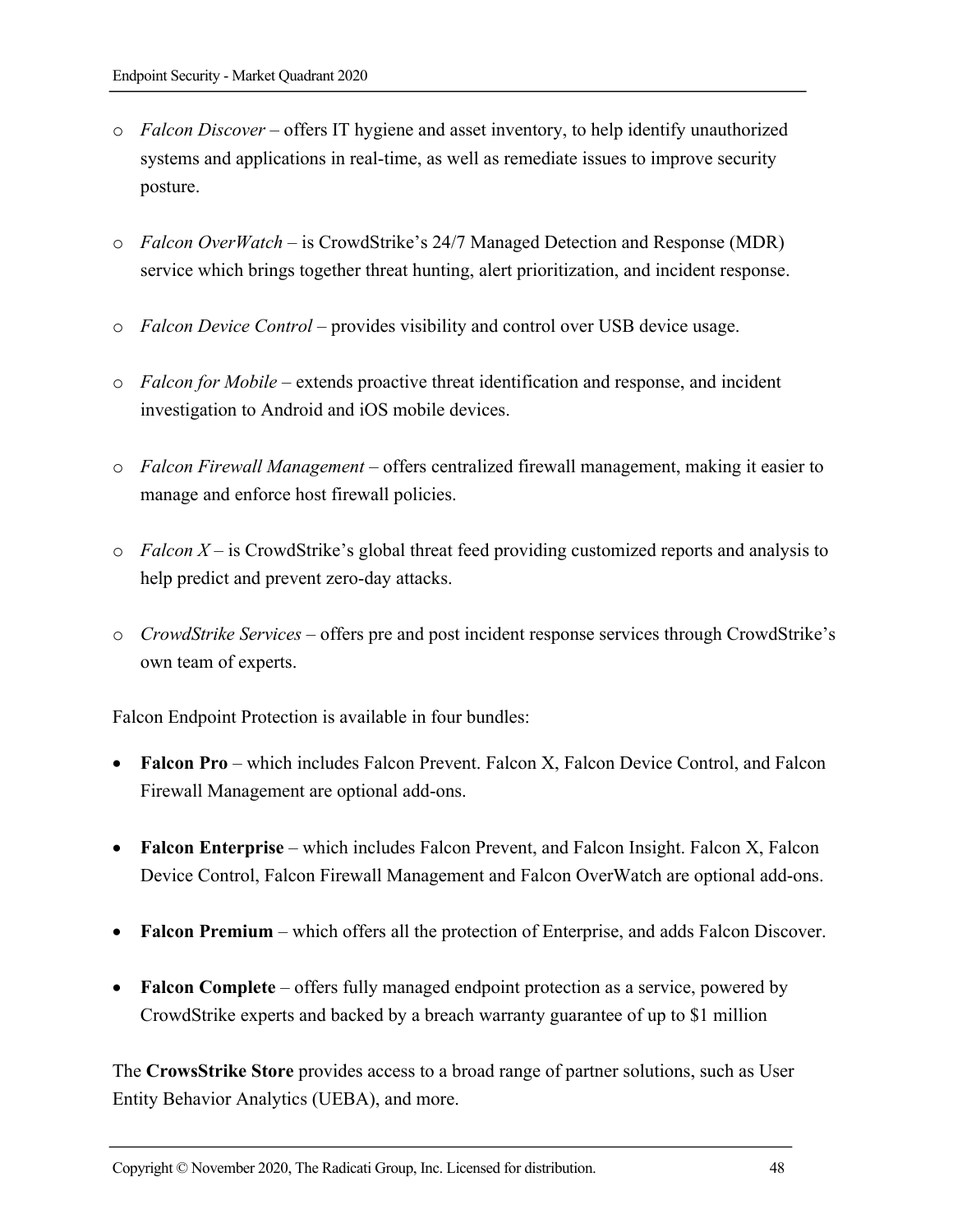#### **STRENGTHS**

- CrowdStrike solutions are based on a lightweight agent and managed services cloud architecture, which delivers protection features across Windows, macOS, and Linux platforms.
- CrowdStrike offers an integrated set of advanced next-generation endpoint protection capabilities which combine AV, EDR, advanced threat protection (ATP), with Managed Detection and Response (MDR), making this functionality accessible to organizations which may not have the IT resources to run this type of capabilities on their own.
- CrowdStrike solutions are managed through a unified management console which provides workflows for detection and response.

#### **WEAKNESSES**

- Customers we spoke with as part of this research, indicated a high rate of false positives. CrowdStrike does not participate in extensive third party malware testing, making it difficult to assess its efficacy.
- CrowdStrike's business focuses mainly on OverWatch, its Managed Detection and Response (MDR) solution, as opposed to its product based solutions.
- CrowdStrike does not offer content-aware DLP functionality, or support ICAP for integration with third party DLP vendors.
- CrowdStrike is losing some mindshare, as almost all competing endpoint protection vendors have added advanced EDR, ATP and MDR capabilities.
- CrowdStrike solutions tend to be more expensive than many competing next generation endpoint solutions.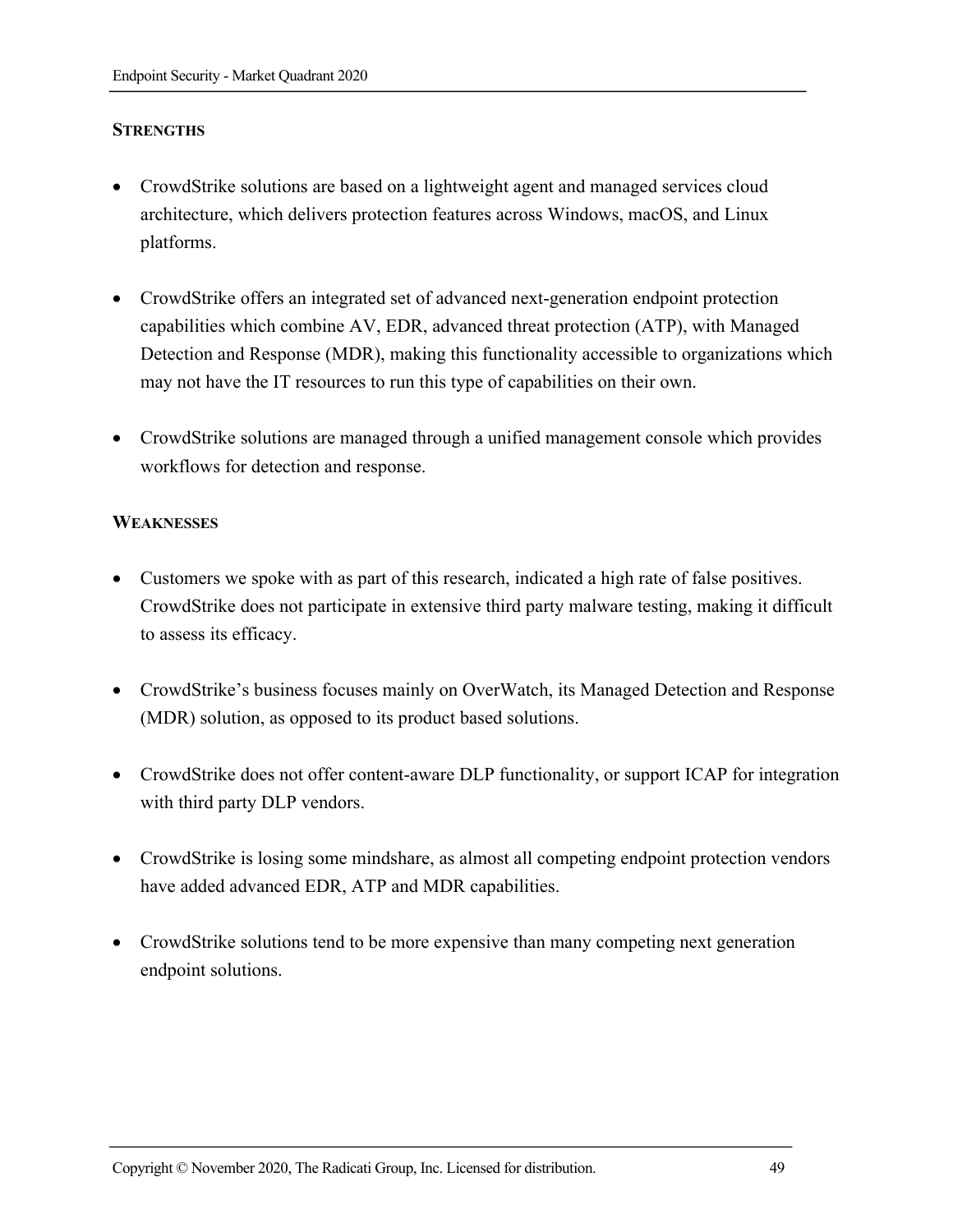# **PANDA, A WATCHGUARD BRAND**

C/ Santiago de Compostela 12, 1ª Planta 48003 Bilbao Spain www.pandasecurity.com/business

Panda Security, was acquired in 2020 by WatchGuard Technologies, becoming a wholly owned subsidiary. WatchGuard Technologies, offers network security and intelligence, secure Wi-Fi, multi-factor authentication and advanced endpoint protection. The company is privately owned.

#### **SOLUTIONS**

Panda Security offers a cloud-native approach for endpoint security, which includes traditional endpoint protection (EPP), as well as advanced endpoint protection complemented by endpoint detection and response (EDR), and specialized security services. The solutions include:

- **Panda Endpoint Protection (EP)** provides anti-malware, anti-spyware, anti-phishing protection, protection against zero-day exploits, email and web protection, firewall, IDS/HIDS, device control, disinfection and remediation tools, and more. It is available for Windows, macOS, Linux, and Android.
- **Panda Endpoint Protection Plus (EPP)** offers all the capabilities of Endpoint Protection, plus it adds web access control(URL filtering by category) and antispam and anti-malware protection for Microsoft Exchange. It is available for Windows, macOS, Linux, and Android, however, web access control functionality is available for Windows only.
- **Panda Adaptive Defense** is Panda Security's Endpoint Detection and Response (EDR) solution, complemented by their managed service offering. It provides protection against unknown malware and targeted attacks through visibility at the endpoint of users, files, processes, registry, memory and network behavior. This visibility serves to block attacks using behavioral analysis and containment strategies, and carry out detailed forensic analysis to determine the root cause of breaches, as well as implement mechanisms to avoid future incidents.
- **Panda Adaptive Defense 360** combines EPP capabilities with EDR capabilities, and managed services. It offers protection for desktops, laptops, and servers, delivered from the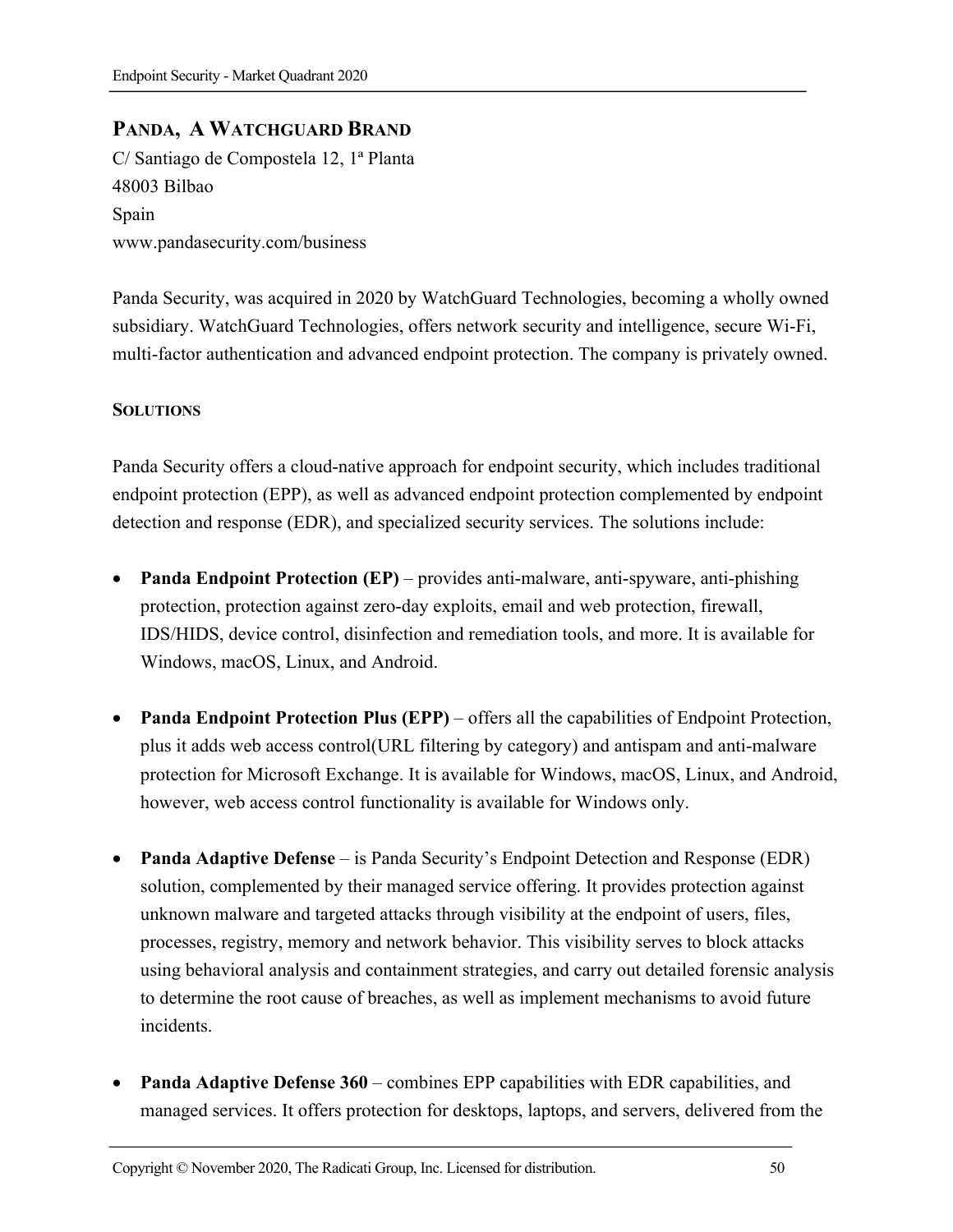cloud. It automates the prevention, detection, containment and response against advanced attacks, zero-day malware, ransomware, phishing, memory exploits, and malwareless attacks, inside and outside the corporate network. It includes the *Zero-Trust Application Service* and the *Threat Hunting and Investigation Service (THIS)* at no extra charge.

Panda Adaptive Defense and Panda Adaptive Defense 360, both leverage the following services:

- o *Zero-Trust Application Service*  is Panda Security's executable classification service, which monitors and prevents the execution of malicious applications and processes on endpoints.
- o *Threat Hunting and Investigation Service (THIS)* is a managed service which provides realtime and retrospective intelligence on all the events taking place on an organization's systems to discover unknown threats by investigating anomalous users, machines and application behavior. The data helps investigators conduct forensic analysis that make remediation processes more efficient and help reduce the attack surface. In addition, any new indicators of compromise feed the solution's technologies and automate detection in the early attack phases without human intervention.

The services leverage EDR capabilities and Endpoint telemetry that is collected and turned into actionable insights, in real time through applications specifically designed for internal SOCs, MSSPs and MDR (Managed Detection and Response) service providers.

Panda Security also offers the following complementary add-ons:

- **Advanced Reporting Tool (ART)** is an optional module that can be used to augment Adaptive Defense and Adaptive Defense 360, to provide detailed information on applications and vulnerabilities. It provides pre-defined queries, dashboards, and alerts that provide insights into what is going on at the endpoints out-of-the-box. Managers can also create their own queries and alerts based on the endpoints telemetry.
- **Panda Patch Management** is an add-on to Panda Endpoint Protection, Panda Endpoint Protection Plus, Panda Adaptive Defense and Panda Adaptive Defense 360, which manages vulnerabilities in operating systems and third-party applications on Windows endpoints and servers. It provides a reduced attack surface, strengthening preventive capabilities and incident containment.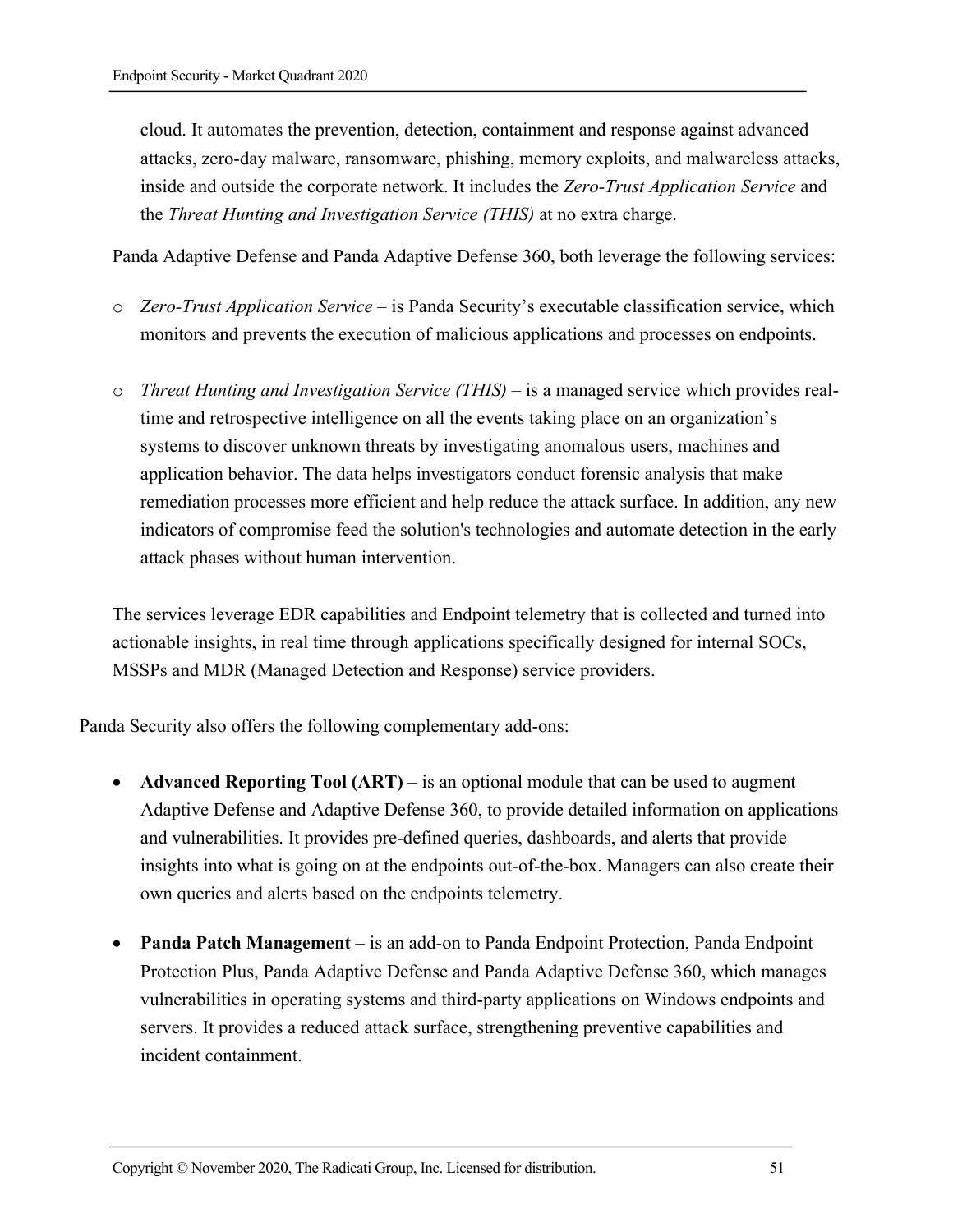- **Panda Data Control** is an add-on to Panda Adaptive Defense and Panda Adaptive Defense 360, which discovers, audits and monitors unstructured sensitive or personal data on endpoints, from data-at-rest to data-in-use and data-in-motion. It can also run real time, free custom searches to find files with specific content.
- **Panda Full Encryption** is an add-on to Panda Endpoint Protection, Panda Endpoint Protection Plus, Panda Adaptive Defense and Panda Adaptive Defense 360, which centrally controls and manages full disk encryption and key recovery, leveraging BitLocker in Windows systems.
- **SIEMFeeder** is a module that sends in real time, events collected on endpoints and enriched with security intelligence, to integrate into SIEM solutions.
- **Aether**  is Panda Security's cloud-based administration console. It provides a wide range of APIs and tools to help integrate into organizations' existing applications and processes.
- **WatchGuard DNSWatchGo** is a cloud-based service that provides domain-level protection, content filtering, and integrated security awareness training.

In addition, WatchGuard's Cytomic business unit, focuses on the needs of organizations with mature security operations centers, and on MSSPs expanding into Managed Detection and Response services. Cytomic's flagship solution, Cytomic Covalent, includes **Orion**, a cloudbased Threat Hunting Platform, which allows to query and analyze real-time events and 12 months of enriched events for hunting, conducting IOC searches, and conducting automated template-based investigations through integration with the Jupyter Notebooks platform. It can also take direct remediation and containment actions from the console. Cytomic Orion leverages the Zero-Trust Application Service from Panda Security, and it can coexist and complement any incumbent EPP and EDR solution on the endpoints.

#### **STRENGTHS**

• Panda Security Adaptive Defense 360 combines in a single solution the capabilities of endpoint protection, Endpoint Detection & Response (EDR) and managed services. The solution is delivered in a light agent connected through cloud-based technologies to offer prevention, detection and response capabilities.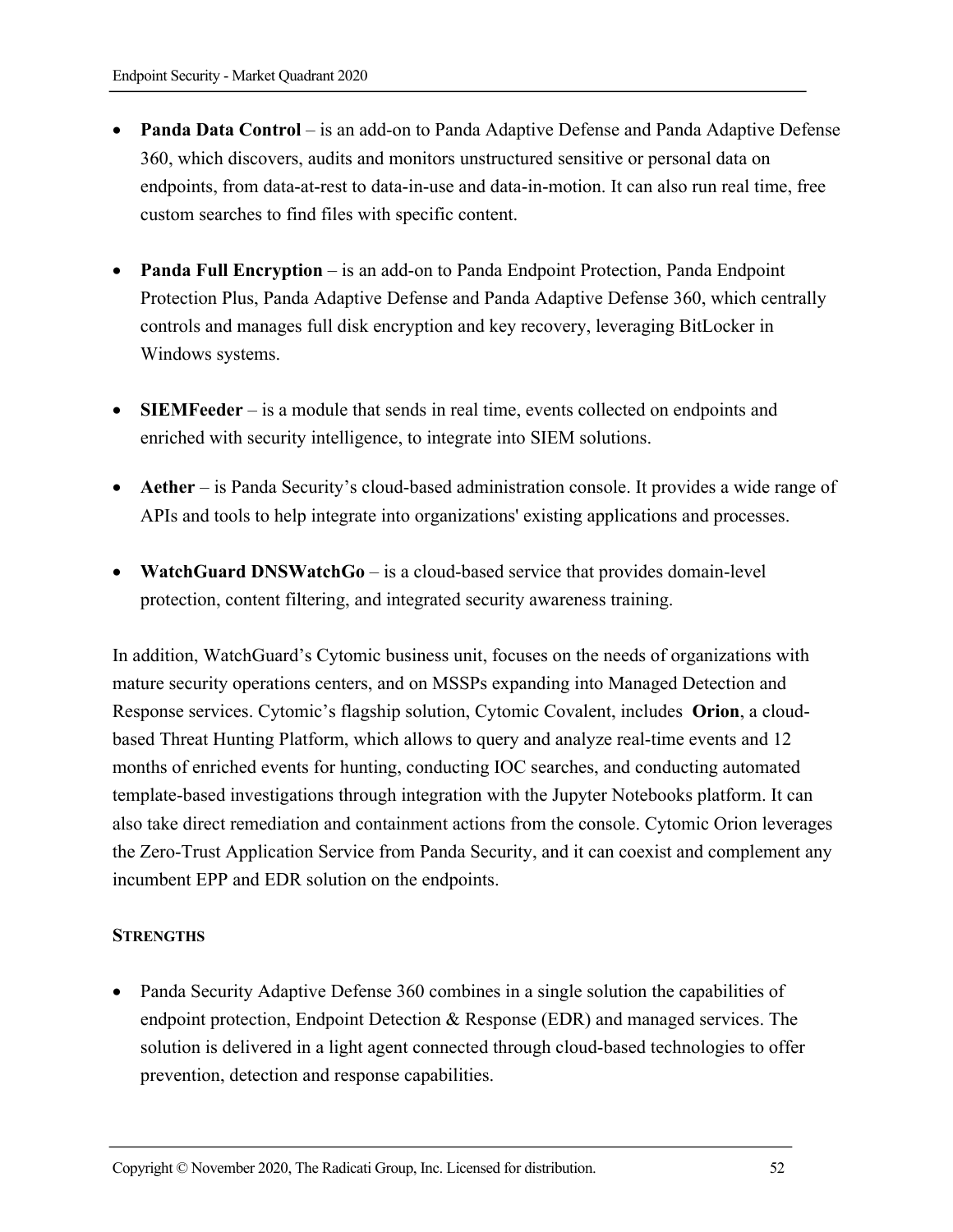- Panda Security delivers an easy to use, intuitive administration console with rich, actionable reporting.
- Panda Security offers a Data Control module, which provides an unattended solution to control, monitor and search sensitive data and Personal Information at the endpoints. It doesn't require any additional agent, and its capabilities are integrated into the Panda Adaptive Defense 360 agent.
- Panda Security solutions are attractively priced.
- The Cytomic ORION solution, which integrates with the Jupyter Notebooks platform to adapt it to threat hunting use cases, is highly innovative.
- The acquisition of Panda Security by WatchGuard enables the integration of user, endpoint and network security into a single platform, and the opportunity to expand the company's endpoint footprint in North America.

#### **WEAKNESSES**

- Panda Security currently supports centralized management of full volume encryption with BitLocker for Windows devices. However, support for Apple FileVault in still on the vendor's roadmap.
- Panda currently provides basic MDM capabilities for Android, however, support for iOS devices is not provided.
- Panda Security currently provides only basic DLP capabilities, through its Data Control module. However, the vendor continues to enhance this with future releases.
- While Panda Endpoint EPP is available for Windows, macOS, Linux, and Android, the web access control functionality is only available for Windows.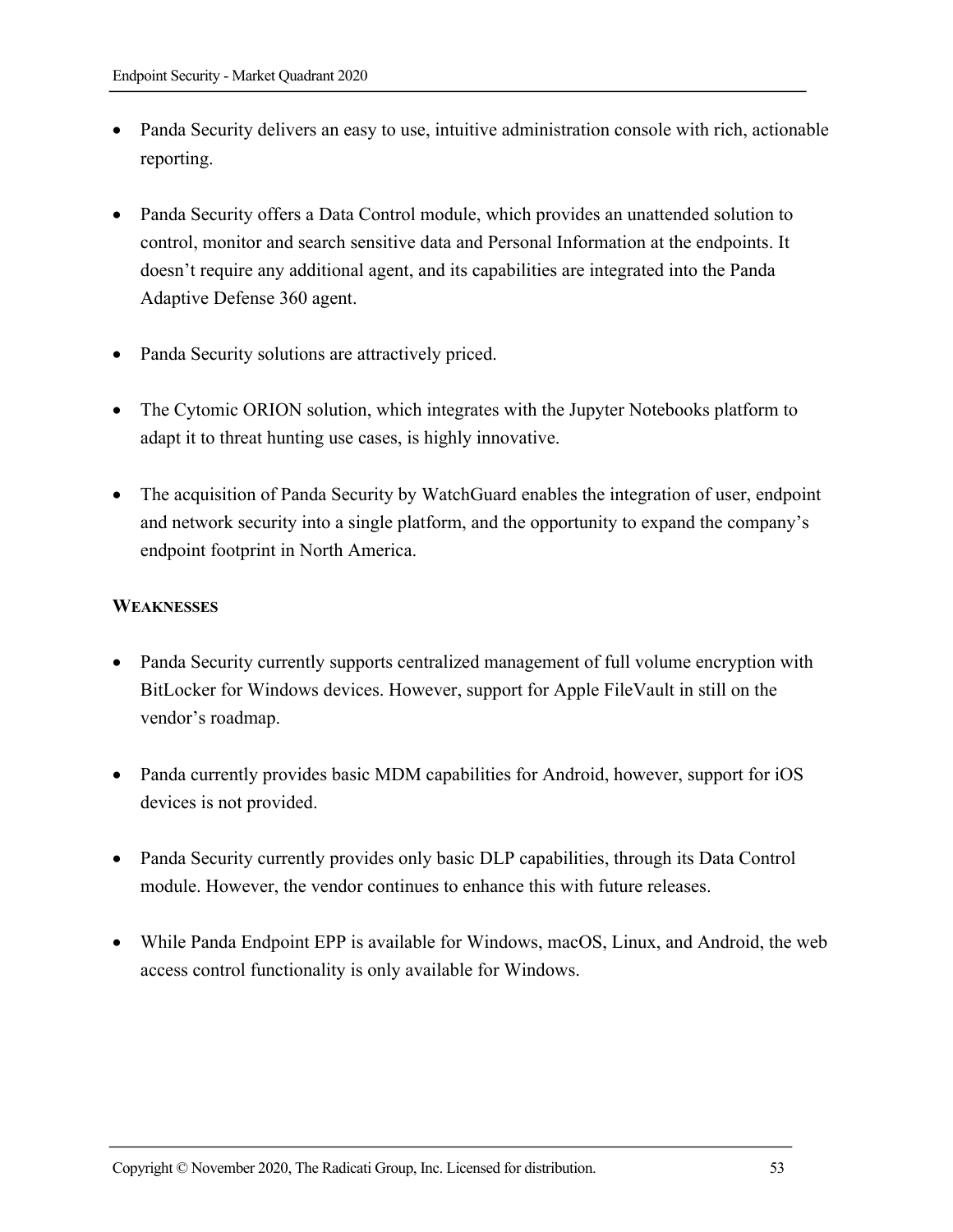# **F-SECURE**

Tammasaarenkatu 7 P.O. Box 24 00181 Helsinki Finland www.f-secure.com

F-Secure, founded in 1988, offers cyber security products and services for enterprise and consumer customers. In the business space, the company offers cloud-based solutions for endpoint protection, detection and response, advanced threat protection and vulnerability management, as well as security consulting services such as red teaming, security awareness training and cyber security assessments. F-Secure has a global presence, with headquarters in Finland, and is publicly traded.

#### **SOLUTIONS**

F-Secure's cloud-native endpoint protection is available with EDR and vulnerability management with a single agent and cloud-based management, or as a managed service:

- **F-Secure Protection Service for Business** (cloud service) **–** includes the following key endpoint protection features:
	- o *Management Portal (cloud)* **–** central management portal for deployment, management, monitoring and reporting, with integrated mobile device management.
	- o *Computer Protection* **–** security for Windows and macOS workstations, including advanced behavior and heuristic analysis, ransomware protection, as well as application control, device control and fully integrated patch management.
	- o *Mobile Protection* **–** next generation mobile security for iOS and Android devices. Personal VPN (Wi-Fi Security), proactive App and Web protection and support for third party Mobile Device Management (MDM).
	- o *Server Protection* **–** comprehensive server security for Windows, Linux and Citrix. Additional SharePoint and Exchange components, with application control, device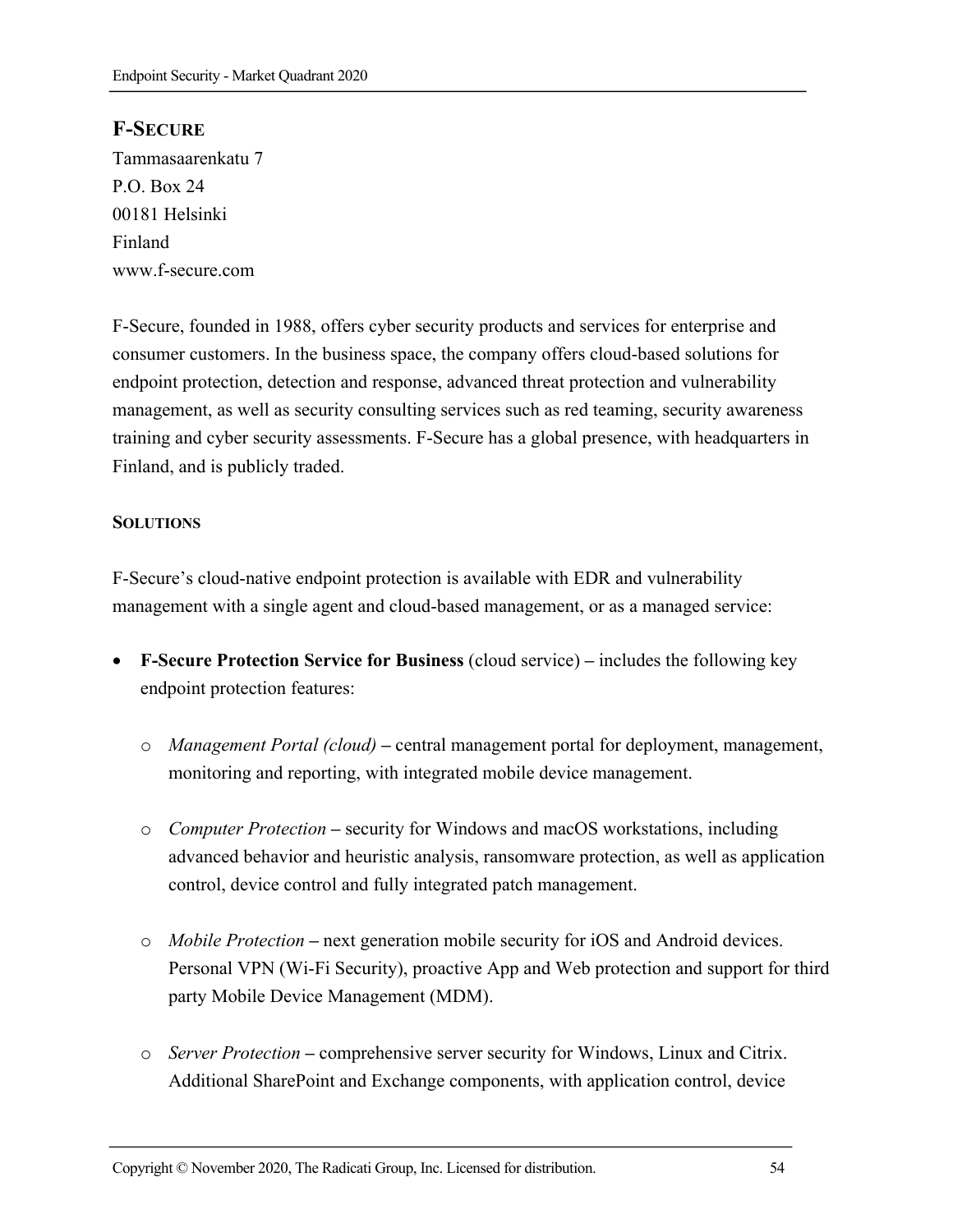control and fully integrated patch management.

- **F-Secure Rapid Detection & Response** (cloud service) **–** includes the following key EDR features:
	- o Advanced threat protection with real-time behavioral, reputational and big data analysis with machine learning that identifies threats and alerts with broad context.
	- o Endpoint clients allow the execution of remote response actions, like host isolation, on both Windows and macOS.
	- o Automated response actions are available to contain attacks whenever high risk levels are identified.
	- o On-demand access is available to F-Secure's managed detection and response team for incident analysis and investigations, with a 2-hour response time.
	- o The clients are designed to work with any endpoint protection solution, and function with F-Secure's endpoint security solutions in a single-client and management infrastructure.

**F-Secure Business Suite** is an on-premise alternative for the endpoint protection. **F-Secure Countercept** is F-Secure's MDR, managed advanced threat hunting and response service, to protect against skilled cyber adversaries 24/7.

F-Secure also offers **F-Secure Cloud Protection for Microsoft Office 365**, a solution to protect cloud-based collaboration from advanced email threats; it shares a management system with the cloud-based endpoint protection and detection and response, as well as with **F-Secure Radar**, a solution which delivers extensive vulnerability scanning, prioritization and management.

#### **STRENGTHS**

- F-Secure offers both a cloud-based solution, as well as an on-premises solution to fit different customer needs.
- F-Secure uses a multi-layered architecture for malware detection and endpoint protection. Including DeepGuard, its advanced behavioral analytics engine.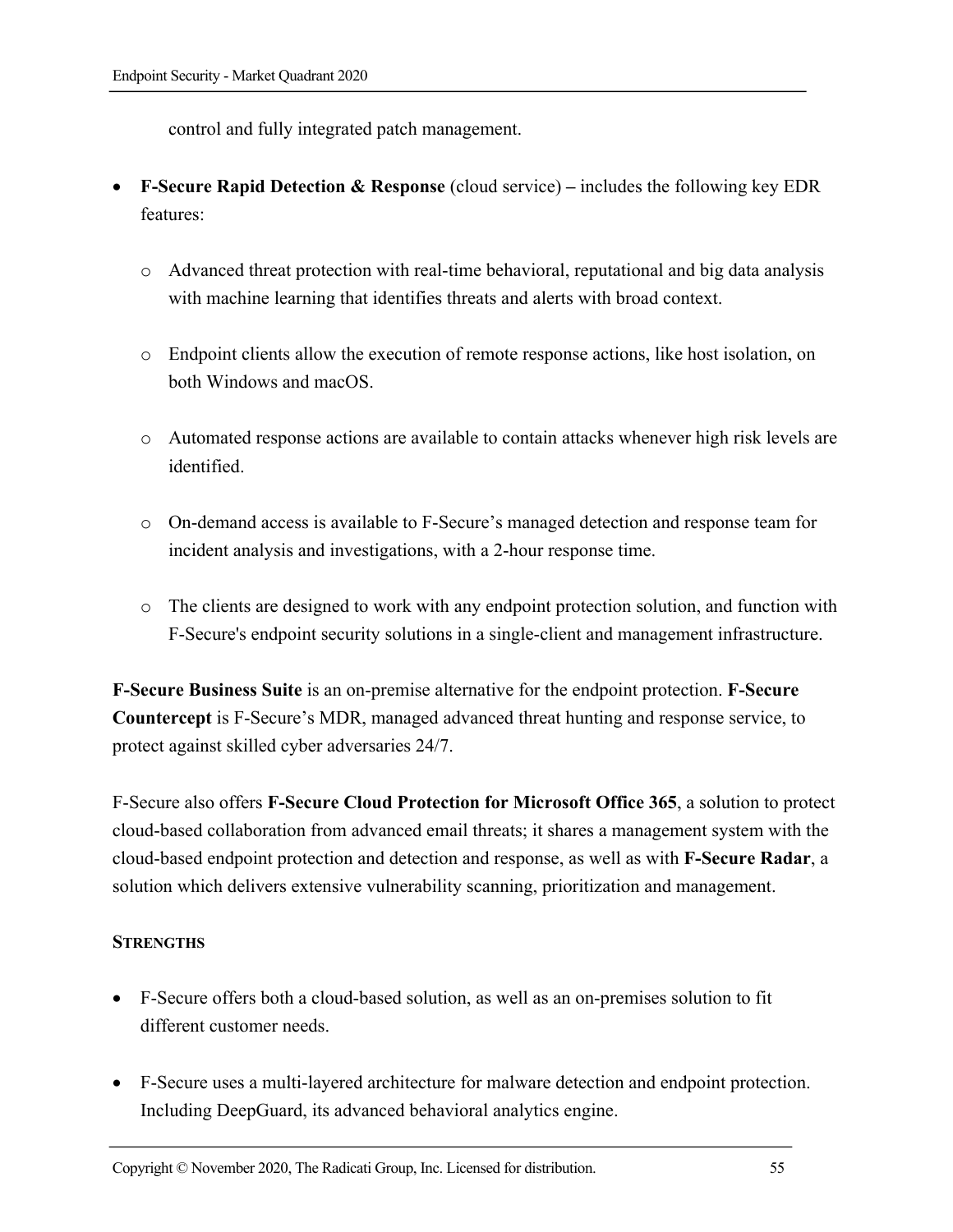- Real-time threat intelligence from F-Secure Security Cloud ensures up-to-date protection. Updates are transparent and delivered constantly, without disrupting employee productivity.
- Fully integrated patch management and EDR capabilities, which do not require additional client agents.
- The footprint of F-Secure with regards to CPU and RAM usage is much smaller than that of other vendors in the space.
- Setting administrative policies is a very easy, simple process.

#### **WEAKNESSES**

- F-Secure does not offer DLP capabilities.
- F-Secure's Business Suite on-premises offering lags somewhat behind its cloud-based offering in a number of areas, including: VPN support, iOS, and Android support.
- F-Secure currently offers Sandboxing only as part of its email security solution, F-Secure Cloud Protection for Microsoft Office 365.
- F-Secure has improved its market visibility, especially with its consulting and managed services, but still needs to make progress in this area in North America.

# **BLACKBERRY**

2240 University Avenue, East Waterloo, Ontario Canada N2L 3W8 www.blackberry.com

BlackBerry, founded in 1984, develops software and services aimed at businesses, car makers and government agencies. In 2019, BlackBerry acquired Cylance, which uses artificial intelligence, algorithmic science and machine learning to provide technology and services that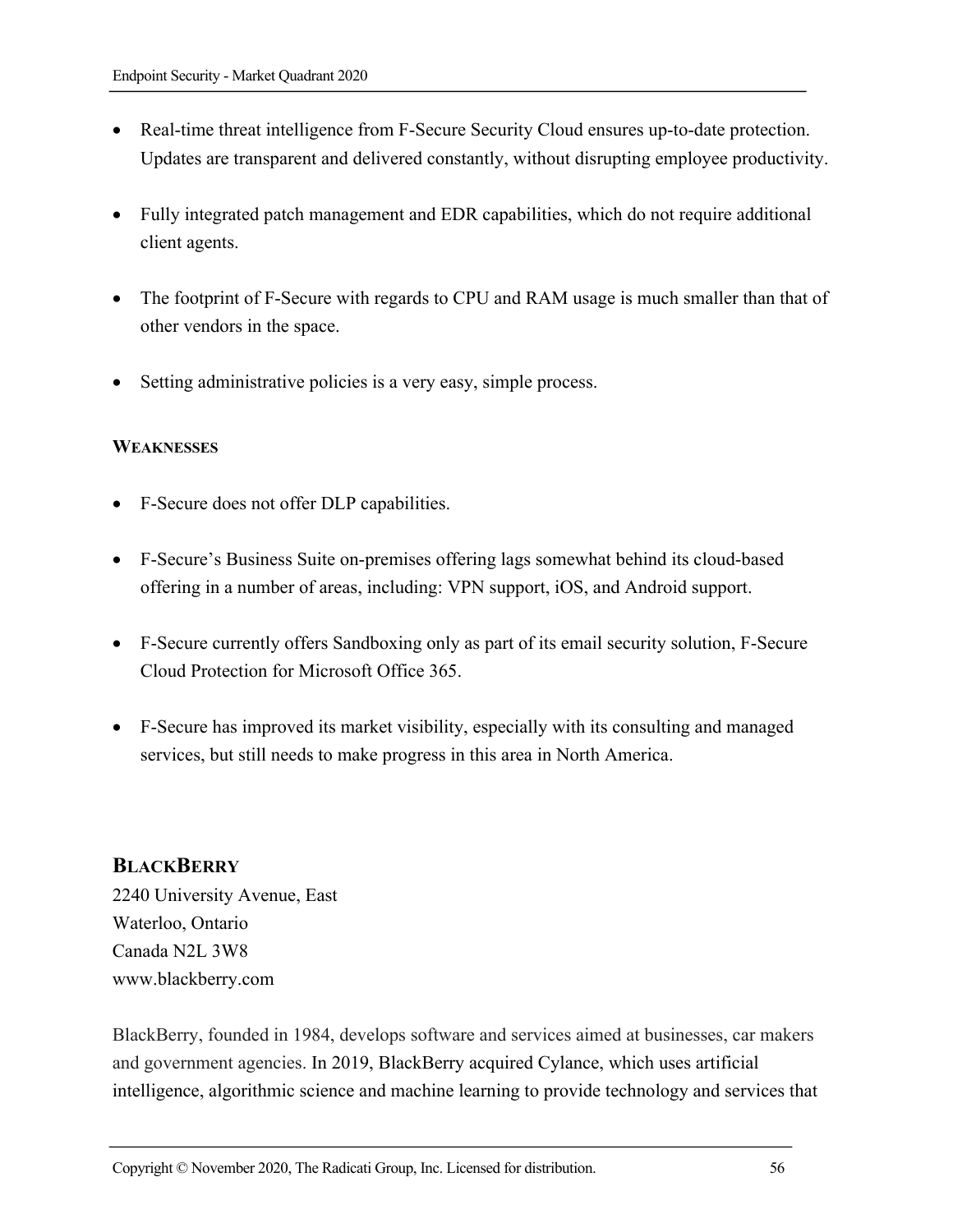offer predictive and preventive protection against advanced threats. BlackBerry Limited is a publicly traded company.

#### **SOLUTIONS**

**BlackBerry Spark UES Suite** offers a prevention-first endpoint security platform that applies artificial intelligence and machine learning to deliver pre-execution threat prevention and automated detection and remediation against cyberattacks. BlackBerry Spark UES Suite comprises the following products:

- **BlackBerry Protect** is the prevention-focused component of the platform, which delivers malware prevention powered by artificial intelligence, combined with application and script control, memory protection, and device policy enforcement to prevent cyberattacks. The solution delivers protection against malware, ransomware, file-less malware, malicious scripts, weaponized docs, and other attack vectors, without relying on signatures or streaming data to the cloud. Protect supports Windows (32bit or 64bit), macOS, and Linux environments. It is available as a cloud deployment, on-premises (as a virtual appliance), or as a hybrid deployment. It provides:
	- o *Malware Execution Control* rejects potentially unwanted programs, controls tools used in lateral movement, and more.
	- o *Device Control* provides control over the use of USB devices, and prevents exfiltration of data through removable media.
	- o *Applications Control* offers device binary lockdown, prevents bad binaries, prevents modification of good binaries, and more.
	- o *Script Control* stops unauthorized PowerShell and Active Scripts, stops risky Visual Basic for Applications (VBA) macro methods, weaponized documents, and file-less attacks.
	- o *Memory Protection* stops memory misuse and exploitation, halts process injection and more.
- **BlackBerry Optics** is the endpoint detection and response (EDR) component that enables easy root cause analysis, threat hunting and automated threat detection and response. It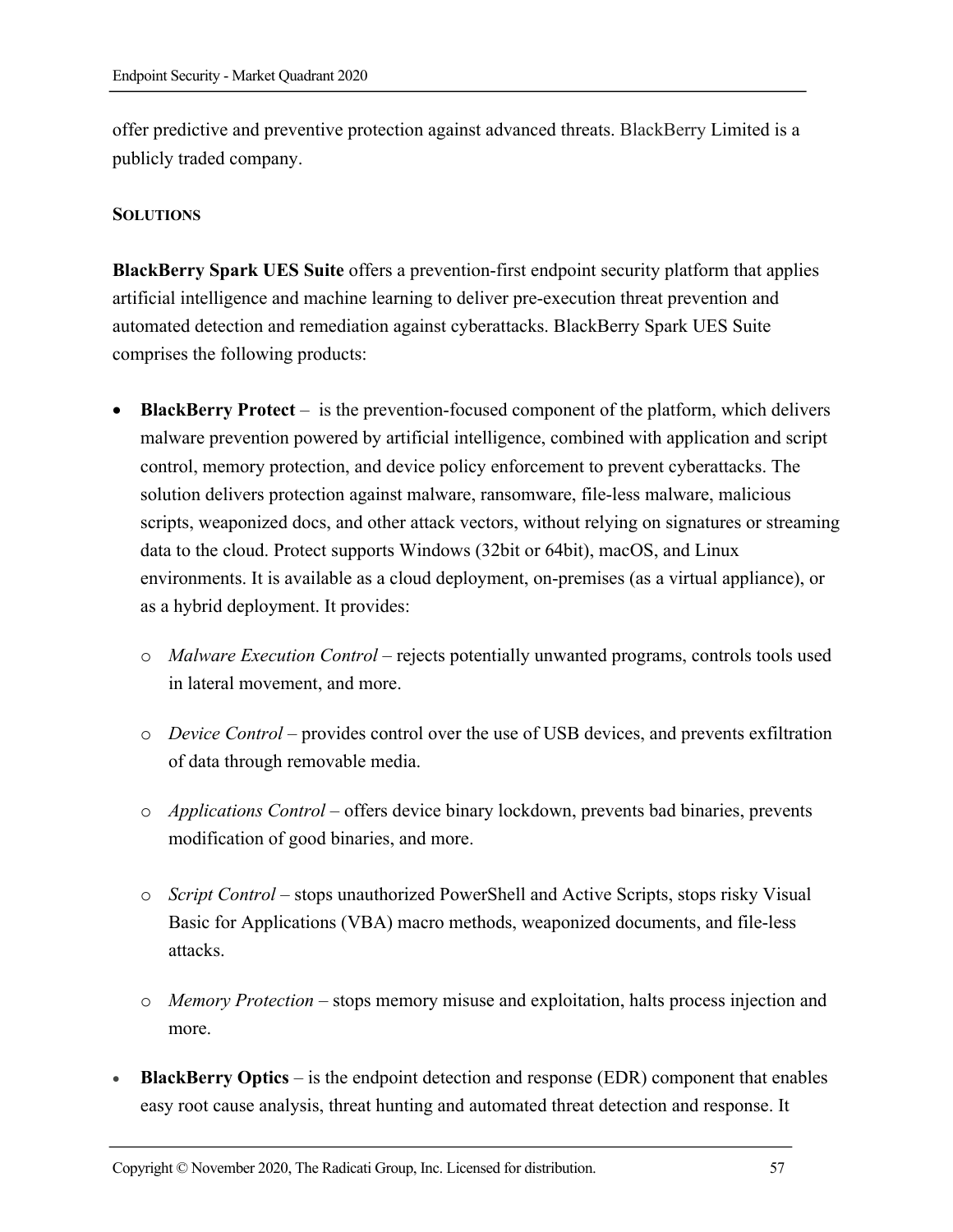augments Protect's prevention capabilities without requiring organizations to make significant investments in on-premises infrastructure, stream data to the cloud continuously, or employ highly skilled security resources. It helps organizations automate threat detection and response tasks using existing resources, reducing the workload on security analysts. It also supports Remote Forensic Data Collection, to retrieve advanced sets of forensic data from endpoints, as well as execute scripts, or applications to capture critical information related to suspicious events or security incidents.

• **BlackBerry Persona** – reduces insider threats, stolen credentials and physical compromises by providing continuous authentication and user behavior analytics to identify suspicious and malicious users in real-time.

BlackBerry also offers **BlackBerry Spark Suite** which combines **BlackBerry Spark UES Suite**, for endpoint protection, with **BlackBerry Spark UEM Suite**, for unified endpoint management (UEM), to deliver an integrated endpoint security and endpoint management solution.

**BlackBerry Guard** is a 24x7 Managed Detect and Response (MDR) offering which provides proactive threat hunting and actionable intelligence. It provides access to BlackBerry analysts to help investigate incidents, delivers regular updates on overall threat prevention status, and helps initiate actions in response to indicators of compromise (IOC).

BlackBerry also offers managed services to provide enterprises with pre-attack penetration and vulnerability testing, compromise assessments, and post-attack incident response.

#### **STRENGTHS**

- BlackBerry is a cloud-based security provider, however, all client data is stored locally removing the need for an always-on cloud connection. The vendor also supports on-premises and hybrid deployment options.
- BlackBerry Protect has a small and lightweight footprint compared to other security products.
- BlackBerry Optics is highly intuitive and does not require additional hardware or continuous streaming of data to the cloud, making it one of the more lightweight EDR solutions on the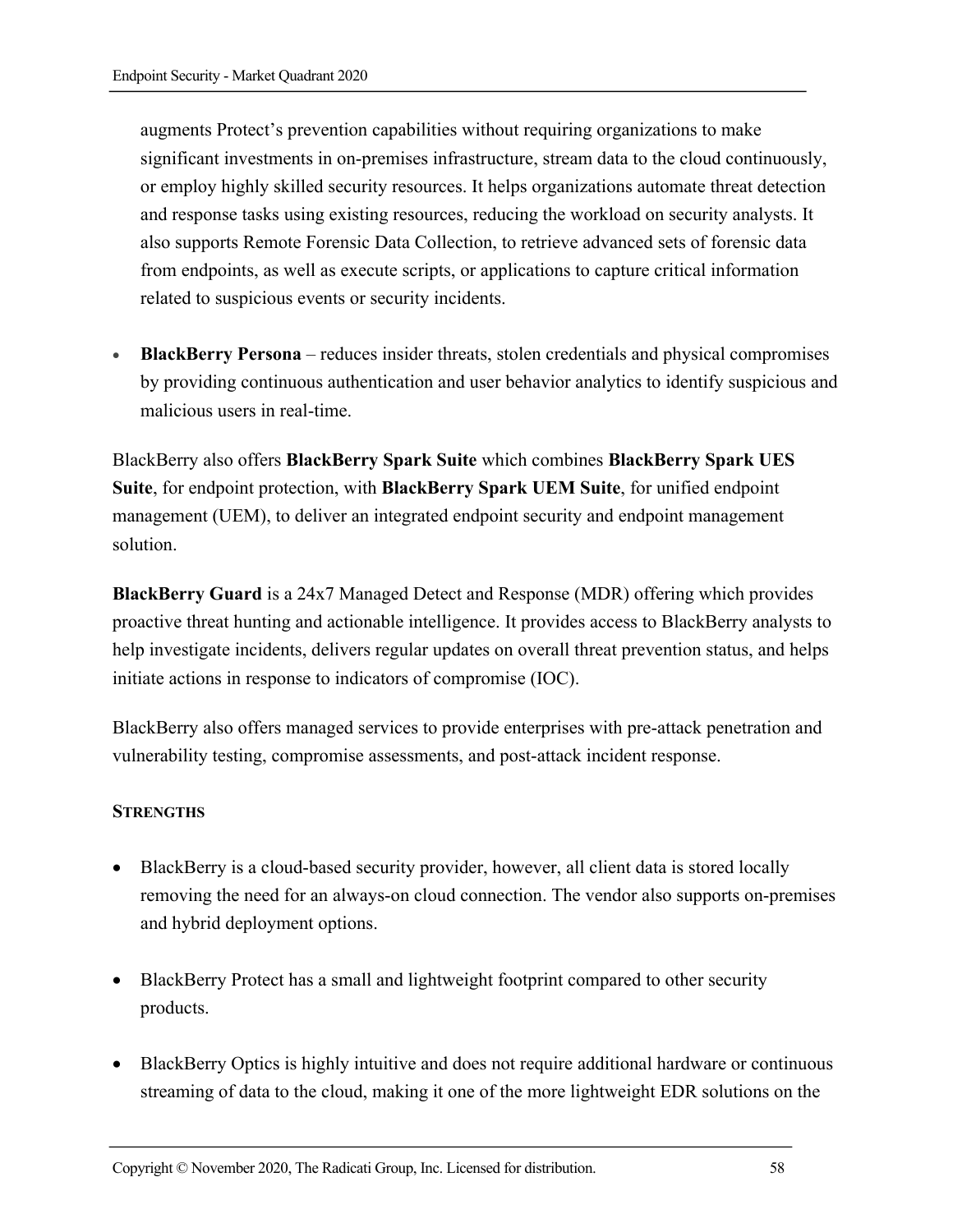market. It is designed to detect threats and take responsive action, without human intervention.

• All BlackBerry products are managed through a single dashboard.

#### **WEAKNESSES**

- BlackBerry Spark UES Suite offers basic DLP capabilities. Capabilities such as firewall, and mobile device management are only available through partners.
- BlackBerry Optics can do patch assessment, however, it is not an automated process.
- Customers we spoke with as part of this research, indicated a high degree of false positives.
- BlackBerry should make it easier for customers of its UES and UEM solutions to integrate with third party solutions.
- BlackBerry has lost some mindshare in the endpoint security space since nearly all traditional endpoint protection vendors have now added advanced next-generation capabilities which were once key differentiators of the Cylance solution.

# **VMWARE CARBON BLACK**

1100 Winter St. Waltham, MA 02451 www.carbonblack.com

VMware Carbon Black, formed from the VMware acquisition of Carbon Black in 2019, is a developer of next-generation endpoint security. It leverages its big data and analytics cloud platform, the CB Predictive Security Cloud, to enable customers to defend against advanced cyber threats, including malware, ransomware, and non-malware attacks. VMware is publicly traded.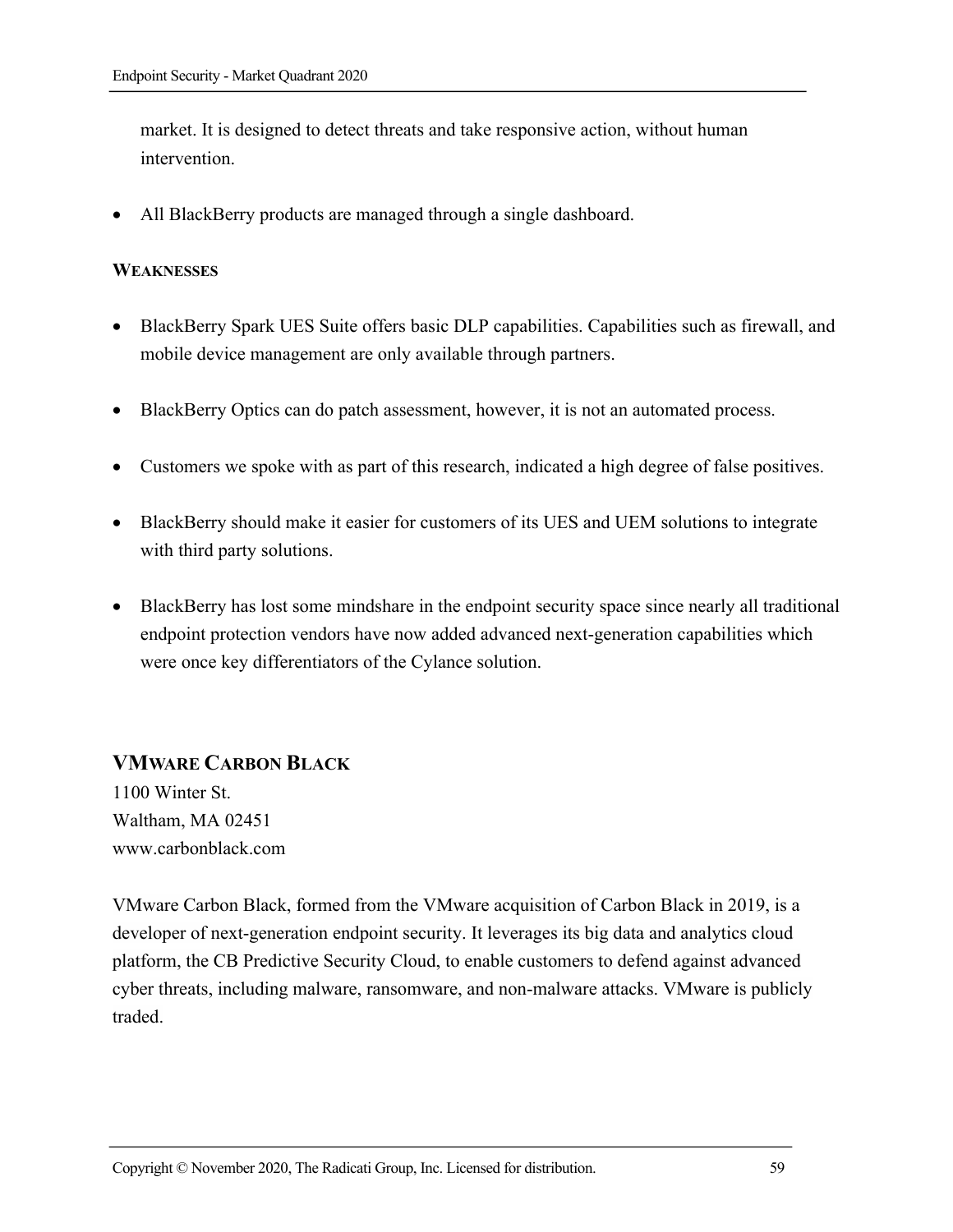#### **SOLUTIONS**

**VMware Carbon Black Cloud** is a next generation endpoint protection platform that consolidates multiple endpoint security capabilities into one agent and management console, making it easy to prevent, investigate, remediate, and hunt for threats. It offers the following modules which can be managed through the same user interface, with a single login:

- **Endpoint standard**  delivers next-generation antivirus (NGAV), and endpoint detection and response (EDR) functionality. It analyzes attacker behavior patterns to detect malware, fileless, or living-off-the-land zero-day attacks.
- **Managed detection** is a real-time security operations solution that provides managed alert monitoring and triage. It relies on the CB Predictive Security Cloud to captures and store all OS events across every individual endpoint. It delivers visibility for security operations center (SOC) and incident response (IR) teams. Leveraging this data, enables teams to proactively hunt for threats, as well as uncover suspicious and stealthy behavior, disrupt active attacks and address potential defense gaps. It allows organizations to respond and remediate in real-time, stopping active attacks and quickly repairing damage.
- **Audit and remediation**  offers real-time device assessment and remediation. It serves to audit the current system state and track and harden the security posture across protected devices.
- **Enterprise EDR** offers threat hunting and containment. It serves to proactively hunt for abnormal activity using threat intelligence and customizable detections.

Carbon Black solutions are delivered as cloud services, however, the vendor also offers solutions for customers which may have on-premises needs. Carbon Black supports all leading OS platforms, including Windows, macOS, and Linux.

#### **STRENGTHS**

• VMware Carbon Black offers its solution through a multi-tenant cloud platform, which makes it easier for customers to consume its services while benefiting from broad real-time threat analysis across a wide number of endpoints.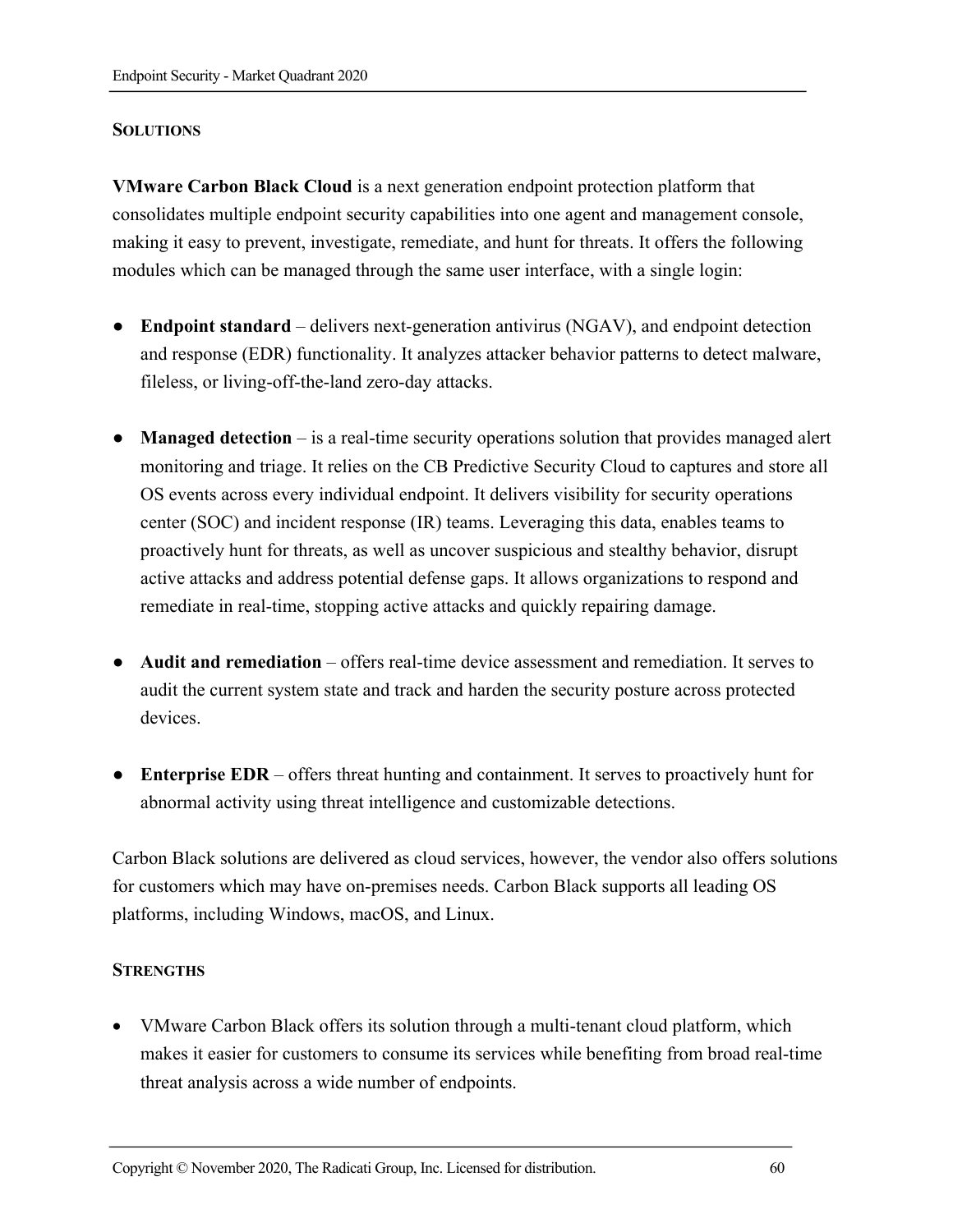- VMware Carbon Black offers strong prevention based on streams of activity delivered via unfiltered data collection, which enables the Predictive Security Cloud to perform wellinformed analysis to detect new attack patterns and deploy new logic to stop malicious activity.
- VMware Carbon Black Predictive Security Cloud, allows customers to choose which product modules are right for their organization. All modules are easily deployed through the same user interface and agent.
- VMware Carbon Black offers an extensible architecture based on open APIs, which allows partners and customers to easily extend and integrate with existing security components.

#### **WEAKNESSES**

- VMware Carbon Black Cloud does not offer some traditional endpoint protection functionality, such as firewalls, mobile security, or DLP. However, custom integrations are possible through the platform's open APIs.
- VMware Carbon Black Cloud does not provide device control.
- VMware Carbon Black Cloud does not provide application control capabilities. VMware Carbon Black currently offers this through an on-premises application control product.
- VMware Carbon Black has lost some mindshare following the VMware acquisition. The vendor is working to address this.

#### **MICROSOFT**

1 Microsoft Way Redmond, WA 98052 www.microsoft.com

Microsoft develops products and services for businesses and consumers, and delivers an extensive portfolio of solutions which include office productivity, messaging, collaboration, and more.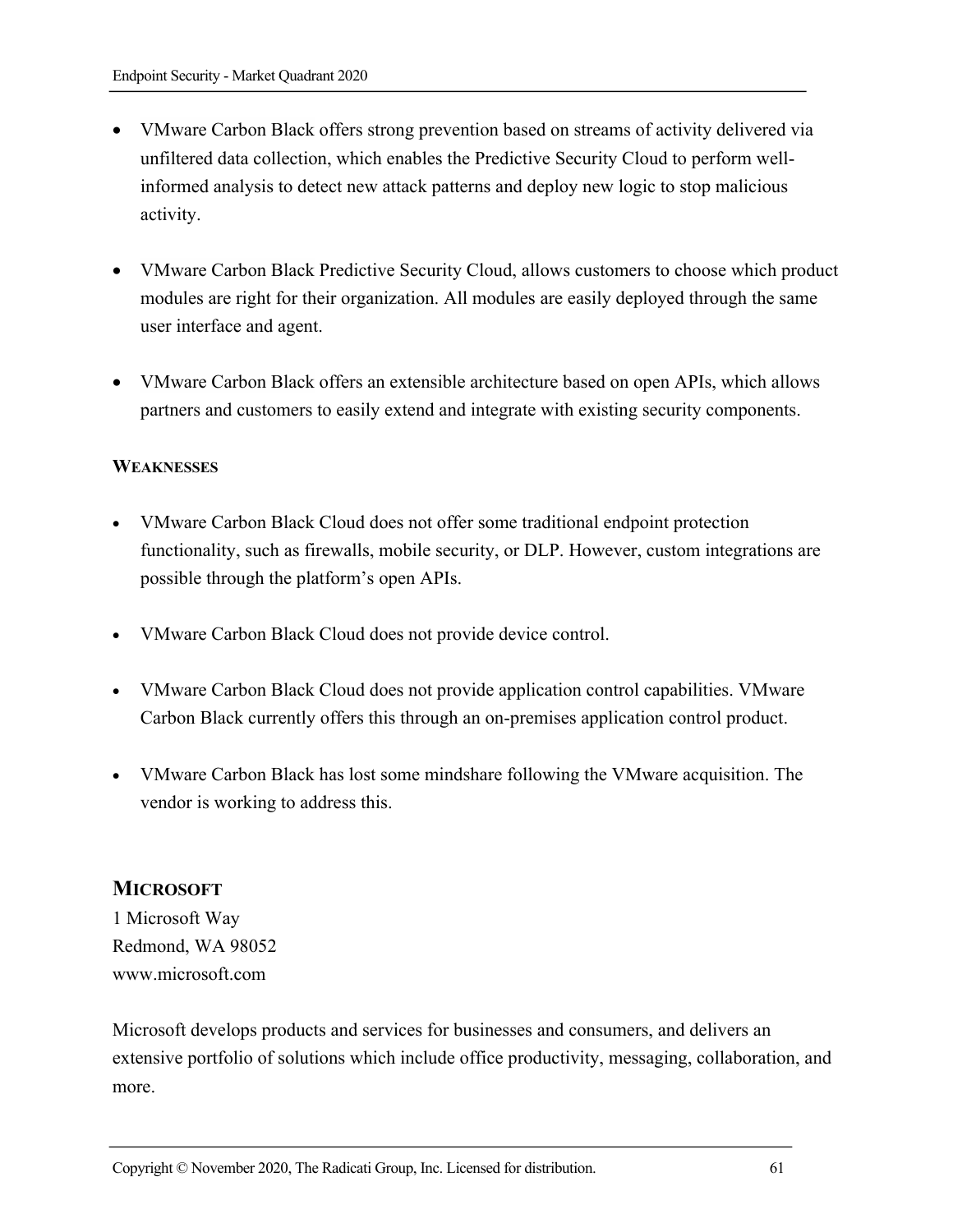#### **SOLUTIONS**

Microsoft has folded much of its endpoint protection directly into the operating system, starting with Windows 10 and Windows Server 2016 computers. The solutions are branded under the **Windows Defender** umbrella name, as follows:

- **Windows Defender Antivirus (AV)** is loaded into the system directly at configuration time, to provide basic endpoint anti-malware protection.
- **Windows Defender Security Center** is a local security dashboard.
- **Windows Defender SmartScreen** provides phishing and malware filtering for Microsoft Edge browsers and Internet Explorer 11 in Windows 10.
- **Windows Defender Application Guard** helps isolate and sandbox Internet Explorer and Edge browsers.
- **Windows Defender Application Control** is an application whitelisting solution that can also limit the capabilities of unsigned scripts, as well as enforce established use policies. It overlaps somewhat in functionality with Microsoft App Locker, another application whitelisting technology, which was originally available with Windows 7 but has also been upgraded for use in Windows 10.
- **Secure Boot** helps ensure that a device boots using only trusted software.
- **Windows Defender Device Guard** allows Windows desktops to be locked down to run only trusted apps (similarly to mobile phones).
- Windows Defender Exploit Guard provides exploit mitigation, blocks risky activity, can be used to restrict HTTP and HTTPS connections to malicious hosts, and can be used to restrict access to designated folders.
- Windows Defender Credential Guard prevents unauthorized access to OS credential information.
- **Windows Defender Systems Guard**  protects key OS components starting at boot-time.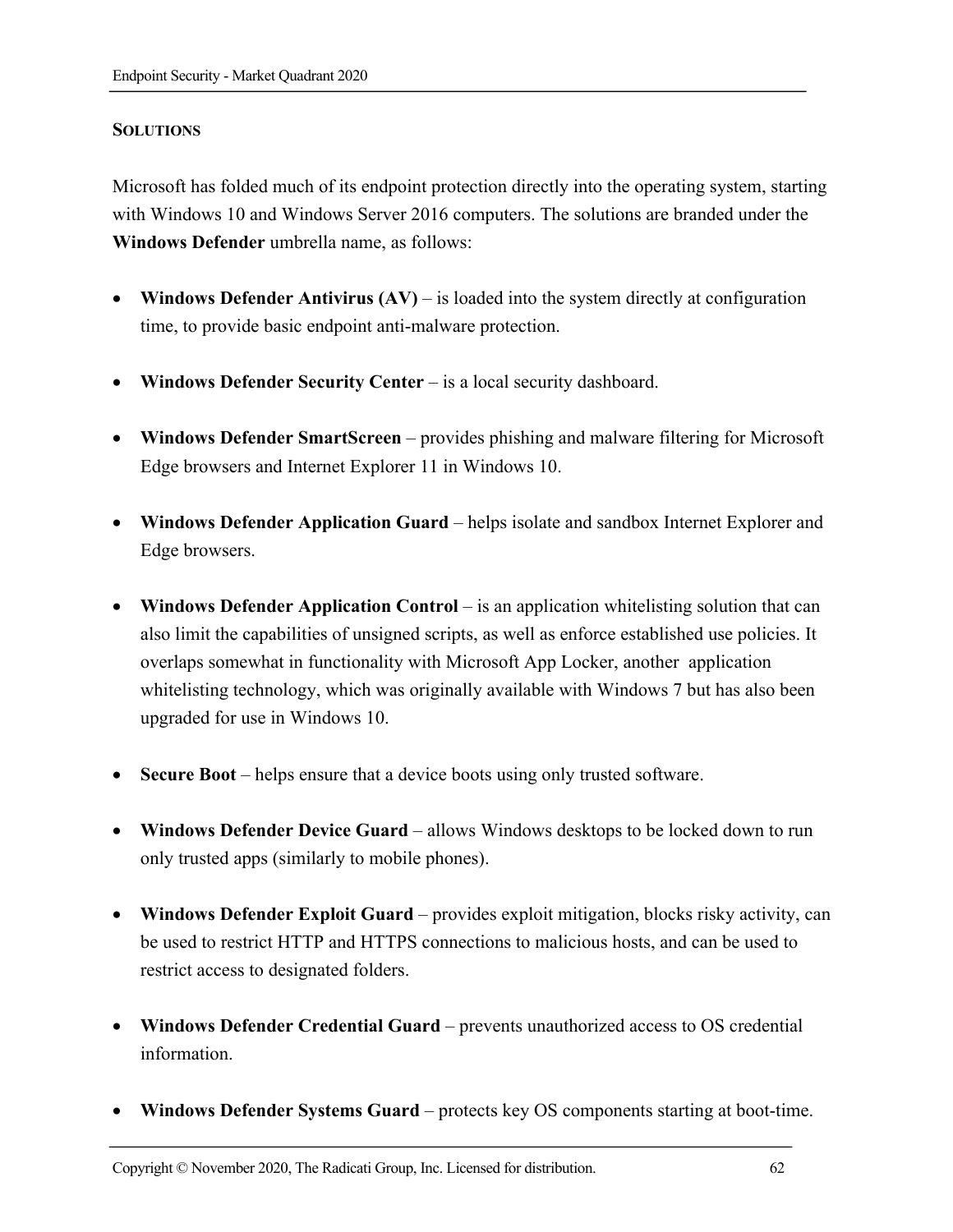- **Microsoft Defender Advanced Threat Protection (Microsoft Defender ATP)** is a cloudbased EDR analytics protection and response service designed to help detect, block and remediate zero-day threats. It provides protection against phishing, malware and spam attacks. It can offer near real-time protection against high-volume spam campaigns, with DKIM and DMARC support. It also adds protection against "zero-day" attachments and harmful URL links, through real-time behavioral analysis and sandboxing. It is available with Windows 10 Enterprise E5, Windows 10 Education E5, or Microsoft 365 E5 plans. It uses technology built into Windows 10 and Microsoft cloud services to provide:
	- o *Endpoint behavioral sensors* sensors embedded in Windows 10, collect and process behavioral signals from the operating system and send sensor data to private, cloud instances of Windows Defender ATP.
	- o *Cloud security analytics* leverages machine-learning across the across the entire Microsoft Windows ecosystem to deliver insight, detection, and recommended responses to advanced threats.
	- o *Threat intelligence* leverages threat intelligence collected by Microsoft, security teams, and augmented by threat intelligence provided by partners, to enable Windows Defender ATP to identify attacker tools, techniques, and procedures, and generate alerts when these are detected.
	- o *Managed Detection and Response*  as part of Microsoft Defender ATP, Microsoft also offers **Microsoft Threat Experts**, a managed detection and response (MDR) service which combines targeted attack notification with on-demand SOC expert services. It is available as part of the Microsoft 365 E5 subscription plan.

Microsoft Defender ATP is also available for Mac and Linux platforms, although feature parity is not available across all platforms.

Microsoft Defender ATP can be managed from the Microsoft Security Center console, which provides a unified control point across the entire enterprise environment encompassing Intune, Azure ATP, Office 365 ATP, Azure Security Center, Skype for Business, Microsoft Cloud App Security, and more.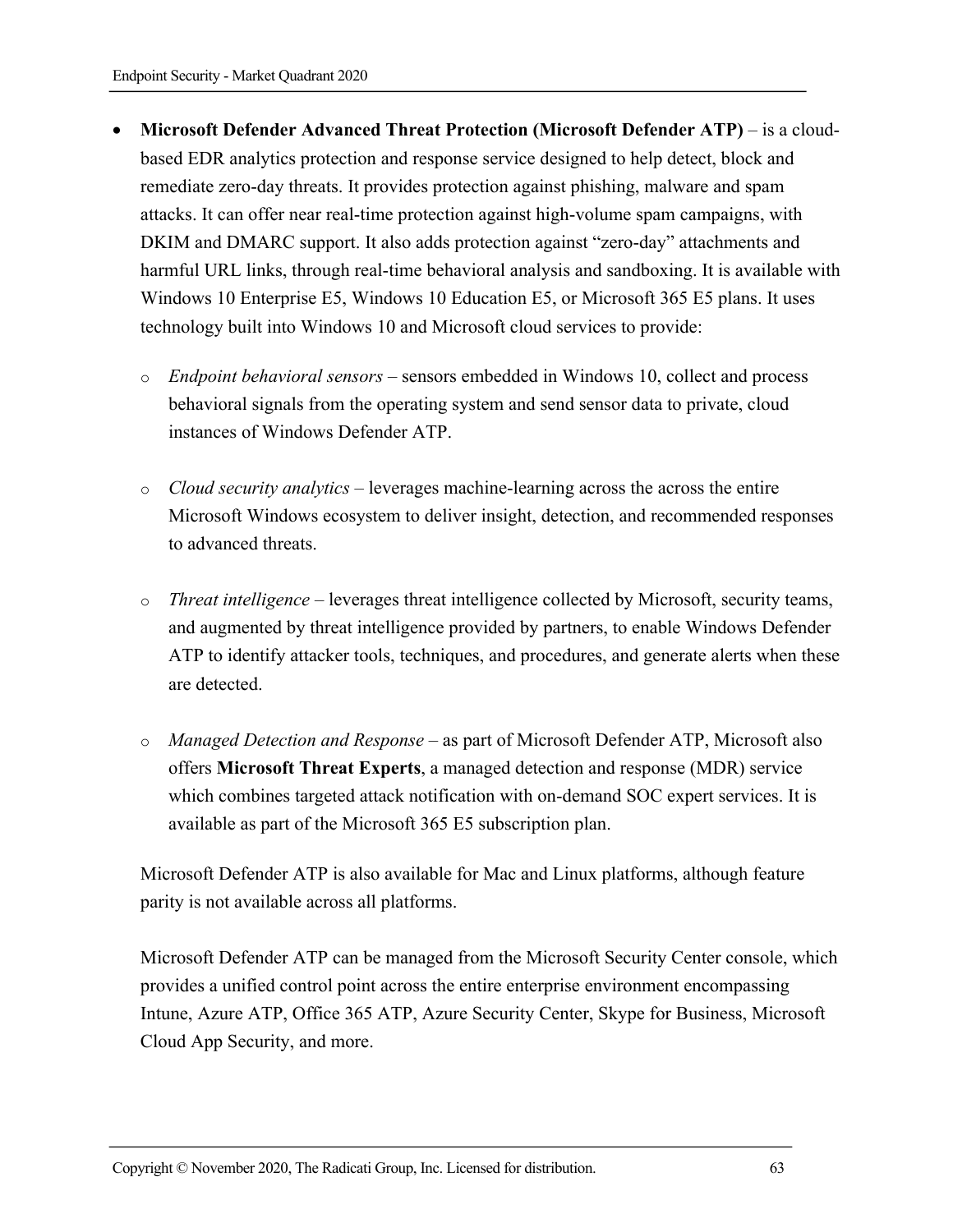On earlier Windows 8 and 9 platforms, protection consists of Microsoft System Center Endpoint Protection (SCEP), and Microsoft Intune. Microsoft has also extended Windows Defender ATP to support older Windows 7 and Windows 8.1 platforms.

- **Microsoft System Center Endpoint Protection (SCEP)** is Microsoft's solution for antimalware and endpoint protection for traditional endpoint devices (laptops, desktops and servers). It provides real-time, policy-based protection from malware, spyware and other threats. It also provides file cleaning, where infected files are replaced with clean versions downloaded from a Microsoft cloud location, as well as the ability to configure Windows Firewall settings. SCEP is designed for Windows client workstations and servers, and is included at no additional cost as part of the Microsoft Enterprise Client Access License and Core CAL programs. Separate security applications, however, are required for Mac and Linux platforms.
- **Microsoft Intune** is Microsoft's cloud-based Unified Endpoint Management (UEM) solution for mobile device management of Windows, macOS, iOS, and Android.

SCEP and Intune can both be managed through a single administration console, **Microsoft System Center Configuration Manager (SCCM)**, recently renamed to **Microsoft Endpoint Manager (MEM)**, which unifies policy management and device management.

#### **STRENGTHS**

- Microsoft offers a strong set of security features for Windows 10 platforms, making it easier for users and administrators to adopt a strong security posture.
- SCEP is included at no additional cost as part of the Microsoft Enterprise Client Access License and Core CAL programs. Microsoft Intune is available as a component of Microsoft's Enterprise Mobility Suite (EMS), which includes Microsoft Azure Active Directory Premium, and Microsoft Azure Information Protection. This makes SCEP and Intune some of the least expensive endpoint security solutions on the market, as many customers are able to get the solutions at no additional cost as part of their existing licensing agreements.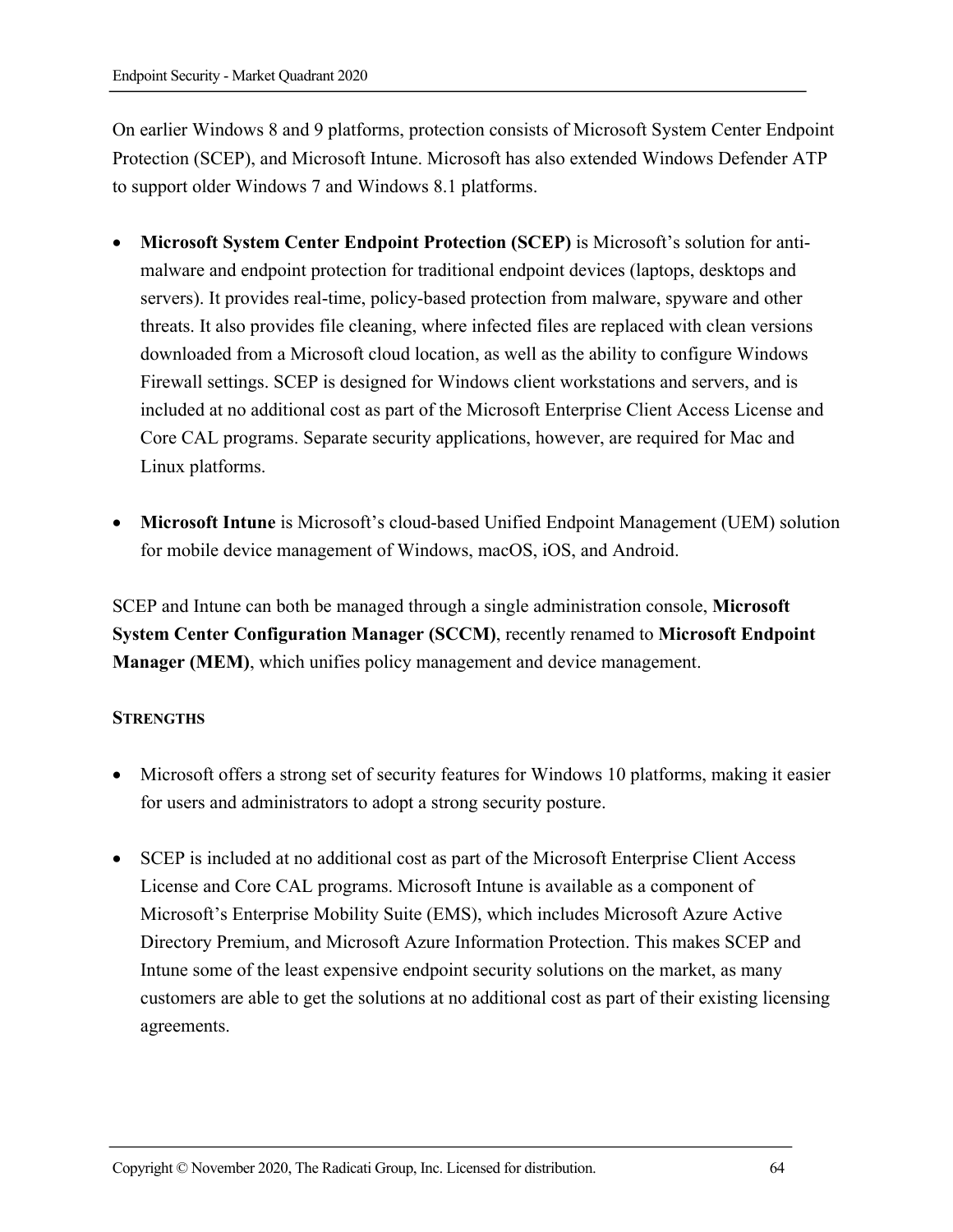- Microsoft offers customers a complete vision which goes well beyond simply endpoint malware protection to encompass Advanced Threat Protection (ATP), as well as information security, data loss prevention and identity management.
- Microsoft is investing heavily in its security solutions portfolio, to deliver an impressive ecosystem of solutions that encompass the OS, applications, and services.

#### **WEAKNESSES**

- Despite Microsoft's strong investments in security, customers still cite Microsoft's malware detection capabilities as being less accurate than competing security solutions. Most customers deploy Microsoft technologies as a baseline, while also deploying additional security solutions from other vendors for advanced protection.
- In order to benefit from the more advanced security features, customers have to upgrade to Windows 10.
- In order to obtain Microsoft's full range of security solutions, including the EDR component, Microsoft Defender Advanced Threat Protection (ATP), customers must upgrade to the highend Microsoft 365 E5 enterprise license.
- Microsoft offers a highly complex ecosystem of security solutions involving the operating system and many additional components. However, integrating all these components correctly and maintaining them fully integrated throughout Microsoft's continuous upgrade cycle can be daunting for many organizations.
- Encryption capabilities are only offered via the Microsoft Desktop Optimization Pack.
- Microsoft System Center does not offer granular device control for removable media, CD/DVDs, and other common devices.
- Microsoft offers endpoint protection for Mac and Linux platforms, however feature parity is not provided across all platforms and customers should check carefully on the features and capabilities they require.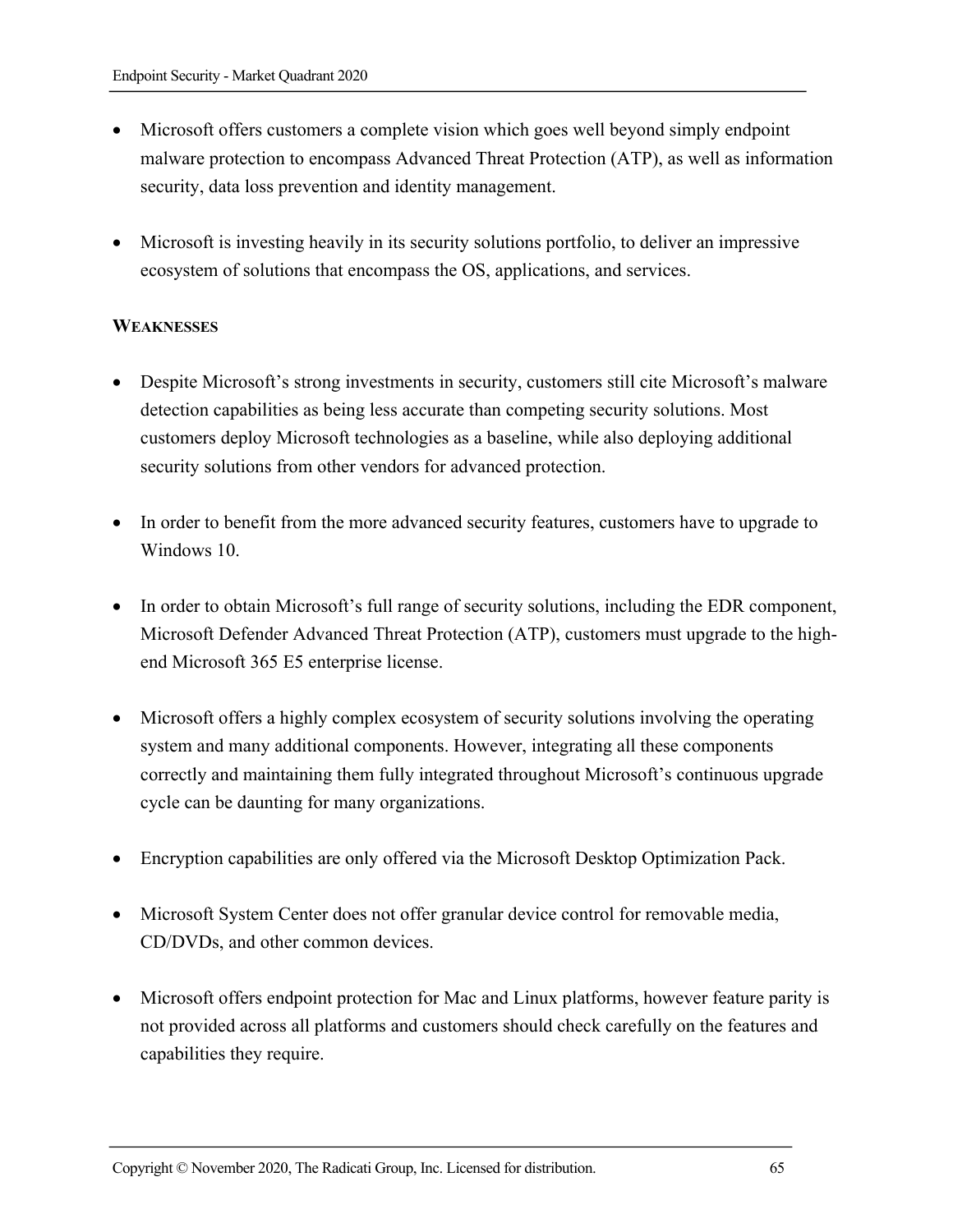# **TREND MICRO**

Shinjuku MAYNDS Tower, 1-1, Yoyogi 2-Chome, Shibuya-ku Tokyo, 151-0053, Japan www.trendmicro.com

Founded in 1988, Trend Micro provides security solutions for organizations, service providers, and consumers. Its solutions are powered by the cloud-based Trend Micro Smart Protection Network, which brings together threat reporting and analysis based on a worldwide threat assessment infrastructure. Trend Micro is publicly traded.

#### **SOLUTIONS**

Trend Micro **Smart Protection Suites** offers an integrated defense solution for desktops, laptops, servers and virtualized deployments, with a central management interface. The vendor's XGen Endpoint Security functionality, combines machine learning and other techniques, in order to protect against ransomware and advanced attacks.

The endpoint component of Smart Protection Suites is **Apex One**, Trend Micro's flagship enterprise product which combines traditional endpoint protection with endpoint detection and response (EDR) and managed detection and response (MDR) capabilities. It replaces OfficeScan which was Trend Micro's previous solution. Apex One supports a broad range of threat detection techniques including machine learning (both pre-execution and runtime), and IOA behavioral analysis. It also provides virtual patching powered by early threat intelligence from Trend Micro's Zero Day Initiative. It delivers actionable insight through a single console which includes an EDR investigative toolset option which enables threat hunting, patient zero identification, and root cause analysis. The EDR investigative capabilities are available for PC and Mac platforms. Apex One is delivered as single agent and is available in a SaaS or onpremises deployment model.

Apex One can integrate with a number of additional components which include:

*Vulnerability Protection* – delivers virtual patching to prevent zero-day threats.

*Application Control* – prevents unknown applications from executing on endpoints. It combines policies, whitelisting and blacklisting capabilities, as well as an extensive application catalog.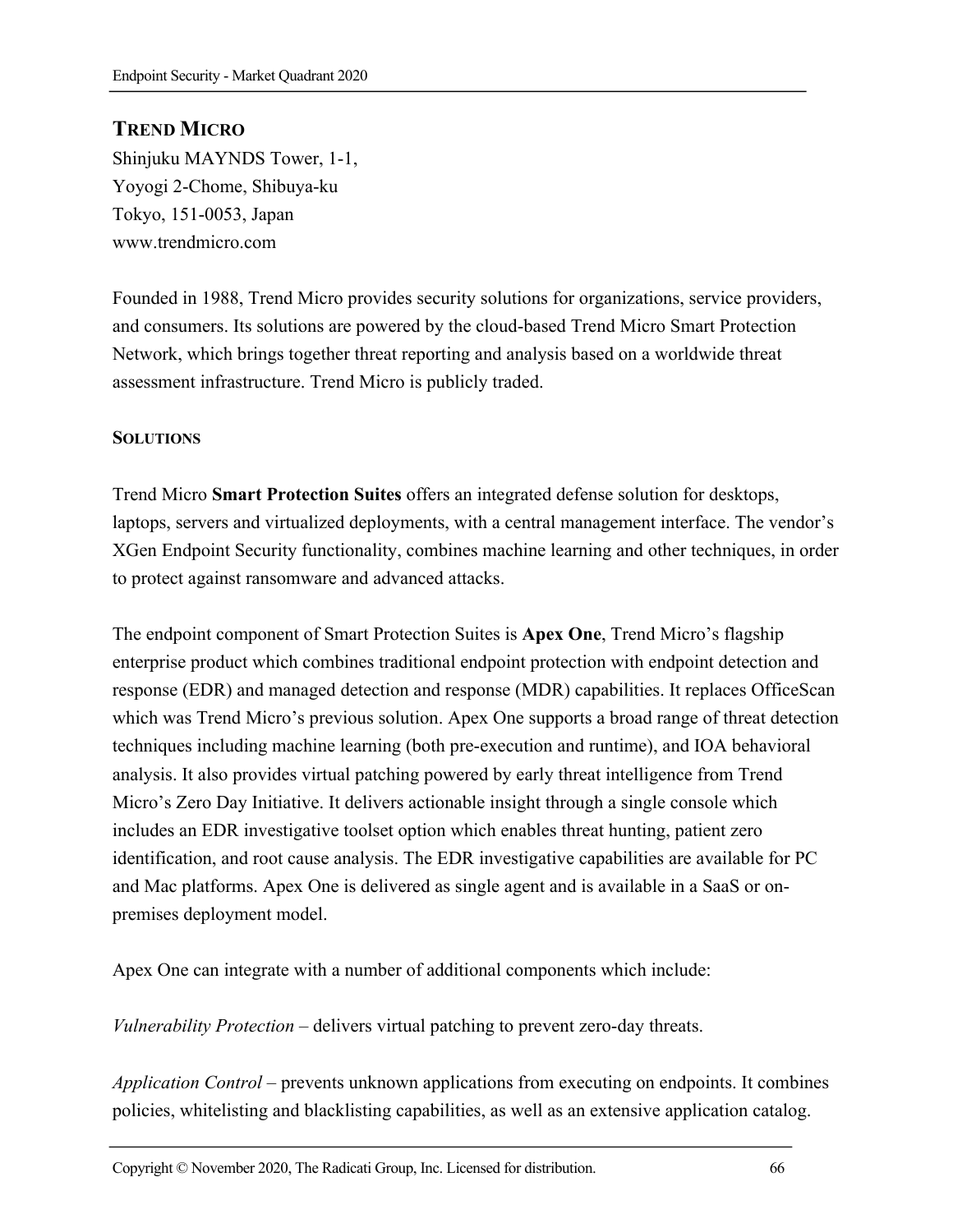*Data Loss Prevention (DLP)* – prevents data loss via USB, email, software as a service application, web, mobile devices, and cloud storage.

*Endpoint Sensor* – provides context-aware investigation and response (EDR/XDR), recording and reporting to allow threat analysts to assess the nature of an attack across email, endpoints and servers.

*Endpoint Encryption* – encrypts data stored on endpoints including PCs, Macs, DVDs, and USB drives. It is available as a separate agent which provides full-disk encryption, folder and file encryption as well as removable media encryption. Endpoint encryption is only available as an on-premises component and as a separate agent from Apex One single agent.

*Trend Micro Apex Central* – is a centralized security management console which provides visibility and reporting across multiple components. It extends visibility across on-premises, cloud and hybrid deployment models. It also provides access to actionable threat intelligence from the Trend Micro Smart Protection Network which relies on global threat intelligence to deliver real time security.

*Security for Mac* – provides a layer of protection specific to Mac clients, and adheres to a Mac OS look and feel.

Apex One also integrates into **Trend Micro's XDR** (Extended detection and response) managed service which offers correlated detection and response across email, endpoints, servers, cloud workloads, and networks. Apex One customers have access to XDR free of charge for up to 10% of their users, this is intended as a stepping stone into Trend Micro's **Managed XDR** offering.

#### **STRENGTHS**

- Trend Micro's Smart Protection Suites offer a broad portfolio of solutions that bring together endpoint, server, web, email protection and more, into a cohesive security management framework to meet diverse customer needs.
- Apex One delivers the benefits of traditional endpoint protection, as well as EDR/XDR in a single a single client available for both on-premises and SaaS deployment.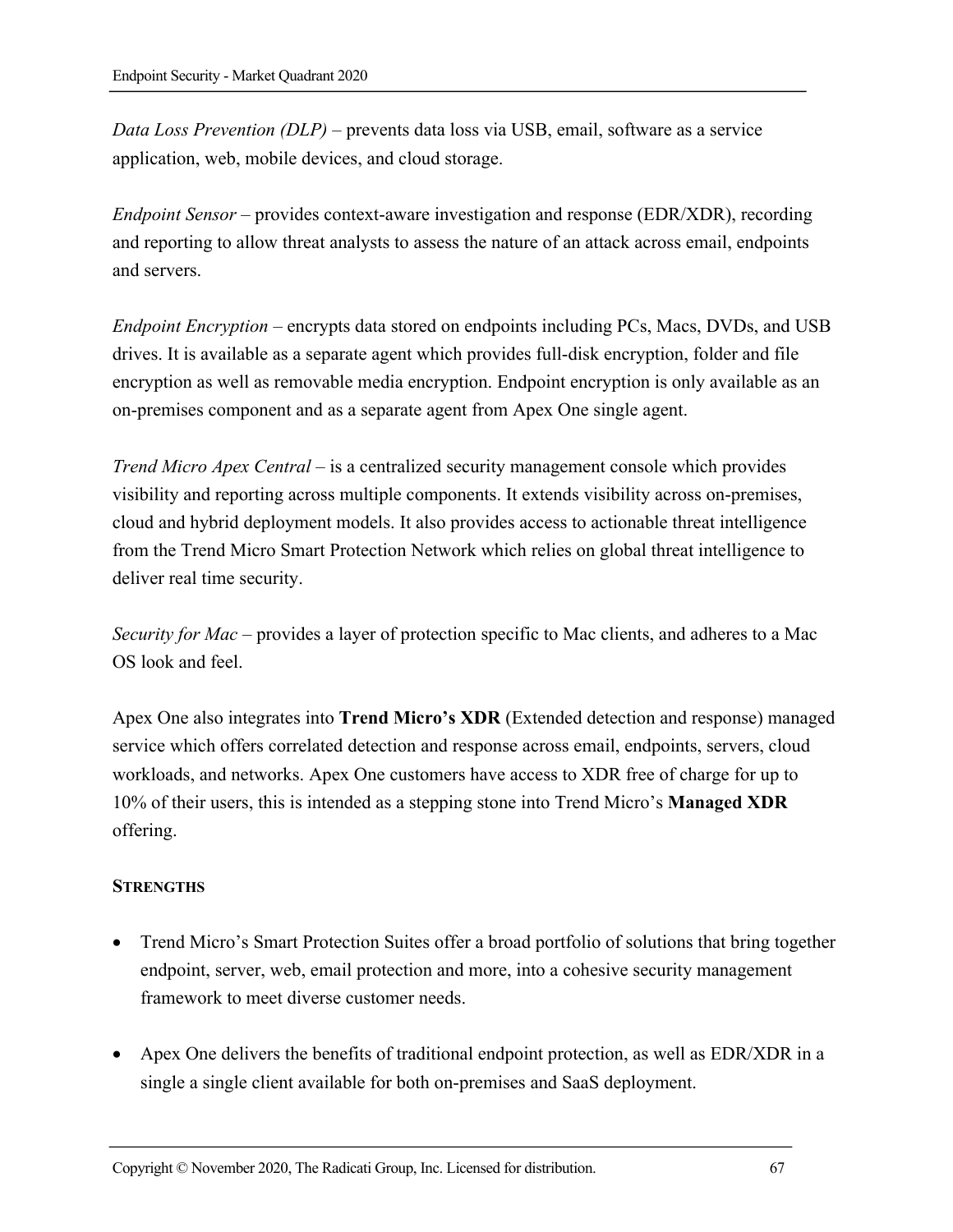• Trend Micro prices per user, which is a cost advantage as users typically have multiple devices.

#### **WEAKNESSES**

- Trend Micro has been slow to innovate its portfolio, particularly as it pertains to the addition of advanced threat detection technologies, such as EDR/XDR.
- Customers report that Trend Micro's EDR/XDR capabilities are still not as advanced as those of competing solutions.
- Trend Micro Endpoint Encryption is available on-premises only and as a separate agent from the Apex One single agent.
- DLP is only available as a separate add-on.
- Mobile Security is a separate add-on.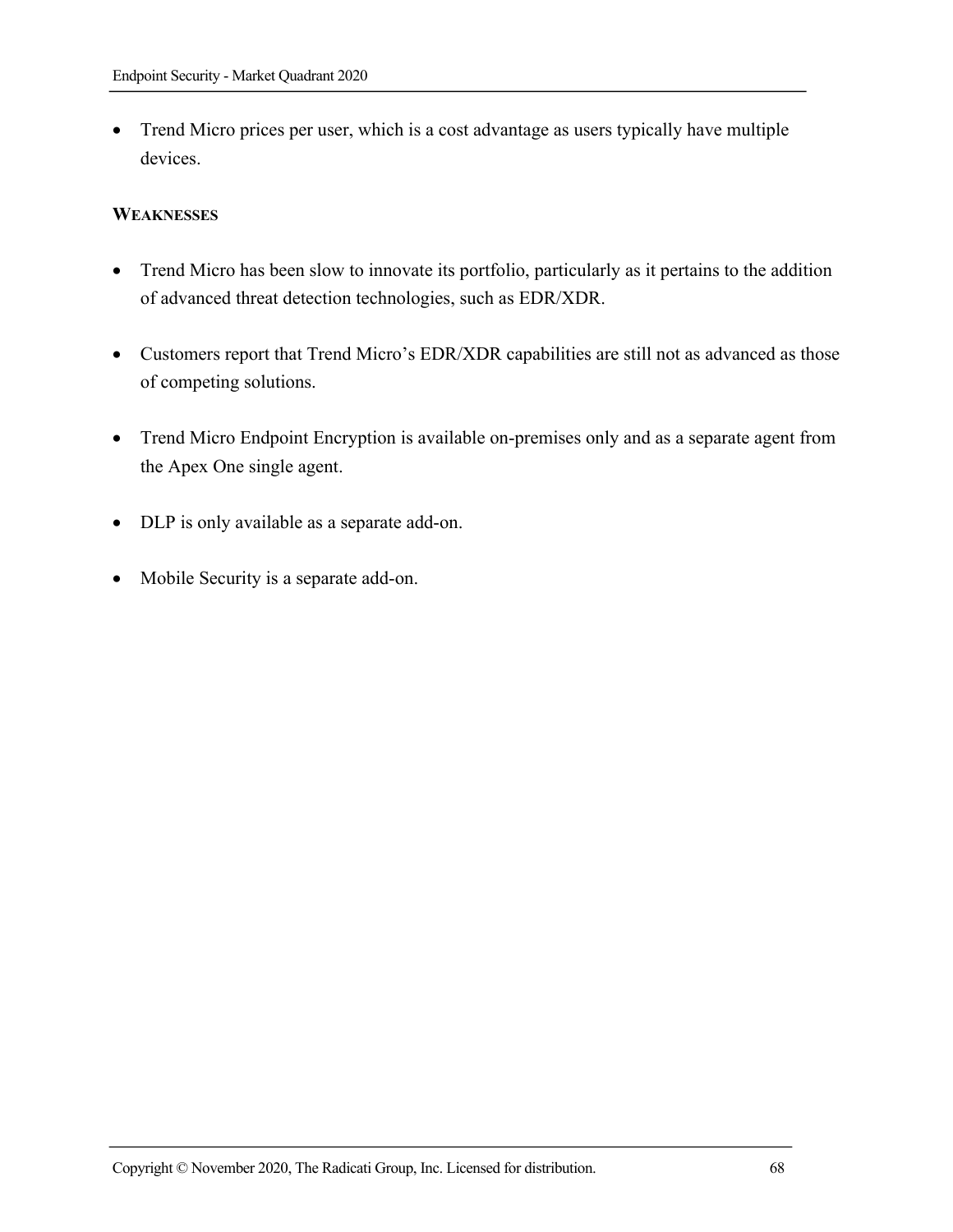# **THE RADICATI GROUP, INC. http://www.radicati.com**

The Radicati Group, Inc. is a leading Market Research Firm specializing in emerging IT technologies. The company provides detailed market size, installed base and forecast information on a worldwide basis, as well as detailed country breakouts, in all areas of:

- **Email**
- **Security**
- **Compliance**
- **Instant Messaging**
- **Unified Communications**
- **Mobility**
- **Web Technologies**

The company assists vendors to define their strategic product and business direction. It also assists corporate organizations in selecting the right products and technologies to support their business needs.

Our market research and industry analysis takes a global perspective, providing clients with valuable information necessary to compete on a global basis. We are an international firm with clients throughout the US, Europe and the Pacific Rim. The Radicati Group, Inc. was founded in 1993.

#### **Consulting Services:**

The Radicati Group, Inc. provides the following Consulting Services:

- Management Consulting
- Whitepapers
- Strategic Business Planning
- Product Selection Advice
- TCO/ROI Analysis
- Multi-Client Studies

# *To learn more about our reports and services, please visit our website at www.radicati.com.*